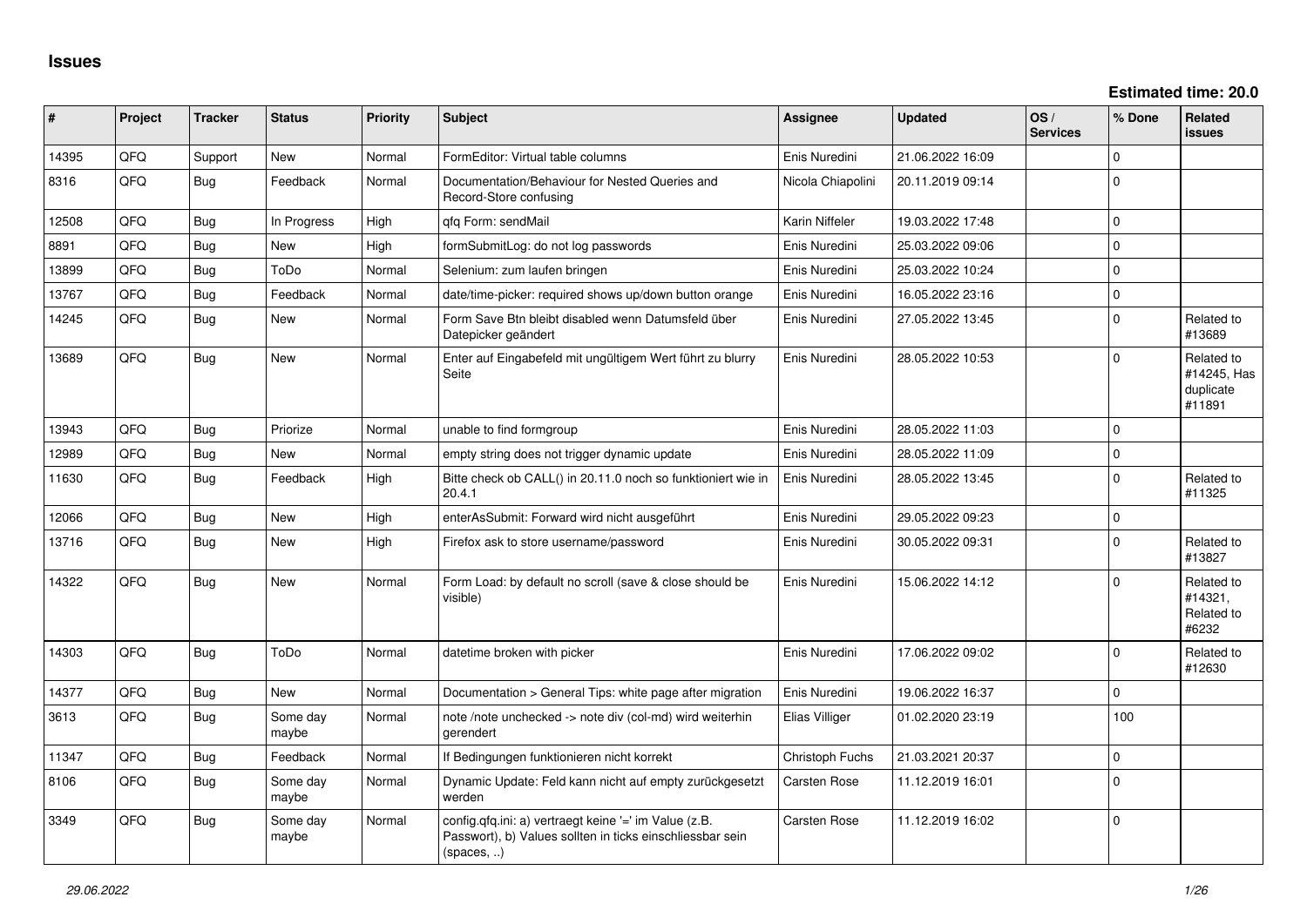| ∦    | Project | <b>Tracker</b> | <b>Status</b>     | <b>Priority</b> | <b>Subject</b>                                                                                                       | Assignee            | <b>Updated</b>   | OS/<br><b>Services</b> | % Done       | <b>Related</b><br><b>issues</b> |
|------|---------|----------------|-------------------|-----------------|----------------------------------------------------------------------------------------------------------------------|---------------------|------------------|------------------------|--------------|---------------------------------|
| 3588 | QFQ     | <b>Bug</b>     | Some day<br>maybe | Normal          | templateGroup: versteckte Elemente werden weiterhin<br>gespeichert.                                                  | Carsten Rose        | 11.12.2019 16:02 |                        | $\Omega$     |                                 |
| 3682 | QFQ     | Bug            | Some day<br>maybe | Normal          | Dynamic update: Radio buttons                                                                                        | Carsten Rose        | 11.12.2019 16:02 |                        | $\Omega$     |                                 |
| 3811 | QFQ     | Bug            | Some day<br>maybe | Normal          | Dynamic Update: extraButtonInfo - Text aktualisieren                                                                 | Carsten Rose        | 11.12.2019 16:03 |                        | $\Omega$     | Related to<br>#11517            |
| 3750 | QFQ     | Bug            | Some day<br>maybe | Normal          | FE in a row: if one violates check, all are red                                                                      | Carsten Rose        | 11.12.2019 16:03 |                        | $\Omega$     |                                 |
| 3895 | QFQ     | Bug            | Some day<br>maybe | Normal          | typeahead pedantic: on lehrkredit Idap webpass - if only one<br>person is in dropdown, such person can't be selected | Carsten Rose        | 11.12.2019 16:03 |                        | $\Omega$     |                                 |
| 3882 | QFQ     | Bug            | Some day<br>maybe | Normal          | templateGroup: disable 'add' if limit is reached - funktioniert<br>nicht wenn bereits records existierten            | Carsten Rose        | 11.12.2019 16:03 |                        | $\Omega$     |                                 |
| 4008 | QFQ     | <b>Bug</b>     | Some day<br>maybe | Normal          | FormElemen.type=sendmail: wrong 'TO' if 'real<br>name <rea@mail.to>' is used</rea@mail.to>                           | Carsten Rose        | 11.12.2019 16:03 |                        | $\Omega$     |                                 |
| 4293 | QFQ     | Bug            | Some day<br>maybe | Normal          | Download broken if token 'd:' is missing - but no error<br>message                                                   | Carsten Rose        | 11.12.2019 16:03 |                        | $\Omega$     | Related to<br>#7514             |
| 3130 | QFQ     | <b>Bug</b>     | Some day<br>maybe | Normal          | Debug Info's nicht korrekt nach 'New > Save'.                                                                        | Carsten Rose        | 11.12.2019 16:03 |                        | $\Omega$     | Related to<br>#3253             |
| 4756 | QFQ     | Bug            | <b>New</b>        | Normal          | Form dirty even nothing changes                                                                                      | Carsten Rose        | 11.12.2019 16:16 |                        | $\Omega$     |                                 |
| 3782 | QFQ     | <b>Bug</b>     | Priorize          | Normal          | Bei fehlerhafter Eingabe (z.B. Datum) sollte das erwartete<br>Format angezeigt werden                                | Carsten Rose        | 01.02.2020 10:13 |                        | $\mathbf{0}$ |                                 |
| 7616 | QFQ     | Bug            | Priorize          | Normal          | Selectlist with Enum & Dynamic Update                                                                                | Carsten Rose        | 01.02.2020 10:13 |                        | $\Omega$     |                                 |
| 6574 | QFQ     | <b>Bug</b>     | Priorize          | Normal          | gfg.log: Fehlermeldung wurde angezeigt, aber nicht geloggt                                                           | Carsten Rose        | 01.02.2020 10:13 |                        | $\Omega$     |                                 |
| 8037 | QFQ     | Bug            | Priorize          | Normal          | FE.type=upload (advanced mode): {{slaveld:V}} missing<br>during dynamic update                                       | Carsten Rose        | 01.02.2020 10:13 |                        | $\Omega$     |                                 |
| 7656 | QFQ     | Bug            | Priorize          | Normal          | FE with required, 'pattern' and 'extraButtonLock': always<br>complain about missing value                            | Carsten Rose        | 01.02.2020 10:13 |                        | $\Omega$     |                                 |
| 9947 | QFQ     | Bug            | Priorize          | Normal          | Unwanted error message if missing 'typeAheadSqlPrefetch'                                                             | Carsten Rose        | 01.02.2020 10:13 |                        | $\Omega$     |                                 |
| 9862 | QFQ     | Bug            | Priorize          | Normal          | Failed writing to sql mail qfq.log should throw an exception                                                         | <b>Carsten Rose</b> | 01.02.2020 10:13 |                        | $\Omega$     |                                 |
| 9975 | QFQ     | Bug            | Priorize          | Normal          | Dropdown Menu: 'r:3' broken                                                                                          | Carsten Rose        | 01.02.2020 10:13 |                        | $\Omega$     |                                 |
| 2643 | QFQ     | Bug            | Some day<br>maybe | Normal          | Zend / PHP Webinars anschauen                                                                                        | Carsten Rose        | 01.02.2020 15:56 |                        | $\Omega$     |                                 |
| 9773 | QFQ     | <b>Bug</b>     | <b>New</b>        | Normal          | form.parameter.formModeGlobal=requiredOff                                                                            | Carsten Rose        | 01.02.2020 15:56 |                        | $\mathbf 0$  |                                 |
| 4583 | QFQ     | Bug            | Some day<br>maybe | Normal          | Dynamic Update bei TypeAhead Feldern                                                                                 | Carsten Rose        | 01.02.2020 23:19 |                        | $\Omega$     |                                 |
| 4528 | QFQ     | Bug            | Some day<br>maybe | Normal          | extraButtonLock mit SQLAhead Bug                                                                                     | Carsten Rose        | 01.02.2020 23:19 |                        | $\mathbf{0}$ |                                 |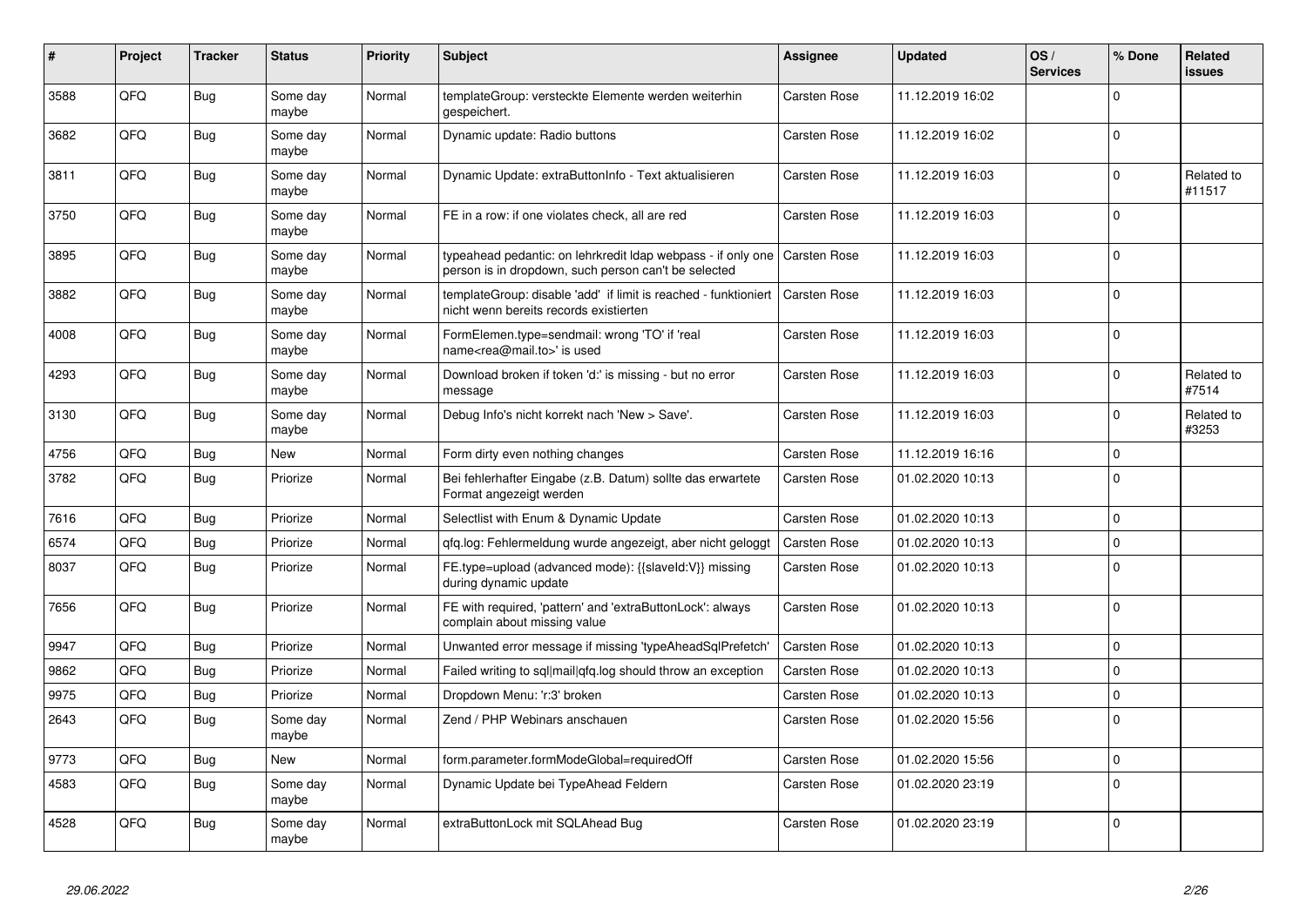| #    | Project | <b>Tracker</b> | <b>Status</b>     | <b>Priority</b> | <b>Subject</b>                                                                                                            | Assignee            | <b>Updated</b>   | OS/<br><b>Services</b> | % Done      | <b>Related</b><br><b>issues</b>                |
|------|---------|----------------|-------------------|-----------------|---------------------------------------------------------------------------------------------------------------------------|---------------------|------------------|------------------------|-------------|------------------------------------------------|
| 4092 | QFQ     | <b>Bug</b>     | Some day<br>maybe | Normal          | 1) Logging verbessern wann welches FE warum<br>ausgefuehrt wird, 2) Documentation: Best Practice<br><b>Template Group</b> | <b>Carsten Rose</b> | 01.02.2020 23:19 |                        | $\Omega$    | Related to<br>#3504                            |
| 5021 | QFQ     | Bug            | Some day<br>maybe | Normal          | FE.typ=extra - during save displays error 'datum2' already<br>filled in STORE_SIP - the value is stored nevertheless      | <b>Carsten Rose</b> | 01.02.2020 23:19 |                        | $\Omega$    | Related to<br>#3875                            |
| 5768 | QFQ     | <b>Bug</b>     | Some day<br>maybe | Normal          | '{{pageLanguage:T}}' missing if QFQ is called via api                                                                     | Carsten Rose        | 01.02.2020 23:19 |                        | $\Omega$    |                                                |
| 5706 | QFQ     | <b>Bug</b>     | Some day<br>maybe | Normal          | upload: fileDestination needs to be sanatized                                                                             | <b>Carsten Rose</b> | 01.02.2020 23:19 |                        | $\mathbf 0$ |                                                |
| 5557 | QFQ     | <b>Bug</b>     | Some day<br>maybe | Normal          | Form load: STORE_RECORD filled, but should be empty                                                                       | Carsten Rose        | 01.02.2020 23:19 |                        | $\Omega$    |                                                |
| 5991 | QFQ     | Bug            | Some day<br>maybe | Normal          | URLs with ' ' or long parameter are problematic                                                                           | Carsten Rose        | 01.02.2020 23:19 |                        | $\Omega$    |                                                |
| 4651 | QFQ     | Bug            | Some day<br>maybe | Normal          | "Loading document" Modal wird angezeigt bei uzhcd type=2<br>Ansicht                                                       | <b>Carsten Rose</b> | 01.02.2020 23:20 |                        | $\Omega$    |                                                |
| 4328 | QFQ     | <b>Bug</b>     | Some day<br>maybe | Normal          | Error Message: Show FE name/number on problems in FE                                                                      | <b>Carsten Rose</b> | 01.02.2020 23:20 |                        | $\Omega$    |                                                |
| 4659 | QFQ     | <b>Bug</b>     | Some day<br>maybe | Normal          | infoButtonExtra                                                                                                           | <b>Carsten Rose</b> | 01.02.2020 23:20 |                        | $\Omega$    |                                                |
| 4549 | QFQ     | <b>Bug</b>     | Some day<br>maybe | Normal          | TemplateGroups: FE.type SELECT loose selected value<br>after save                                                         | <b>Carsten Rose</b> | 01.02.2020 23:20 |                        | $\Omega$    | Related to<br>#4548.<br>Related to<br>#4771    |
| 4771 | QFQ     | Bug            | Some day<br>maybe | Normal          | gfg: select-down-values empty after save (edit-form for<br>program administrators)                                        | <b>Carsten Rose</b> | 01.02.2020 23:20 |                        | $\Omega$    | Related to<br>#4549, Has<br>duplicate<br>#4282 |
| 3547 | QFQ     | Bug            | New               | Normal          | FE of type 'note' causes writing of empty fields.                                                                         | Carsten Rose        | 01.02.2020 23:21 |                        | $\mathbf 0$ |                                                |
| 5576 | QFQ     | <b>Bug</b>     | New               | Normal          | Using MySQL 'DROP' requires privilege - wich is not really<br>necessary.                                                  | <b>Carsten Rose</b> | 01.02.2020 23:21 |                        | $\Omega$    |                                                |
| 6483 | QFQ     | Bug            | <b>New</b>        | Normal          | R Store funktioniert nicht bei 'Report Notation' im FE                                                                    | <b>Carsten Rose</b> | 01.02.2020 23:21 |                        | $\Omega$    |                                                |
| 6462 | QFQ     | Bug            | New               | Normal          | File Upload: Nutzlose Fehlermeldung wenn Datei zu gross                                                                   | Carsten Rose        | 01.02.2020 23:21 |                        | $\Omega$    | Related to<br>#6139                            |
| 6677 | QFQ     | <b>Bug</b>     | <b>New</b>        | Normal          | Error message FE Action Element: no/wrong FE reference<br>who cause the problem.                                          | Carsten Rose        | 01.02.2020 23:21 |                        | $\Omega$    |                                                |
| 7014 | QFQ     | <b>Bug</b>     | <b>New</b>        | Normal          | Sending invalid emails succeeds when<br>debug.redirectAllMailTo is set                                                    | <b>Carsten Rose</b> | 01.02.2020 23:21 |                        | $\Omega$    |                                                |
| 6912 | QFQ     | Bug            | <b>New</b>        | Normal          | error Message Var 'deadline' already set in SIP - in Form<br>with FE.value={{deadline:R:::{{deadlinePeriod:Y}}}}          | Carsten Rose        | 01.02.2020 23:21 |                        | $\Omega$    |                                                |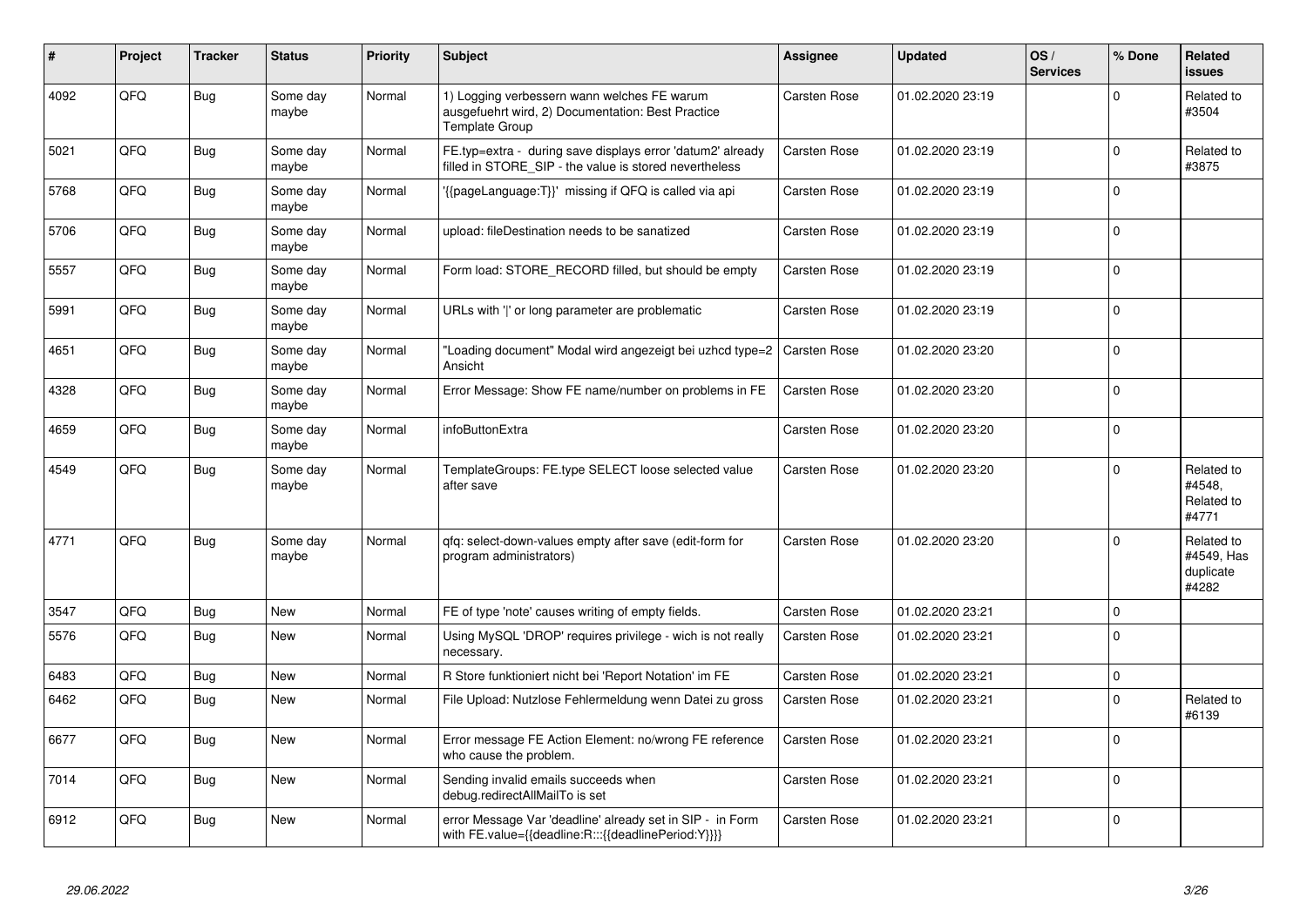| #     | Project | <b>Tracker</b> | <b>Status</b> | <b>Priority</b> | Subject                                                                                               | <b>Assignee</b>     | <b>Updated</b>   | OS/<br><b>Services</b> | % Done         | Related<br>issues    |
|-------|---------|----------------|---------------|-----------------|-------------------------------------------------------------------------------------------------------|---------------------|------------------|------------------------|----------------|----------------------|
| 7261  | QFQ     | Bug            | New           | Normal          | Report pathFilename for user without path, only the<br>filename                                       | Carsten Rose        | 01.02.2020 23:21 |                        | $\Omega$       |                      |
| 7219  | QFQ     | <b>Bug</b>     | New           | Normal          | typeSheadSql / typeAheadSqlPrefetch: change to curly<br>braces                                        | Carsten Rose        | 01.02.2020 23:21 |                        | $\overline{0}$ |                      |
| 7574  | QFQ     | <b>Bug</b>     | <b>New</b>    | Normal          | Substitute error: form element not reported / dont parse<br>Form.note                                 | Carsten Rose        | 01.02.2020 23:21 |                        | $\Omega$       |                      |
| 7512  | QFQ     | <b>Bug</b>     | New           | Normal          | FE: inputType=number >> 'pattern' is not respected                                                    | <b>Carsten Rose</b> | 01.02.2020 23:22 |                        | $\mathbf 0$    |                      |
| 7002  | QFQ     | <b>Bug</b>     | New           | Normal          | Dynamic Update: row does not disappear / appear                                                       | Carsten Rose        | 01.02.2020 23:22 |                        | $\Omega$       |                      |
| 7795  | QFQ     | Bug            | <b>New</b>    | Normal          | Readonly Form: Typeahead-Felder                                                                       | <b>Carsten Rose</b> | 01.02.2020 23:22 |                        | 0              |                      |
| 7685  | QFQ     | Bug            | New           | Normal          | Open FormElement from QFQ error message and save<br>modified record: error about missing {{formId:F}} | Carsten Rose        | 01.02.2020 23:22 |                        | $\Omega$       |                      |
| 7547  | QFQ     | Bug            | New           | Normal          | Error Message in afterSave: wrong parameter column<br>reported                                        | <b>Carsten Rose</b> | 01.02.2020 23:22 |                        | $\Omega$       |                      |
| 7524  | QFQ     | <b>Bug</b>     | New           | Normal          | QFQ throws a 'General Error' if 'fileadmin/protected/log/' is<br>not writeable                        | Carsten Rose        | 01.02.2020 23:22 |                        | $\overline{0}$ |                      |
| 7513  | QFQ     | Bug            | <b>New</b>    | Normal          | Radios not correct aligned                                                                            | Carsten Rose        | 01.02.2020 23:22 |                        | $\Omega$       |                      |
| 8049  | QFQ     | <b>Bug</b>     | New           | Normal          | FE.type=note, column 'value': text moves some pixel to top<br>after save                              | <b>Carsten Rose</b> | 01.02.2020 23:22 |                        | $\overline{0}$ |                      |
| 9127  | QFQ     | Bug            | <b>New</b>    | Normal          | Error Message: change 'roll over' color - text not readable                                           | <b>Carsten Rose</b> | 01.02.2020 23:22 |                        | $\mathbf 0$    |                      |
| 9077  | QFQ     | Bug            | <b>New</b>    | Normal          | typeAheadSql: report broken SQL                                                                       | Carsten Rose        | 01.02.2020 23:22 |                        | 0              |                      |
| 9317  | QFQ     | Bug            | <b>New</b>    | Normal          | FE.type=note: with dynamic show/hidden an empty label<br>causes trouble                               | Carsten Rose        | 01.02.2020 23:22 |                        | $\Omega$       |                      |
| 9275  | QFQ     | <b>Bug</b>     | New           | Normal          | autcron: t3 page, which takes to long to respond, is not<br>reported properly                         | Carsten Rose        | 01.02.2020 23:22 |                        | 100            |                      |
| 9177  | QFQ     | <b>Bug</b>     | New           | Normal          | Bug? QFQ tries to save an action FE, which has real<br>existing column name                           | Carsten Rose        | 01.02.2020 23:22 |                        | 0              |                      |
| 9533  | QFQ     | <b>Bug</b>     | <b>New</b>    | Normal          | FE.type=upload: Check in 'beforeSave' if upload is given                                              | Carsten Rose        | 01.02.2020 23:22 |                        | $\Omega$       | Related to<br>#11523 |
| 9783  | QFQ     | <b>Bug</b>     | New           | Normal          | Email with special characters                                                                         | Carsten Rose        | 01.02.2020 23:22 |                        | $\mathbf 0$    |                      |
| 9691  | QFQ     | <b>Bug</b>     | In Progress   | Normal          | Checkbox: dynamic update > readonly                                                                   | <b>Carsten Rose</b> | 01.02.2020 23:22 |                        | 50             | Related to<br>#9834  |
| 10082 | QFQ     | Bug            | New           | Normal          | FE.type=SELECT - 'sanatize' Class                                                                     | Carsten Rose        | 07.05.2020 09:36 |                        | 0              | Related to<br>#10081 |
| 10322 | QFQ     | <b>Bug</b>     | New           | Normal          | FormElement / Radio: missing column 'enum' >> FE not<br>reported                                      | Carsten Rose        | 07.05.2020 09:37 |                        | $\overline{0}$ |                      |
| 5559  | QFQ     | <b>Bug</b>     | New           | Normal          | FE.type = Upload: 'accept' might contain variables                                                    | Carsten Rose        | 11.05.2020 21:23 |                        | $\overline{0}$ |                      |
| 10658 | QFQ     | Bug            | New           | Normal          | processReadOnly broken                                                                                | Carsten Rose        | 27.05.2020 17:55 |                        | $\overline{0}$ |                      |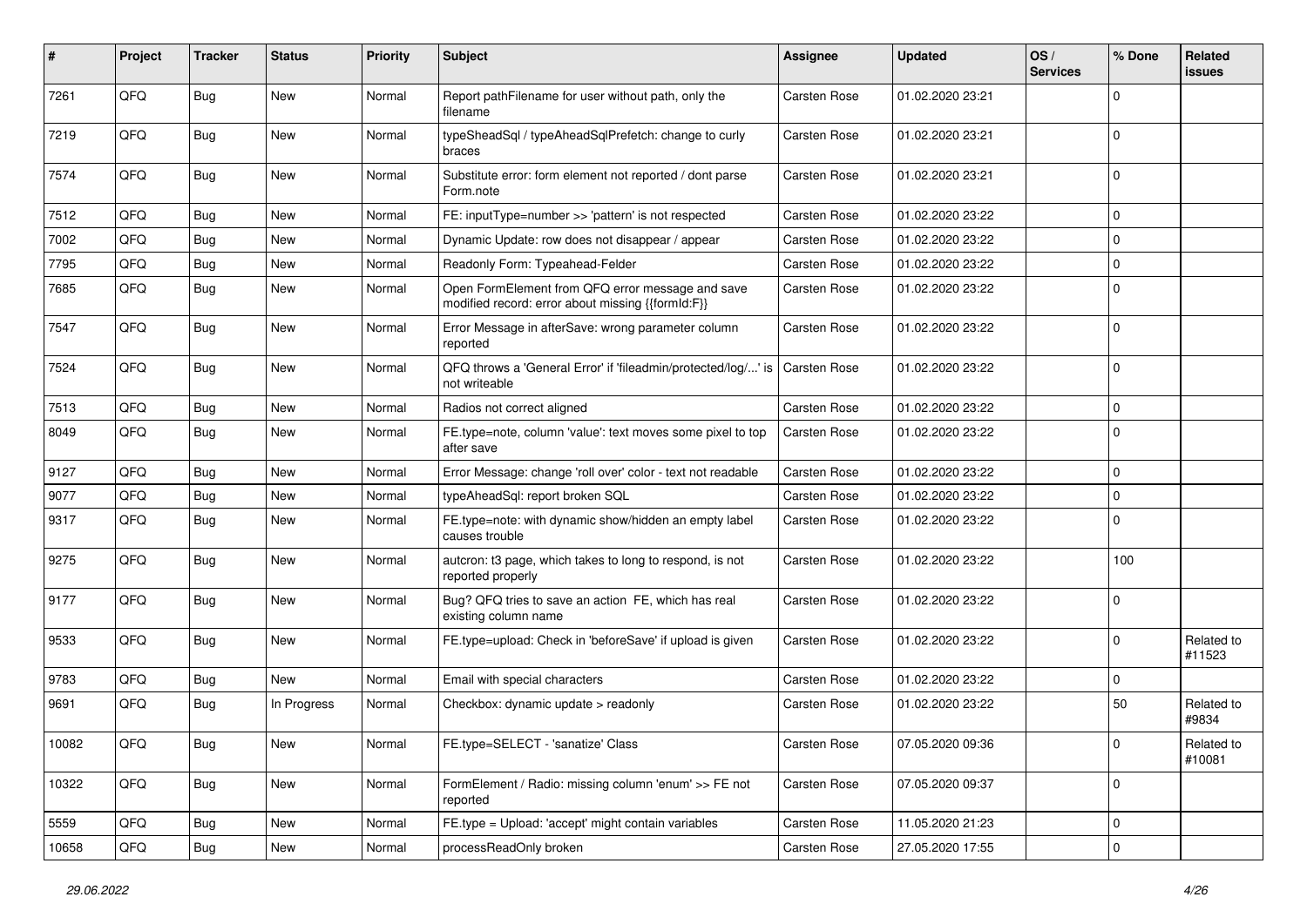| #     | Project | <b>Tracker</b> | <b>Status</b>     | <b>Priority</b> | <b>Subject</b>                                                                      | Assignee            | <b>Updated</b>   | OS/<br><b>Services</b> | % Done         | <b>Related</b><br><b>issues</b>                                      |
|-------|---------|----------------|-------------------|-----------------|-------------------------------------------------------------------------------------|---------------------|------------------|------------------------|----------------|----------------------------------------------------------------------|
| 11239 | QFQ     | Bug            | <b>New</b>        | Normal          | Radiobutton (plain): horizontales Rendern abhängig vom<br>Datentyp in der Datenbank | Carsten Rose        | 30.09.2020 18:37 |                        | $\overline{0}$ |                                                                      |
| 10937 | QFQ     | <b>Bug</b>     | <b>New</b>        | Normal          | Fehler mit abhängigen Select- Feldern beim Positionieren                            | Carsten Rose        | 12.11.2020 23:45 |                        | $\overline{0}$ |                                                                      |
| 10704 | QFQ     | <b>Bug</b>     | <b>New</b>        | Normal          | wkhtml problem rendering fullCalendar.js / fabric.js >><br>successor: puppeteer     | Carsten Rose        | 12.11.2020 23:45 |                        | $\overline{0}$ | Related to<br>#5024,<br>Related to<br>#4650,<br>Related to<br>#10715 |
| 10588 | QFQ     | Bug            | <b>New</b>        | Normal          | typeahed Tag: Doku anpassen                                                         | <b>Carsten Rose</b> | 12.11.2020 23:45 |                        | $\overline{0}$ |                                                                      |
| 11695 | QFQ     | Bug            | <b>New</b>        | Normal          | MultiForm required FE Error                                                         | Carsten Rose        | 04.12.2020 13:34 |                        | $\overline{0}$ |                                                                      |
| 11752 | QFQ     | <b>Bug</b>     | <b>New</b>        | Normal          | checkbox renders multiple input elements with same name                             | Carsten Rose        | 17.12.2020 14:58 |                        | $\overline{0}$ | Related to<br>#11750                                                 |
| 9281  | QFQ     | <b>Bug</b>     | Some day<br>maybe | Normal          | Allow STRICT_TRANS_TABLES                                                           | Carsten Rose        | 02.01.2021 18:43 |                        | $\overline{0}$ |                                                                      |
| 9958  | QFQ     | Bug            | Priorize          | Normal          | Broken subrecord query: no error message                                            | Carsten Rose        | 05.02.2021 15:15 |                        | $\overline{0}$ |                                                                      |
| 12040 | QFQ     | <b>Bug</b>     | <b>New</b>        | Normal          | FE Mode 'hidden' für zwei FEs auf einer Zeile                                       | <b>Carsten Rose</b> | 18.02.2021 10:13 |                        | $\overline{0}$ |                                                                      |
| 12045 | QFQ     | Bug            | <b>New</b>        | Normal          | templateGroup afterSave FE: Aufruf ohne<br>sglHonorFormElements funktioniert nicht  | Carsten Rose        | 18.02.2021 16:33 |                        | $\overline{0}$ |                                                                      |
| 12133 | QFQ     | <b>Bug</b>     | New               | Normal          | NPM, phpSpreadSheet aktualisieren                                                   | <b>Carsten Rose</b> | 15.03.2021 09:04 |                        | $\overline{0}$ |                                                                      |
| 12187 | QFQ     | Bug            | New               | Normal          | Trigger FormAsFile() via Report: probably problem with<br>multi DB setup            | Carsten Rose        | 20.03.2021 21:20 |                        | $\overline{0}$ |                                                                      |
| 11668 | QFQ     | <b>Bug</b>     | New               | Normal          | Play function.sql - problem with mysql                                              | Carsten Rose        | 03.05.2021 20:48 |                        | $\overline{0}$ |                                                                      |
| 11667 | QFQ     | Bug            | <b>New</b>        | Normal          | MySQL mariadb-server-10.3: Incorrect datetime value                                 | Carsten Rose        | 03.05.2021 20:48 |                        | $\overline{0}$ |                                                                      |
| 10640 | QFQ     | Bug            | <b>New</b>        | High            | TypeAhead Tag: FE editierbar trotz readOnly                                         | Carsten Rose        | 03.05.2021 21:12 |                        | $\overline{0}$ |                                                                      |
| 10508 | QFQ     | <b>Bug</b>     | <b>New</b>        | High            | Multi Form broken on Multi DB Instance                                              | <b>Carsten Rose</b> | 03.05.2021 21:12 |                        | $\overline{0}$ |                                                                      |
| 10506 | QFQ     | <b>Bug</b>     | <b>New</b>        | High            | Template Group broken on MultiDB instance                                           | Carsten Rose        | 03.05.2021 21:12 |                        | $\overline{0}$ | Related to<br>#10505                                                 |
| 10081 | QFQ     | Bug            | <b>New</b>        | High            | Stale record lock after 'forbidden' character                                       | Carsten Rose        | 03.05.2021 21:12 |                        | $\mathbf 0$    | Related to<br>#10082,<br>Related to<br>#9789                         |
| 12468 | QFQ     | <b>Bug</b>     | <b>New</b>        | Urgent          | Form: update Form.title after save                                                  | Carsten Rose        | 03.05.2021 21:12 |                        | $\overline{0}$ |                                                                      |
| 3570  | QFQ     | <b>Bug</b>     | Some day<br>maybe | High            | Formular mit prmitnew permitEdit=Always wird nicht<br>aufgerufen (ist leer)         | Carsten Rose        | 03.05.2021 21:14 |                        | $\overline{0}$ |                                                                      |
| 3109  | QFQ     | <b>Bug</b>     | Some day<br>maybe | High            | RealUrl: Links werden nicht korrekt gerendert                                       | Carsten Rose        | 03.05.2021 21:14 |                        | $\overline{0}$ |                                                                      |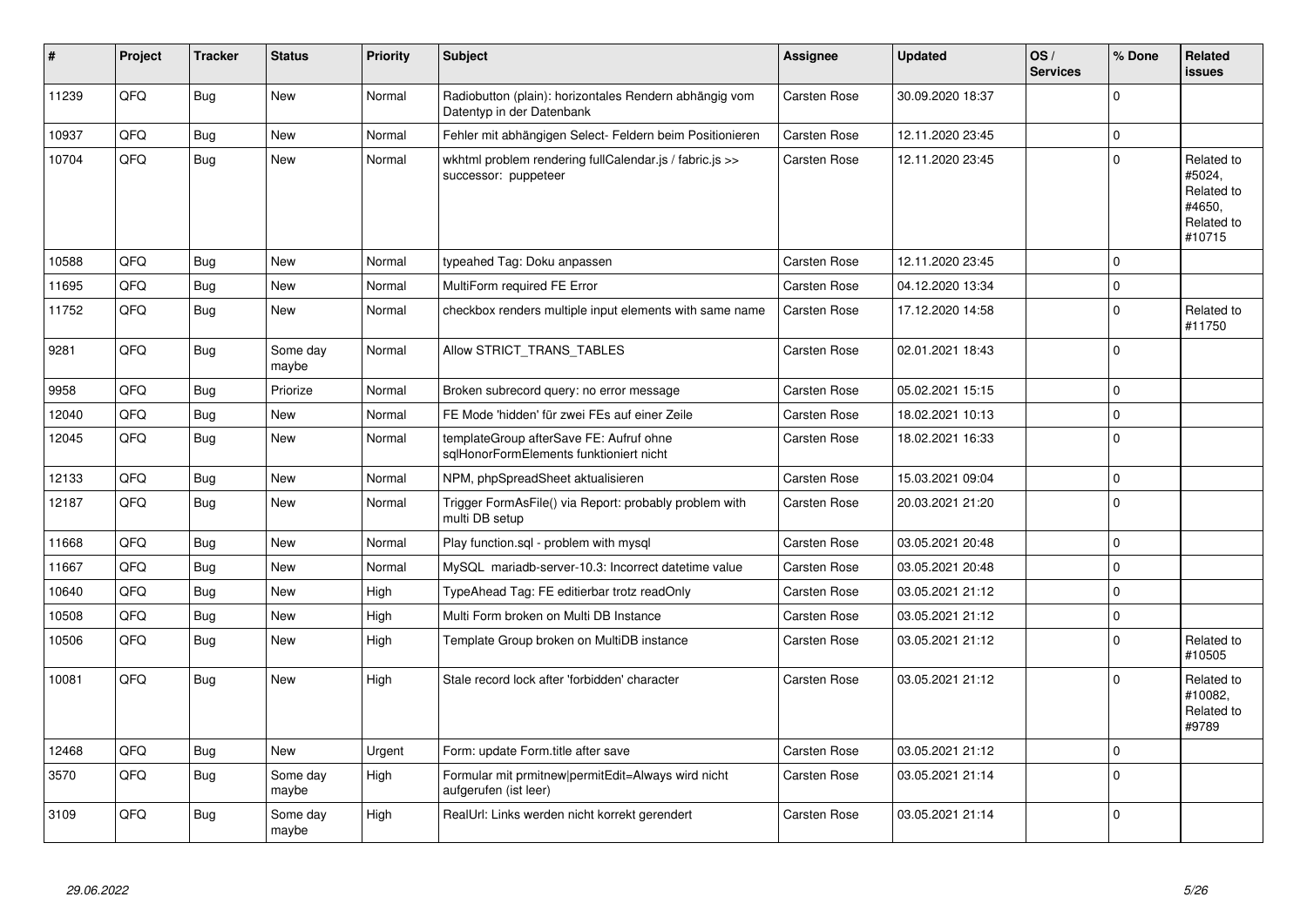| #     | Project | <b>Tracker</b> | <b>Status</b>     | <b>Priority</b> | <b>Subject</b>                                                                                         | <b>Assignee</b>     | <b>Updated</b>   | OS/<br><b>Services</b> | % Done      | <b>Related</b><br><b>issues</b>              |
|-------|---------|----------------|-------------------|-----------------|--------------------------------------------------------------------------------------------------------|---------------------|------------------|------------------------|-------------|----------------------------------------------|
| 3061  | QFQ     | Bug            | Some day<br>maybe | High            | winstitute: mysql connection durcheinander - nmhp17<br>(ag7)/QFQ arbeitet mit DB/Tabellen von biostat. | Carsten Rose        | 03.05.2021 21:14 |                        | $\Omega$    |                                              |
| 7650  | QFQ     | Bug            | New               | High            | Optional do not show 'required' sign on FormElement                                                    | Carsten Rose        | 03.05.2021 21:14 |                        | $\mathbf 0$ |                                              |
| 5459  | QFQ     | Bug            | New               | High            | Multi DB: spread system tables between 'QFQ' and<br>'Data'-DB                                          | Carsten Rose        | 03.05.2021 21:14 |                        | $\mathbf 0$ | Related to<br>#4720                          |
| 5221  | QFQ     | Bug            | <b>New</b>        | High            | Download Dialog: Bleibt stehen in FF wenn Datei<br>automatisch gespeichert wird.                       | Carsten Rose        | 03.05.2021 21:14 |                        | $\mathbf 0$ |                                              |
| 4279  | QFQ     | Bug            | Some day<br>maybe | High            | config.linkVars lost                                                                                   | Carsten Rose        | 03.05.2021 21:14 |                        | $\mathbf 0$ |                                              |
| 8668  | QFQ     | Bug            | <b>New</b>        | High            | Pill disabled: dyamic mode 'hidden' not respected - FE is<br>still required                            | Carsten Rose        | 03.05.2021 21:14 |                        | $\mathbf 0$ |                                              |
| 8431  | QFQ     | <b>Bug</b>     | <b>New</b>        | High            | autocron.php with wrong path                                                                           | Carsten Rose        | 03.05.2021 21:14 |                        | $\Omega$    |                                              |
| 8083  | QFQ     | Bug            | New               | High            | FormEditor: primary table list does not respect<br>'indexDb={{indexData:Y}}'                           | Carsten Rose        | 03.05.2021 21:14 |                        | $\mathbf 0$ | Has<br>duplicate<br>#6678                    |
| 7899  | QFQ     | Bug            | New               | High            | Fe.type=password / retype / required: always complain<br>about missing value                           | Carsten Rose        | 03.05.2021 21:14 |                        | $\Omega$    |                                              |
| 9534  | QFQ     | <b>Bug</b>     | Priorize          | Urgent          | FE.type=upload: 'Unknown Mode: ID"                                                                     | Carsten Rose        | 03.05.2021 21:14 |                        | $\pmb{0}$   | Related to<br>#9532                          |
| 9173  | QFQ     | Bug            | Priorize          | Urgent          | Stale Record Lock: Firefox                                                                             | Carsten Rose        | 03.05.2021 21:14 |                        | $\mathbf 0$ | Related to<br>#9789                          |
| 9531  | QFQ     | Bug            | New               | High            | FE File: Dynamic Update / modeSql / required detected<br>even it not set                               | Carsten Rose        | 11.06.2021 20:32 |                        | $\mathbf 0$ | Related to<br>#12398                         |
| 7890  | QFQ     | <b>Bug</b>     | <b>New</b>        | Normal          | FormElement 'required': extraButtonInfo not aligned                                                    | Carsten Rose        | 11.06.2021 21:17 |                        | $\mathbf 0$ | Related to<br>#11517                         |
| 9347  | QFQ     | <b>Bug</b>     | <b>New</b>        | High            | FE.type=upload with dynamic show/hidden: required not<br>detected                                      | <b>Carsten Rose</b> | 12.06.2021 10:40 |                        | $\Omega$    | Related to<br>#5305,<br>Related to<br>#12398 |
| 9121  | QFQ     | <b>Bug</b>     | Priorize          | High            | sip links have r and dblndexData set                                                                   | Carsten Rose        | 12.06.2021 10:41 |                        | $\mathbf 0$ |                                              |
| 5305  | QFQ     | Bug            | <b>New</b>        | Normal          | Upload FormElement: nicht disabled by readonly Form                                                    | Carsten Rose        | 16.06.2021 13:43 |                        | $\mathbf 0$ | Related to<br>#9347,<br>Related to<br>#9834  |
| 9669  | QFQ     | <b>Bug</b>     | Some day<br>maybe | Normal          | Checkbox / Template Group: radio/checkbox visible broken<br>after 'add'                                | Carsten Rose        | 16.06.2021 13:47 |                        | $\mathbf 0$ | Related to<br>#8091                          |
| 10661 | QFQ     | Bug            | In Progress       | Normal          | Typo3 Warnungen                                                                                        | Carsten Rose        | 07.09.2021 13:23 |                        | $\Omega$    | Related to<br>#12440                         |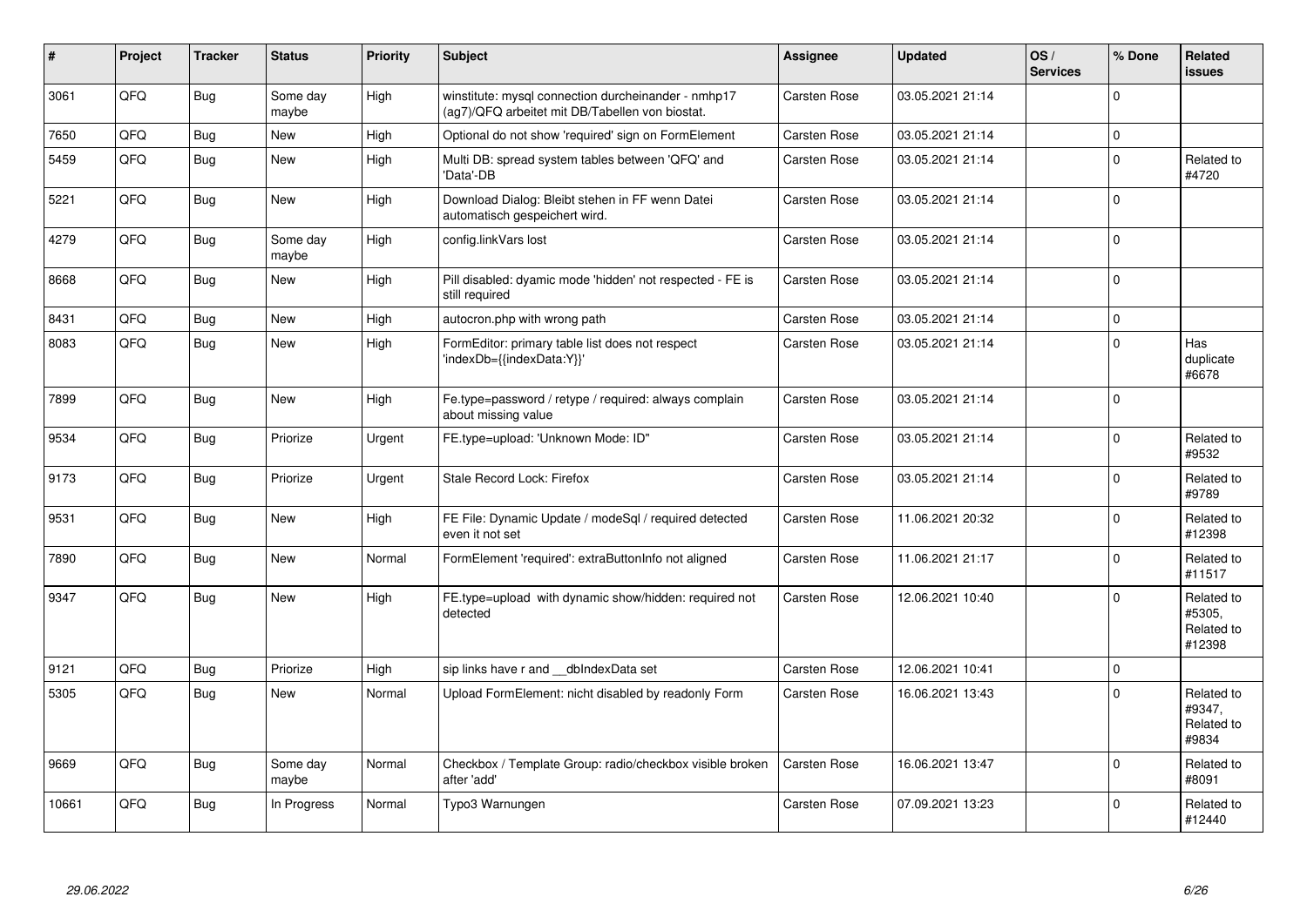| $\sharp$ | Project | <b>Tracker</b> | <b>Status</b>     | <b>Priority</b> | <b>Subject</b>                                                                                           | <b>Assignee</b>     | <b>Updated</b>   | OS/<br><b>Services</b> | % Done              | Related<br><b>issues</b>                                                |
|----------|---------|----------------|-------------------|-----------------|----------------------------------------------------------------------------------------------------------|---------------------|------------------|------------------------|---------------------|-------------------------------------------------------------------------|
| 12325    | QFQ     | <b>Bug</b>     | Priorize          | Normal          | MultiDB form.dblndex not working for report syntax                                                       | Carsten Rose        | 07.09.2021 13:37 |                        | $\Omega$            | Related to<br>#12145,<br>Related to<br>#12314                           |
| 7456     | QFQ     | <b>Bug</b>     | Some day<br>maybe | Low             | Todos in Code: solve or make ticket                                                                      | Carsten Rose        | 16.09.2021 15:10 |                        | $\mathbf 0$         |                                                                         |
| 9013     | QFQ     | Bug            | <b>New</b>        | Normal          | Error in Twig template not handled                                                                       | Carsten Rose        | 20.10.2021 13:43 |                        | $\mathbf 0$         |                                                                         |
| 9834     | QFQ     | Bug            | Priorize          | Normal          | Input elements with tag 'disabled' are missing on<br>form-submit: server option 'processReadOnly' broken | Carsten Rose        | 07.12.2021 16:43 |                        | $\mathbf 0$         | Related to<br>#9691,<br>Related to<br>#5305, Has<br>duplicate<br>#12331 |
| 6116     | QFQ     | Bug            | Priorize          | High            | value of checkbox not saved                                                                              | Carsten Rose        | 07.12.2021 17:19 |                        | $\mathbf 0$         |                                                                         |
| 12974    | QFQ     | Bug            | New               | High            | Sanitize Queries in Action-Elements                                                                      | <b>Carsten Rose</b> | 07.12.2021 17:19 |                        | $\mathbf 0$         |                                                                         |
| 12670    | QFQ     | Bug            | <b>New</b>        | High            | Dropdown-Menu classes können nicht mehr angegeben<br>werden                                              | Carsten Rose        | 07.12.2021 17:19 |                        | $\mathbf 0$         |                                                                         |
| 12513    | QFQ     | Bug            | New               | High            | Implement server side check of maxlength                                                                 | Carsten Rose        | 07.12.2021 17:19 |                        | $\pmb{0}$           |                                                                         |
| 12545    | QFQ     | Bug            | New               | Urgent          | sql.log not created / updated                                                                            | Carsten Rose        | 14.12.2021 16:02 |                        | $\mathbf 0$         |                                                                         |
| 12702    | QFQ     | Bug            | New               | High            | templateGroup: broken in multiDb Setup                                                                   | <b>Carsten Rose</b> | 14.12.2021 16:02 |                        | $\mathbf 0$         |                                                                         |
| 12463    | QFQ     | <b>Bug</b>     | ToDo              | High            | QFQ Function: 'function' and 'sql' on same level - output of<br>sql is shown two times.                  | Carsten Rose        | 15.12.2021 16:31 |                        | $\mathbf 0$         |                                                                         |
| 12327    | QFQ     | Bug            | <b>New</b>        | Normal          | Copy to clipboard: Glyphicon can not be changed                                                          | Carsten Rose        | 27.12.2021 17:59 |                        | $\mathbf 0$         |                                                                         |
| 9789     | QFQ     | Bug            | In Progress       | High            | Record Lock: release to early on 'leave page'                                                            | Carsten Rose        | 10.01.2022 09:25 |                        | 100                 | Related to<br>#10081,<br>Related to<br>#9173,<br>Related to<br>#8702    |
| 13659    | QFQ     | Bug            | <b>New</b>        | Normal          | wrong sanitize class applied to R-store                                                                  | Carsten Rose        | 15.01.2022 14:23 |                        | $\mathbf 0$         |                                                                         |
| 13706    | QFQ     | <b>Bug</b>     | <b>New</b>        | Normal          | Wrong CheckType in FieldElement LastStatus of Form Cron                                                  | <b>Carsten Rose</b> | 21.01.2022 18:20 |                        | $\mathbf 0$         |                                                                         |
| 12395    | QFQ     | <b>Bug</b>     | ToDo              | High            | QFQ Function: Result two times shown                                                                     | Carsten Rose        | 18.02.2022 08:59 |                        | $\mathbf 0$         |                                                                         |
| 13592    | QFQ     | Bug            | New               | Normal          | QFQ Build Queue: das vergeben von Tags klappt nicht. Es<br>werden keine Releases gebaut.                 | Carsten Rose        | 19.03.2022 17:45 |                        | $\Omega$            |                                                                         |
| 13460    | QFQ     | <b>Bug</b>     | New               | Normal          | Doc: Password set/reset  password should not processed<br>with 'html encode'                             | Carsten Rose        | 19.03.2022 17:46 |                        | $\mathbf 0$         |                                                                         |
| 13332    | QFQ     | <b>Bug</b>     | New               | Normal          | Multi Form: Required Felder werden visuell nicht markiert.                                               | Carsten Rose        | 19.03.2022 17:47 |                        | $\mathbf 0$         |                                                                         |
| 13331    | QFQ     | <b>Bug</b>     | New               | Normal          | Multi Form: Clear Icon misplaced                                                                         | Carsten Rose        | 19.03.2022 17:47 |                        | $\pmb{0}$           |                                                                         |
| 12716    | QFQ     | <b>Bug</b>     | New               | Normal          | template group: Pattern only applied to first instance                                                   | Carsten Rose        | 19.03.2022 17:47 |                        | $\mathsf{O}\xspace$ |                                                                         |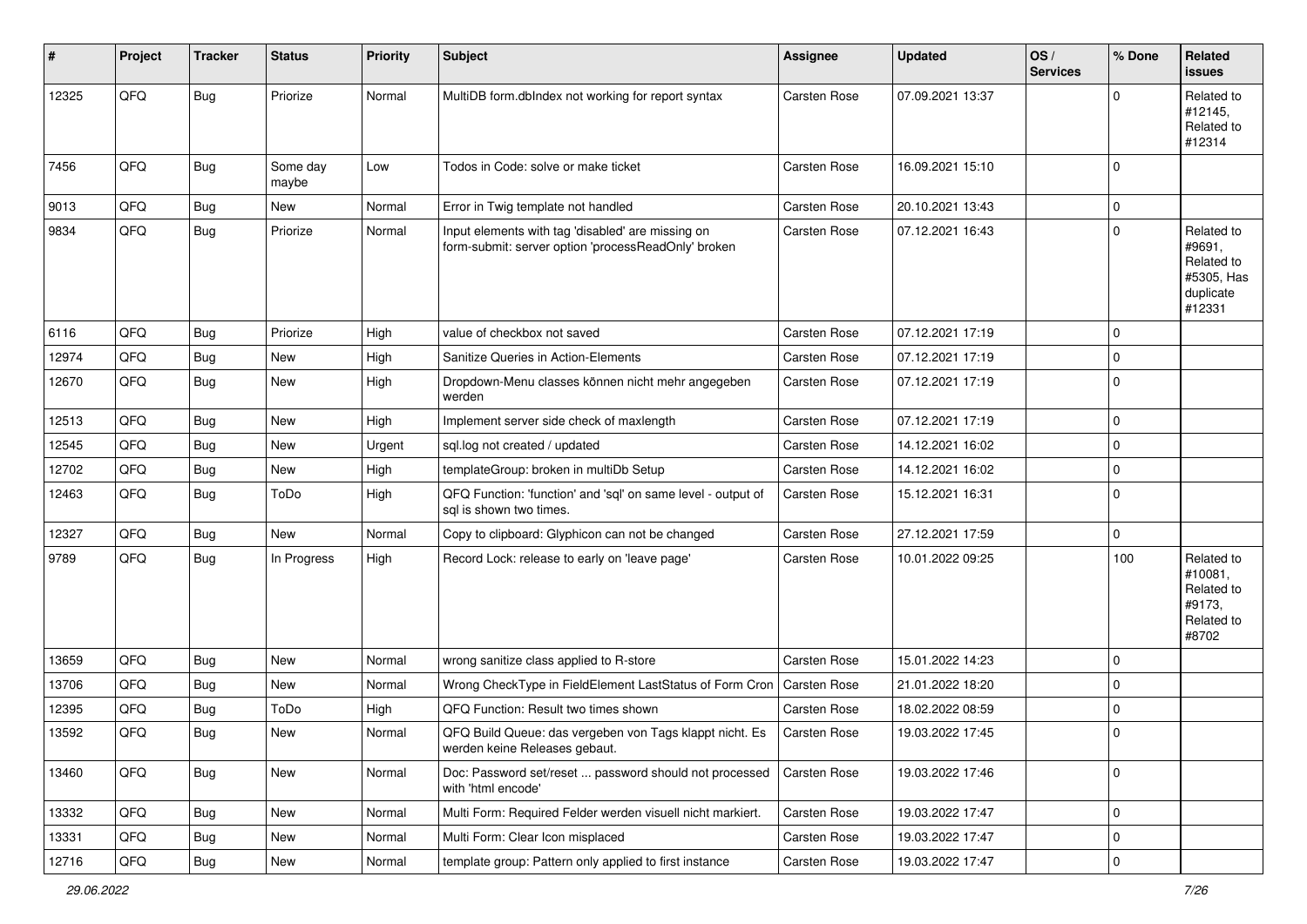| #     | Project | <b>Tracker</b> | <b>Status</b>     | <b>Priority</b> | <b>Subject</b>                                                                                                                                      | Assignee            | <b>Updated</b>   | OS/<br><b>Services</b> | % Done      | Related<br><b>issues</b>                                                                                                       |
|-------|---------|----------------|-------------------|-----------------|-----------------------------------------------------------------------------------------------------------------------------------------------------|---------------------|------------------|------------------------|-------------|--------------------------------------------------------------------------------------------------------------------------------|
| 12581 | QFQ     | <b>Bug</b>     | New               | Normal          | Form.forward=close: Record 'new' in new browser tab ><br>save (& close) >> Form is not reloaded with new created<br>record id and stays in mode=new | Carsten Rose        | 19.03.2022 17:48 |                        | $\Omega$    |                                                                                                                                |
| 12520 | QFQ     | Bug            | <b>New</b>        | Normal          | Switch FE User: still active even FE User session expired                                                                                           | <b>Carsten Rose</b> | 19.03.2022 17:48 |                        | $\Omega$    |                                                                                                                                |
| 12512 | QFQ     | Bug            | <b>New</b>        | Normal          | Some MySQL Installation can't use 'stored procedures'                                                                                               | Carsten Rose        | 19.03.2022 17:48 |                        | $\Omega$    |                                                                                                                                |
| 12546 | QFQ     | <b>Bug</b>     | Feedback          | Normal          | Branch 'Development' - Unit Tests mit dirty workaround<br>angepasst                                                                                 | Carsten Rose        | 19.03.2022 17:48 |                        | $\mathbf 0$ |                                                                                                                                |
| 12714 | QFQ     | Bug            | <b>New</b>        | Normal          | Conversion of GIF to PDF broken when GIF contains Alpha.                                                                                            | Carsten Rose        | 19.03.2022 17:49 |                        | $\Omega$    |                                                                                                                                |
| 13451 | QFQ     | Bug            | New               | Normal          | Character Counter / Max Character: Problem in Safari                                                                                                | Carsten Rose        | 15.04.2022 17:18 |                        | $\Omega$    |                                                                                                                                |
| 14091 | QFQ     | <b>Bug</b>     | New               | Normal          | inconsistent template path for twig                                                                                                                 | Carsten Rose        | 19.04.2022 18:36 |                        | $\Omega$    |                                                                                                                                |
| 11517 | QFQ     | Bug            | In Progress       | Normal          | extraButtonInfo Broken for multiple FormElements                                                                                                    | <b>Carsten Rose</b> | 12.05.2022 13:12 |                        | $\Omega$    | Related to<br>#7890,<br>Related to<br>#3811, Has<br>duplicate<br>#10905, Has<br>duplicate<br>#10553, Has<br>duplicate<br>#6779 |
| 14077 | QFQ     | Bug            | New               | Normal          | As _link: Attribute 'class' missing by r:1 and r:3 - but should<br>set                                                                              | Carsten Rose        | 28.05.2022 11:02 |                        | $\Omega$    | Related to<br>#5342,<br>Related to<br>#4343                                                                                    |
| 14233 | QFQ     | Bug            | <b>New</b>        | Normal          | AS _link: question - HTML is not rendered                                                                                                           | Carsten Rose        | 28.05.2022 11:02 |                        | $\mathbf 0$ |                                                                                                                                |
| 14175 | QFQ     | <b>Bug</b>     | In Progress       | Normal          | Opening a form with no QFQ Session cookie fails                                                                                                     | <b>Carsten Rose</b> | 03.06.2022 10:40 |                        | $\mathbf 0$ |                                                                                                                                |
| 14304 | QFQ     | Bug            | <b>New</b>        | Normal          | table sorter view safer does not work                                                                                                               | <b>Carsten Rose</b> | 10.06.2022 11:49 |                        | $\Omega$    |                                                                                                                                |
| 14305 | QFQ     | Bug            | New               | Normal          | Inline Report editing does not create history entries                                                                                               | Carsten Rose        | 10.06.2022 11:55 |                        | $\Omega$    |                                                                                                                                |
| 14283 | QFQ     | <b>Bug</b>     | Priorize          | Normal          | HEIC / HEIF convert doesn't trigger                                                                                                                 | <b>Carsten Rose</b> | 19.06.2022 16:37 |                        | $\mathbf 0$ |                                                                                                                                |
| 14323 | QFQ     | Bug            | In Progress       | Normal          | Report: render=both single - no impact                                                                                                              | Carsten Rose        | 19.06.2022 18:31 |                        | $\mathbf 0$ |                                                                                                                                |
| 2063  | QFQ     | <b>Bug</b>     | Some day<br>maybe | Normal          | Pills auf 'inaktiv' setzen falls keine Element auf dem Pill<br>sichtbar sind.                                                                       | Benjamin Baer       | 11.12.2019 16:03 |                        | $\Omega$    | Related to<br>#3752                                                                                                            |
| 9898  | QFQ     | Bug            | Feedback          | Normal          | Formular trotz Timeout gespeichert                                                                                                                  | Benjamin Baer       | 01.02.2020 15:56 |                        | $\Omega$    |                                                                                                                                |
| 9535  | QFQ     | <b>Bug</b>     | Feedback          | Normal          | Report:  AS ' vertical' - column to wide - vertical >> rot45,<br>rot <sub>90</sub>                                                                  | Benjamin Baer       | 01.02.2020 15:56 |                        | $\Omega$    |                                                                                                                                |
| 4454  | QFQ     | <b>Bug</b>     | Some day<br>maybe | Normal          | Required Elements: multiple elements in a row - whole row<br>marked if only one input is empty.                                                     | Benjamin Baer       | 01.02.2020 23:20 |                        | $\mathbf 0$ |                                                                                                                                |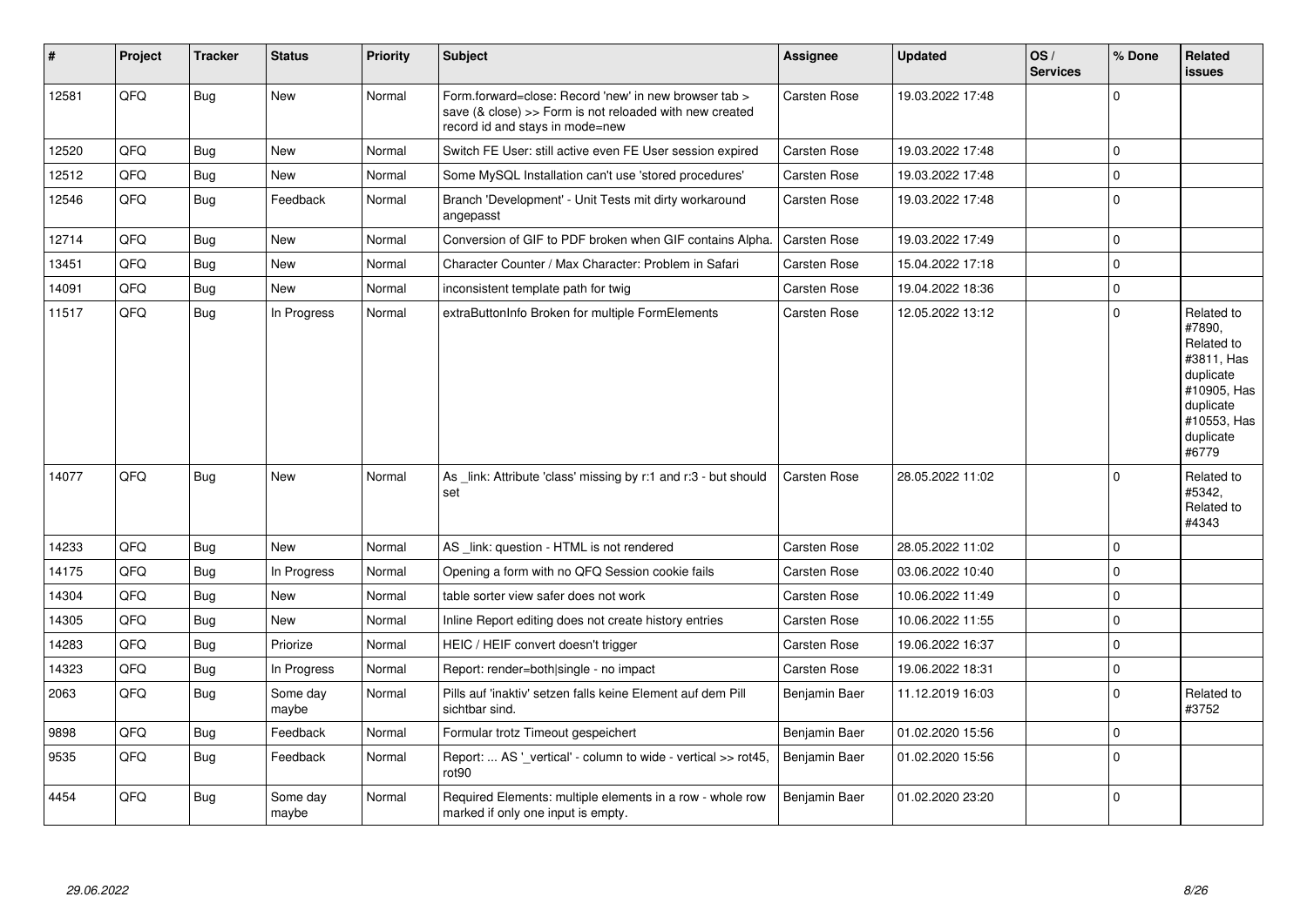| #     | Project | <b>Tracker</b> | <b>Status</b>     | <b>Priority</b> | <b>Subject</b>                                                                                                                                           | <b>Assignee</b> | <b>Updated</b>   | OS/<br><b>Services</b> | % Done         | Related<br><b>issues</b> |
|-------|---------|----------------|-------------------|-----------------|----------------------------------------------------------------------------------------------------------------------------------------------------------|-----------------|------------------|------------------------|----------------|--------------------------|
| 4398  | QFQ     | <b>Bug</b>     | Some day<br>maybe | Normal          | Typeahead: mouse click in a prefilled input opens a single<br>item dropdown with the current value - click on it seems to<br>set the value, not the key. | Benjamin Baer   | 01.02.2020 23:20 |                        | $\mathbf 0$    | Related to<br>#4457      |
| 11237 | QFQ     | <b>Bug</b>     | New               | High            | Radiobutton / parameter.buttonClass= btn-default - kein<br>dirty Trigger                                                                                 | Benjamin Baer   | 03.05.2021 21:12 |                        | $\overline{0}$ | Related to<br>#10766     |
| 11057 | QFQ     | <b>Bug</b>     | New               | High            | Checkboxes ohne span.checkmark im Report werden<br>ausgeblendet                                                                                          | Benjamin Baer   | 03.05.2021 21:12 |                        | $\overline{0}$ | Related to<br>#11039     |
| 4457  | QFQ     | Bug            | Priorize          | Normal          | typeahead: pressing return to select an item, saves the form<br>and closes the form.                                                                     | Benjamin Baer   | 03.01.2022 08:01 |                        | 0              | Related to<br>#4398      |
| 6566  | QFQ     | <b>Bug</b>     | Priorize          | Normal          | Link Function 'delete': provided parameter missing on page<br>reload                                                                                     | Benjamin Baer   | 03.01.2022 08:08 |                        | $\overline{0}$ |                          |
| 2665  | QFQ     | <b>Bug</b>     | Priorize          | Normal          | Dynamic Update funktioniert nicht, wenn beim<br>entsprechenden FormElement eine size angegeben ist.                                                      | Benjamin Baer   | 03.01.2022 08:12 |                        | 30             |                          |
| 13647 | QFQ     | Bug            | <b>New</b>        | Normal          | Autofocus funktioniert nicht auf Chrome                                                                                                                  | Benjamin Baer   | 19.03.2022 17:44 |                        | $\overline{0}$ |                          |
| 13528 | QFQ     | Bug            | New               | Normal          | qfq.io > releases: es wird kein neues Release angelegt                                                                                                   | Benjamin Baer   | 19.03.2022 17:46 |                        | $\overline{0}$ |                          |
| 6140  | QFQ     | <b>Bug</b>     | Priorize          | Normal          | QFQ DnD Sort: Locked fields                                                                                                                              | Benjamin Baer   | 21.03.2022 09:56 |                        | $\overline{0}$ |                          |
| 9020  | QFQ     | <b>Bug</b>     | Some day<br>maybe | Normal          | radio mit buttonClass und dynamicUpdate lassen sich nicht<br>kombinieren                                                                                 |                 | 11.12.2019 16:01 |                        | $\mathbf 0$    |                          |
| 4441  | QFQ     | Bug            | Some day<br>maybe | Normal          | \$_SERVER Vars sollten nur aus dem Store genommen<br>werden - Code entsprechend anpassen.                                                                |                 | 11.12.2019 16:02 |                        | $\overline{0}$ |                          |
| 4138  | QFQ     | <b>Bug</b>     | Some day<br>maybe | Normal          | _style fehlt                                                                                                                                             |                 | 11.12.2019 16:03 |                        | $\overline{0}$ |                          |
| 4122  | QFQ     | <b>Bug</b>     | Some day<br>maybe | Normal          | file: Render Mode hat keinen Effekt                                                                                                                      |                 | 11.12.2019 16:03 |                        | $\overline{0}$ |                          |
| 9024  | QFQ     | Bug            | Some day<br>maybe | Normal          | QFQ Einarbeitung                                                                                                                                         |                 | 01.02.2020 15:56 |                        | $\overline{0}$ |                          |
| 9855  | QFQ     | <b>Bug</b>     | New               | Normal          | <b>Required Check</b>                                                                                                                                    |                 | 01.02.2020 15:56 |                        | 0              |                          |
| 5877  | QFQ     | Bug            | Some day<br>maybe | Normal          | FE.type=note:bsColumn strange behaviour                                                                                                                  |                 | 01.02.2020 23:19 |                        | 0              |                          |
| 7281  | QFQ     | Bug            | Some day<br>maybe | Normal          | Subrecords: on large screen separator line too short                                                                                                     |                 | 01.02.2020 23:19 |                        | $\overline{0}$ |                          |
| 7402  | QFQ     | Bug            | Some day<br>maybe | Normal          | thumbnail cache: outdated picture when permission denied<br>and permission resolved.                                                                     |                 | 01.02.2020 23:20 |                        | $\overline{0}$ |                          |
| 7101  | QFQ     | <b>Bug</b>     | Some day<br>maybe | Normal          | 'form' in SIP and 'report' - breaks                                                                                                                      |                 | 01.02.2020 23:20 |                        | $\overline{0}$ |                          |
| 4546  | QFQ     | <b>Bug</b>     | Some day<br>maybe | Normal          | NH: SIP storage is destroyed                                                                                                                             |                 | 01.02.2020 23:20 |                        | $\overline{0}$ |                          |
| 10324 | QFQ     | Bug            | New               | Normal          | Excel Export mit Template funktioniert nur, wenn Template<br>vor uid kommt                                                                               |                 | 30.03.2020 11:20 |                        | $\mathbf 0$    | Related to<br>#10257     |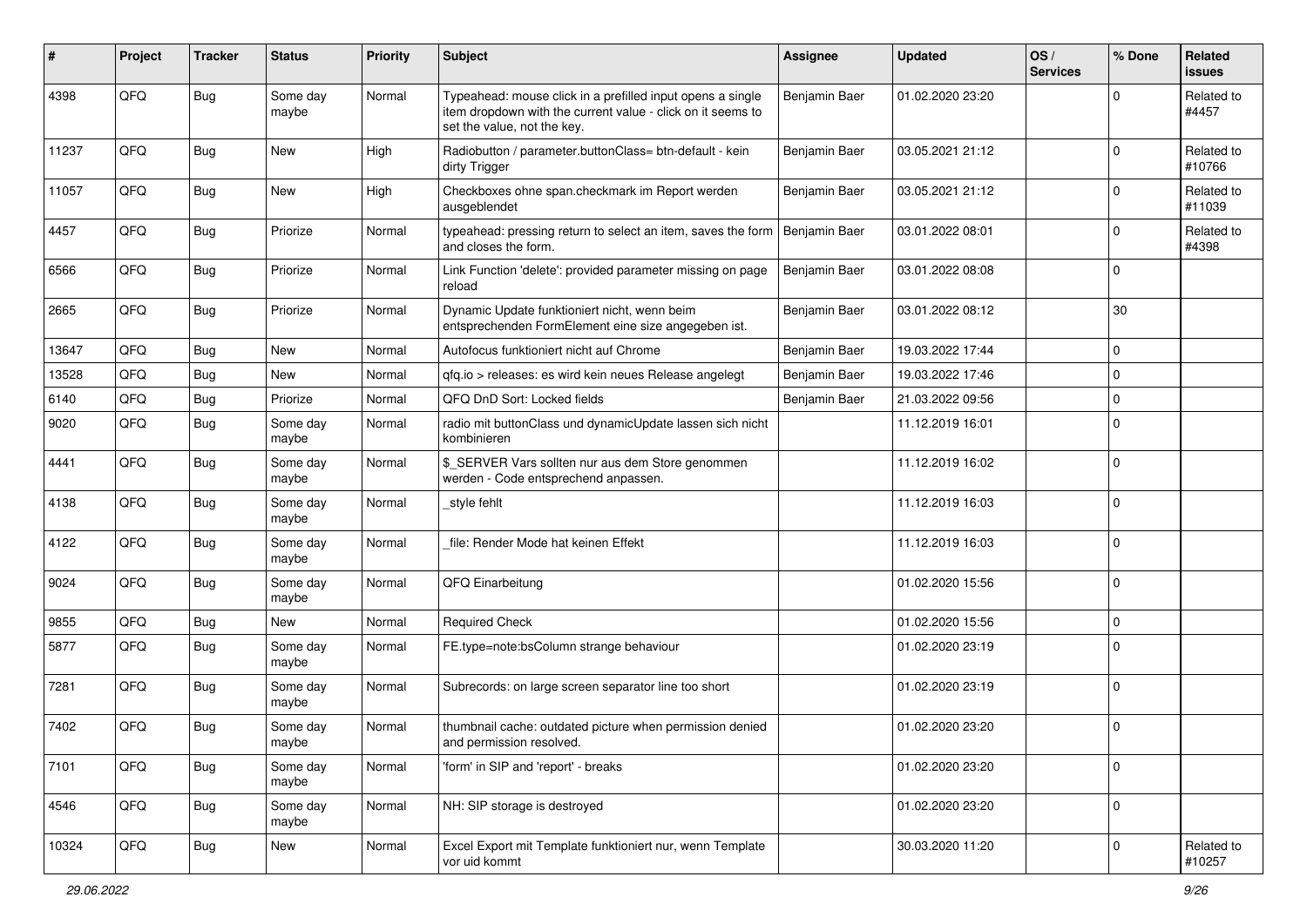| #     | Project | <b>Tracker</b> | <b>Status</b>     | <b>Priority</b> | Subject                                                                               | Assignee               | <b>Updated</b>   | OS/<br><b>Services</b> | % Done      | Related<br>issues                                                           |
|-------|---------|----------------|-------------------|-----------------|---------------------------------------------------------------------------------------|------------------------|------------------|------------------------|-------------|-----------------------------------------------------------------------------|
| 10890 | QFQ     | <b>Bug</b>     | <b>New</b>        | Normal          | AutoCron hangs                                                                        |                        | 20.07.2020 13:56 |                        | $\Omega$    |                                                                             |
| 11195 | QFQ     | <b>Bug</b>     | New               | Low             | Dynamic Update: Note not updated if new text is empty<br>(v20.4)                      |                        | 25.09.2020 11:14 |                        | $\Omega$    |                                                                             |
| 10759 | QFQ     | <b>Bug</b>     | New               | Normal          | emptyMeansNull - Feld falsch aktualisiert                                             |                        | 12.11.2020 23:45 |                        | $\mathbf 0$ |                                                                             |
| 11522 | QFQ     | <b>Bug</b>     | New               | Normal          | Aus/Einblenden von Reitern                                                            |                        | 13.11.2020 14:58 |                        | $\Omega$    |                                                                             |
| 11715 | QFQ     | <b>Bug</b>     | New               | Normal          | acceptZeroAsRequired and requiredOffButMark do not<br>coincide                        |                        | 08.12.2020 12:13 |                        | $\Omega$    |                                                                             |
| 9126  | QFQ     | Bug            | Some day<br>maybe | Normal          | hidden Form elements are present in page source                                       |                        | 02.01.2021 18:41 |                        | $\mathbf 0$ |                                                                             |
| 10766 | QFQ     | <b>Bug</b>     | New               | High            | Radiobutton / parameter.buttonClass=btn-default: dynamic<br>update                    |                        | 03.05.2021 21:12 |                        | $\Omega$    | Related to<br>#11237                                                        |
| 13609 | QFQ     | Feature        | New               | Normal          | QFQ Introduction: Seite aufloesen                                                     | Philipp<br>Gröbelbauer | 28.05.2022 11:02 |                        | $\Omega$    |                                                                             |
| 10124 | QFQ     | Feature        | Feedback          | Normal          | qfq AAI-Login                                                                         | Karin Niffeler         | 07.05.2020 09:36 |                        | $\mathbf 0$ |                                                                             |
| 13757 | QFQ     | Feature        | New               | High            | QR / Bar-Code Plugin                                                                  | Enis Nuredini          | 19.03.2022 17:43 |                        | $\mathbf 0$ |                                                                             |
| 11892 | QFQ     | Feature        | New               | Normal          | tablesorter: columns with links are hard to order - new<br>qualifier 'Y: <ord>'</ord> | Enis Nuredini          | 23.03.2022 09:22 |                        | $\Omega$    |                                                                             |
| 10463 | QFQ     | Feature        | New               | Normal          | Report_link: expliztes setzen von HTML Tags (Bedarf fuer<br>'data-selenium' & 'id')   | Enis Nuredini          | 23.03.2022 09:23 |                        | 0           | Related to<br>#7648                                                         |
| 10569 | QFQ     | Feature        | Priorize          | Normal          | link _blank more safe                                                                 | Enis Nuredini          | 25.03.2022 12:44 |                        | $\mathbf 0$ |                                                                             |
| 13900 | QFQ     | Feature        | Priorize          | Normal          | Selenium: Check das Cookie/PDF funktioniert                                           | Enis Nuredini          | 25.03.2022 12:45 |                        | $\Omega$    |                                                                             |
| 13572 | QFQ     | Feature        | Feedback          | Normal          | Form Load: misleading error message on trying to load non<br>existent primary record  | Enis Nuredini          | 16.05.2022 23:16 |                        | 100         |                                                                             |
| 10782 | QFQ     | Feature        | Feedback          | Normal          | Tiny MCE: Image Upload                                                                | Enis Nuredini          | 16.05.2022 23:16 |                        | $\Omega$    | Related to<br>#12452                                                        |
| 13945 | QFQ     | Feature        | New               | Normal          | As _link: content before/after link                                                   | Enis Nuredini          | 28.05.2022 11:01 |                        | $\mathbf 0$ | Related to<br>#12262                                                        |
| 14028 | QFQ     | Feature        | New               | Normal          | Required notification: visual nicer                                                   | Enis Nuredini          | 28.05.2022 11:01 |                        | $\mathbf 0$ |                                                                             |
| 14227 | QFQ     | Feature        | <b>New</b>        | Normal          | Selenium Konkurrenz: cypress.io                                                       | Enis Nuredini          | 28.05.2022 11:02 |                        | 0           |                                                                             |
| 9052  | QFQ     | Feature        | Feedback          | High            | Report: CodeMirror with SQL Syntax Highlight in FE                                    | Enis Nuredini          | 08.06.2022 10:25 |                        | $\mathbf 0$ |                                                                             |
| 13608 | QFQ     | Feature        | Some day<br>maybe | Normal          | Automatic Browser Language Redirect                                                   | Enis Nuredini          | 17.06.2022 08:35 |                        | $\Omega$    |                                                                             |
| 12262 | QFQ     | Feature        | ToDo              | Normal          | Form buttons on top: more customable                                                  | Enis Nuredini          | 17.06.2022 10:44 |                        | $\mathbf 0$ | Related to<br>#13945, Has<br>duplicate<br>#4046, Has<br>duplicate<br>#10080 |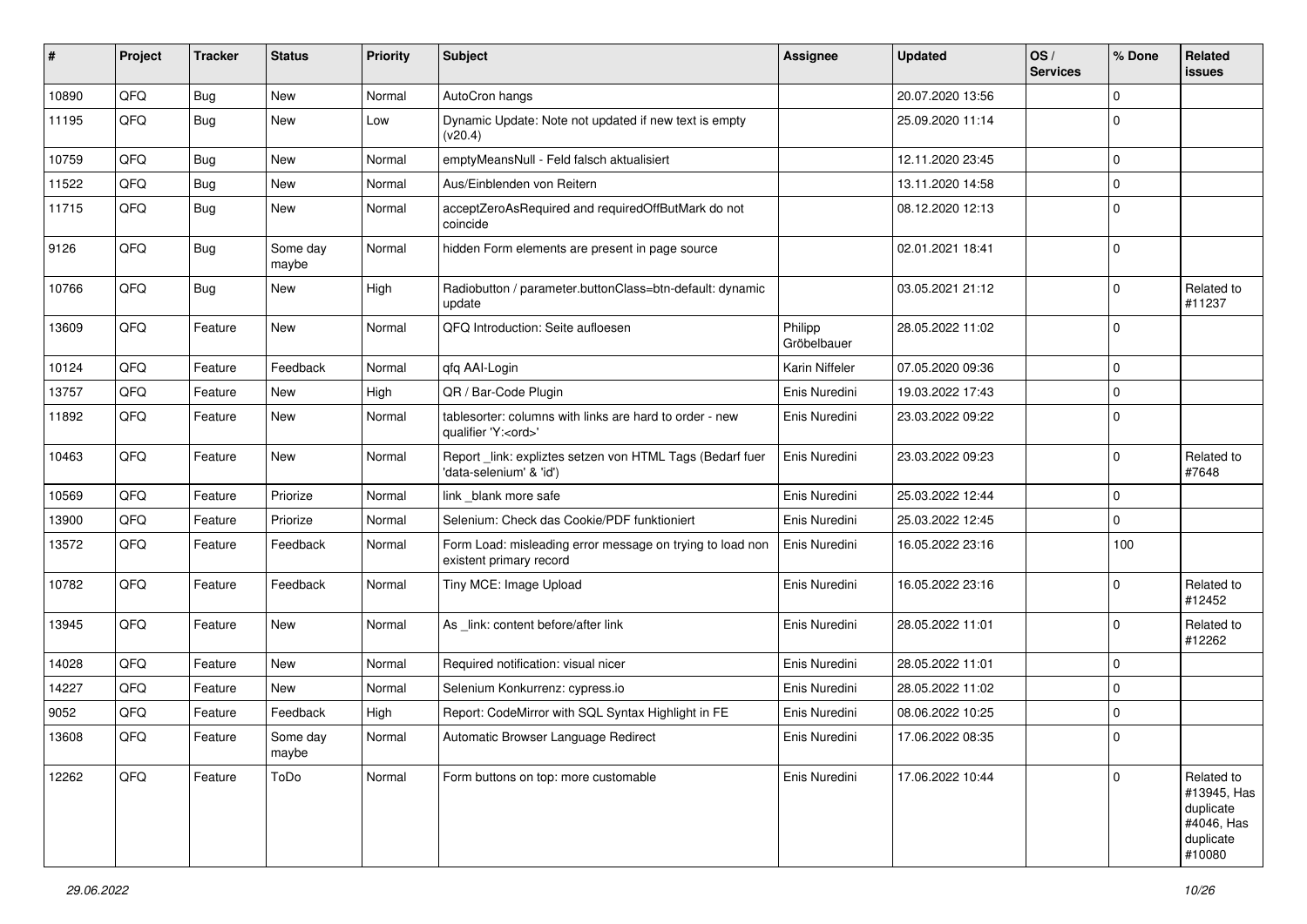| $\sharp$ | Project | <b>Tracker</b> | <b>Status</b>     | <b>Priority</b> | <b>Subject</b>                                                                                            | Assignee      | <b>Updated</b>   | OS/<br><b>Services</b> | % Done      | Related<br><b>issues</b>                                                                                                                                              |
|----------|---------|----------------|-------------------|-----------------|-----------------------------------------------------------------------------------------------------------|---------------|------------------|------------------------|-------------|-----------------------------------------------------------------------------------------------------------------------------------------------------------------------|
| 14320    | QFO     | Feature        | ToDo              | Normal          | Allow specific HTML Tags and Attributes: general, TinyMCE                                                 | Enis Nuredini | 17.06.2022 10:44 |                        | $\mathbf 0$ | Related to<br>#12664,<br>Related to<br>#12039,<br>Related to<br>#11702,<br>Related to<br>#7239,<br>Related to<br>#3708,<br>Related to<br>#3646,<br>Related to<br>#880 |
| 14376    | QFQ     | Feature        | New               | Normal          | QFQ Bootstrap: if missing, create stored procedures                                                       | Enis Nuredini | 19.06.2022 16:37 |                        | $\mathbf 0$ |                                                                                                                                                                       |
| 12630    | QFQ     | Feature        | In Progress       | Normal          | Input: date[time]: min / max values                                                                       | Enis Nuredini | 20.06.2022 18:31 |                        | $\mathbf 0$ | Related to<br>#10096,<br>Related to<br>#14302,<br>Related to<br>#14303                                                                                                |
| 9579     | QFQ     | Feature        | Some day<br>maybe | Normal          | Multiform with Process Row                                                                                | Carsten Rose  | 11.12.2019 16:01 |                        | $\mathbf 0$ |                                                                                                                                                                       |
| 9704     | QFQ     | Feature        | Some day<br>maybe | Normal          | Thumbnails Generieren beim Splitten von PDF Files                                                         | Carsten Rose  | 11.12.2019 16:01 |                        | $\pmb{0}$   |                                                                                                                                                                       |
| 8894     | QFQ     | Feature        | Some day<br>maybe | Normal          | Documentation Tags Usable in QFQ Application                                                              | Carsten Rose  | 11.12.2019 16:01 |                        | $\mathbf 0$ |                                                                                                                                                                       |
| 8892     | QFQ     | Feature        | Some day<br>maybe | Normal          | Display and Edit SQL Comments in Form Editor                                                              | Carsten Rose  | 11.12.2019 16:01 |                        | $\mathbf 0$ |                                                                                                                                                                       |
| 7107     | QFQ     | Feature        | Some day<br>maybe | Normal          | Showcase Registration Tool: Anmeldung / Administration :<br>Liste Anmeldungen / Emaileinaldung            | Carsten Rose  | 11.12.2019 16:01 |                        | $\mathbf 0$ |                                                                                                                                                                       |
| 7336     | QFQ     | Feature        | Some day<br>maybe | Normal          | PDF Upload: disallow PDFs with specific Meta information                                                  | Carsten Rose  | 11.12.2019 16:01 |                        | $\mathbf 0$ |                                                                                                                                                                       |
| 6715     | QFQ     | Feature        | Some day<br>maybe | Normal          | Code-Refactoring: dbArray vereinheitlichen                                                                | Carsten Rose  | 11.12.2019 16:02 |                        | $\mathbf 0$ |                                                                                                                                                                       |
| 4349     | QFQ     | Feature        | Some day<br>maybe | Normal          | link download: downloaded external URL to<br>deliver/concatenate - check mimetipe and handle it correctly | Carsten Rose  | 11.12.2019 16:02 |                        | $\mathbf 0$ |                                                                                                                                                                       |
| 4839     | QFQ     | Feature        | Some day<br>maybe | Normal          | qfq-handle in <head> Abschnitt</head>                                                                     | Carsten Rose  | 11.12.2019 16:02 |                        | $\mathbf 0$ |                                                                                                                                                                       |
| 4956     | QFQ     | Feature        | Some day<br>maybe | Normal          | Sendmail: Benutzerdefinierte Headers                                                                      | Carsten Rose  | 11.12.2019 16:02 |                        | $\mathbf 0$ |                                                                                                                                                                       |
| 3291     | QFO     | Feature        | Some day<br>maybe | Normal          | AutoCron websiteToken                                                                                     | Carsten Rose  | 11.12.2019 16:02 |                        | $\mathbf 0$ | Related to<br>#4250                                                                                                                                                   |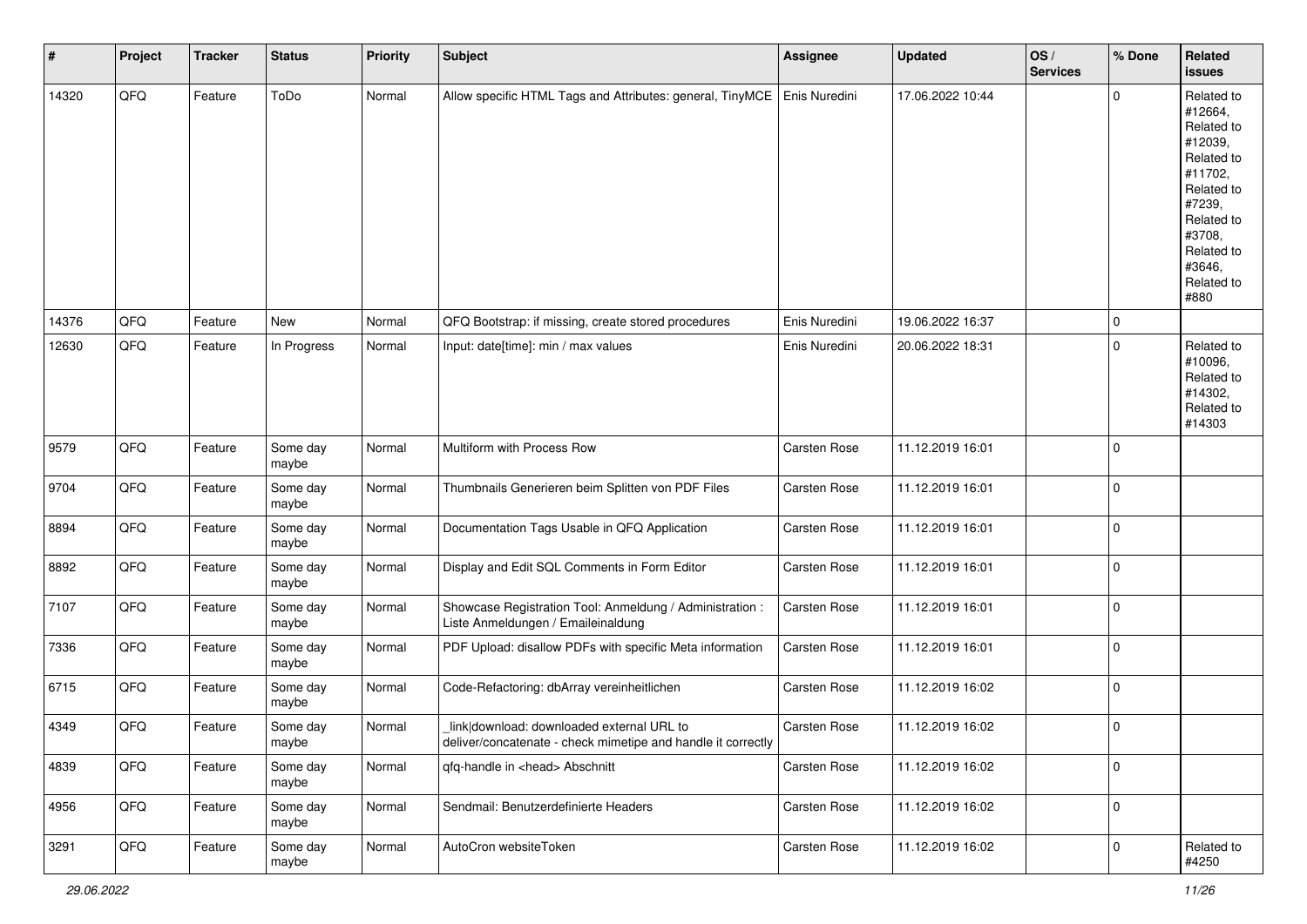| ∦    | Project | <b>Tracker</b> | <b>Status</b>     | <b>Priority</b> | <b>Subject</b>                                                                                                                               | <b>Assignee</b> | <b>Updated</b>   | OS/<br><b>Services</b> | % Done      | <b>Related</b><br><b>issues</b>             |
|------|---------|----------------|-------------------|-----------------|----------------------------------------------------------------------------------------------------------------------------------------------|-----------------|------------------|------------------------|-------------|---------------------------------------------|
| 3285 | QFQ     | Feature        | Some day<br>maybe | Normal          | Zeichenlimit pro Feld: textarea / editor                                                                                                     | Carsten Rose    | 11.12.2019 16:02 |                        | $\mathbf 0$ |                                             |
| 3273 | QFQ     | Feature        | Some day<br>maybe | Low             | Dirty Flag in Form                                                                                                                           | Carsten Rose    | 11.12.2019 16:02 |                        | $\mathbf 0$ |                                             |
| 3385 | QFQ     | Feature        | Some day<br>maybe | Normal          | templateGroup: insert/update/delete non primary records                                                                                      | Carsten Rose    | 11.12.2019 16:02 |                        | $\mathbf 0$ |                                             |
| 3350 | QFQ     | Feature        | Some day<br>maybe | Normal          | FormEditor: Hilfetext hinter 'checktype'                                                                                                     | Carsten Rose    | 11.12.2019 16:02 |                        | $\mathbf 0$ |                                             |
| 3332 | QFQ     | Feature        | Some day<br>maybe | Normal          | Uploads: Thumbnails, Details zum hochgeladenen File                                                                                          | Carsten Rose    | 11.12.2019 16:02 |                        | $\mathbf 0$ | Related to<br>#3264,<br>Related to<br>#5333 |
| 3331 | QFQ     | Feature        | Some day<br>maybe | Normal          | Default Tooltip fuer _page? Links: mit Form und Record ID                                                                                    | Carsten Rose    | 11.12.2019 16:02 |                        | $\mathbf 0$ |                                             |
| 3458 | QFQ     | Feature        | Some day<br>maybe | Normal          | Display 'Edit Form Element'-Checkbox on form: should<br>depend on FE Group                                                                   | Carsten Rose    | 11.12.2019 16:02 |                        | $\mathbf 0$ | Related to<br>#3447                         |
| 3457 | QFQ     | Feature        | Some day<br>maybe | Normal          | LDAP: concat multi values to one single entry                                                                                                | Carsten Rose    | 11.12.2019 16:02 |                        | $\mathbf 0$ |                                             |
| 3402 | QFQ     | Feature        | Some day<br>maybe | Normal          | Syntax Highlighting via CodeMirror                                                                                                           | Carsten Rose    | 11.12.2019 16:02 |                        | 100         | Related to<br>#3207                         |
| 3537 | QFQ     | Feature        | Some day<br>maybe | Low             | SHOW COLUMNS FROM tableName - Extend '{{!'<br>definition                                                                                     | Carsten Rose    | 11.12.2019 16:02 |                        | $\mathbf 0$ |                                             |
| 3708 | QFQ     | Feature        | Some day<br>maybe | Normal          | Form: input - 'specialchars', 'none'  gewisse tags<br>erlauben, andere verbieten                                                             | Carsten Rose    | 11.12.2019 16:02 |                        | $\mathbf 0$ | Related to<br>#14320                        |
| 3677 | QFQ     | Feature        | Some day<br>maybe | Normal          | wkhtmltopdf: FE User access prohibited, if client IP changes<br>\$TYPO3_CONF_VARS[FE][lockIP]                                                | Carsten Rose    | 11.12.2019 16:02 |                        | $\mathbf 0$ |                                             |
| 3666 | QFQ     | Feature        | Some day<br>maybe | Normal          | a) Performance Messung: mysql_real_escape_string() im<br>Vergleich zu str_replace(), b) doppeltes Aufrufen von<br>mysql_real_escape_string() | Carsten Rose    | 11.12.2019 16:02 |                        | $\mathbf 0$ |                                             |
| 3877 | QFQ     | Feature        | Some day<br>maybe | Normal          | FormEditor: die Felder die aktuell nicht gebraucht werden<br>nur auf readonly/disabled setzen (nicht ausblenden > das<br>irritiert.          | Carsten Rose    | 11.12.2019 16:03 |                        | $\mathbf 0$ |                                             |
| 3941 | QFQ     | Feature        | Some day<br>maybe | Normal          | sglAfter: es sollten mehrere moeglich sein                                                                                                   | Carsten Rose    | 11.12.2019 16:03 |                        | $\mathbf 0$ | Related to<br>#3942                         |
| 3905 | QFQ     | Feature        | Some day<br>maybe | Normal          | Documentation: Best Practice anhand eines Online<br>Bewerbungstools                                                                          | Carsten Rose    | 11.12.2019 16:03 |                        | $\mathbf 0$ |                                             |
| 3900 | QFQ     | Feature        | Some day<br>maybe | Normal          | Extend documentation of 'Copy / Paste'                                                                                                       | Carsten Rose    | 11.12.2019 16:03 |                        | $\mathbf 0$ | Related to<br>#3899                         |
| 3991 | QFQ     | Feature        | Some day<br>maybe | Normal          | report: Columnname ' skipWrap' skips 'fbeg', 'fend'                                                                                          | Carsten Rose    | 11.12.2019 16:03 |                        | $\mathbf 0$ |                                             |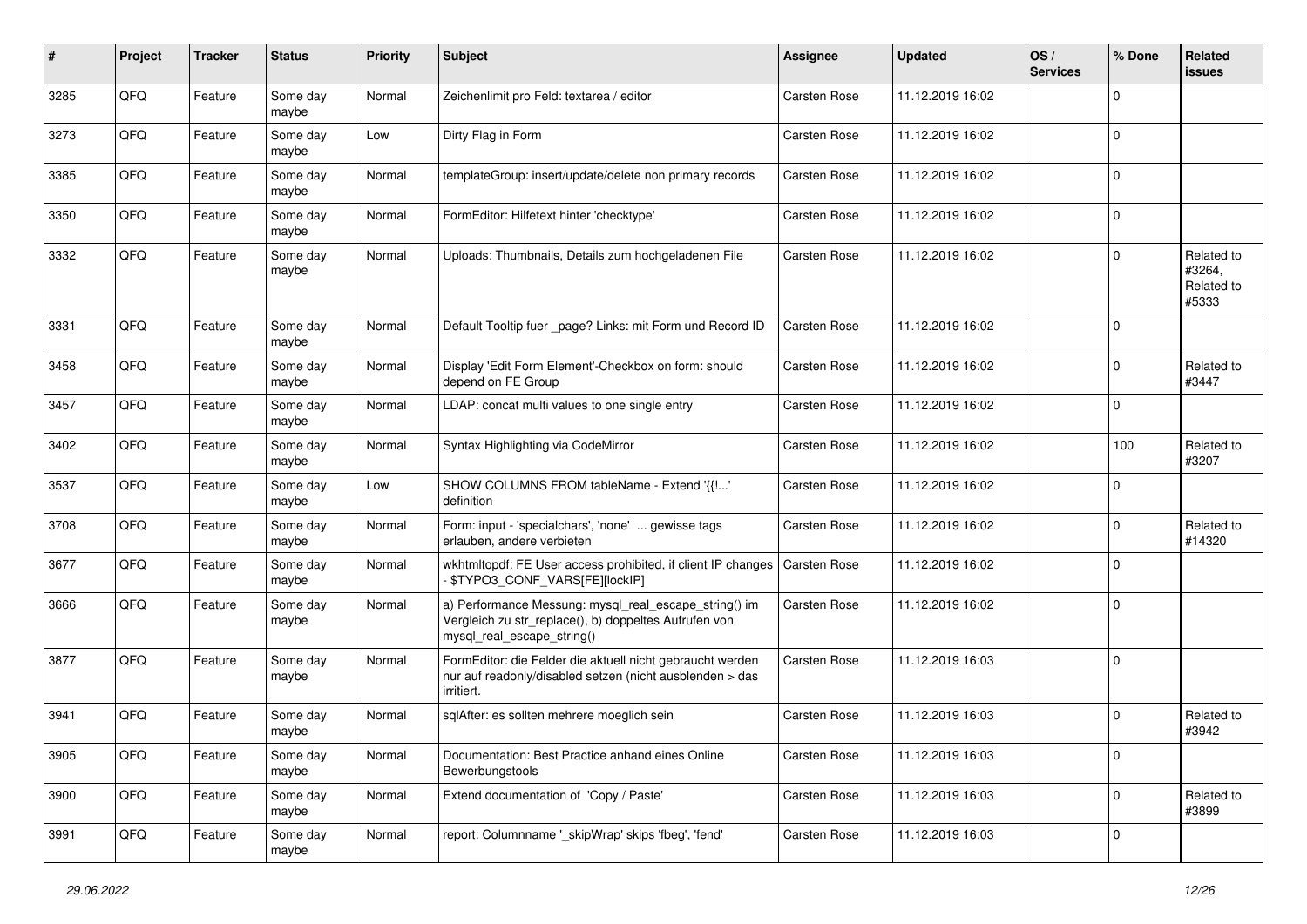| ∦    | Project | <b>Tracker</b> | <b>Status</b>     | <b>Priority</b> | <b>Subject</b>                                                                                                     | <b>Assignee</b>     | <b>Updated</b>   | OS/<br><b>Services</b> | % Done      | <b>Related</b><br><b>issues</b>             |
|------|---------|----------------|-------------------|-----------------|--------------------------------------------------------------------------------------------------------------------|---------------------|------------------|------------------------|-------------|---------------------------------------------|
| 3947 | QFQ     | Feature        | Some day<br>maybe | Normal          | Attack detectect: logout current user                                                                              | Carsten Rose        | 11.12.2019 16:03 |                        | $\mathbf 0$ | Related to<br>#5458.<br>Related to<br>#6299 |
| 3942 | QFQ     | Feature        | Some day<br>maybe | Normal          | Action Elemente: neu generierte IDs via FE weitergeben                                                             | <b>Carsten Rose</b> | 11.12.2019 16:03 |                        | $\Omega$    | Related to<br>#3941                         |
| 4026 | QFQ     | Feature        | Some day<br>maybe | Normal          | sqlLog.sql: log number of FE.id                                                                                    | Carsten Rose        | 11.12.2019 16:03 |                        | $\mathbf 0$ | Related to<br>#5458                         |
| 4018 | QFQ     | Feature        | Some day<br>maybe | Normal          | typeahead: solve problem with potential long query<br>parameter                                                    | Carsten Rose        | 11.12.2019 16:03 |                        | $\Omega$    |                                             |
| 4197 | QFQ     | Feature        | Some day<br>maybe | Normal          | Unit Test fuer JSON Stream von QuickFormQuery.php ><br>doForm()                                                    | Carsten Rose        | 11.12.2019 16:03 |                        | $\mathbf 0$ |                                             |
| 4259 | QFQ     | Feature        | Some day<br>maybe | Normal          | Instant trigger a cron job                                                                                         | Carsten Rose        | 11.12.2019 16:03 |                        | $\mathbf 0$ |                                             |
| 1946 | QFQ     | Feature        | Some day<br>maybe | Normal          | Kontrolle ob der ReadOnly Modus bei den<br>Formularelementen korrekt implementiert ist                             | Carsten Rose        | 11.12.2019 16:03 |                        | $\mathbf 0$ |                                             |
| 1635 | QFQ     | Feature        | Some day<br>maybe | Normal          | QFQ Extension content record: weitere Optionen<br>einblenden.                                                      | Carsten Rose        | 11.12.2019 16:03 |                        | $\mathbf 0$ |                                             |
| 2084 | QFQ     | Feature        | Some day<br>maybe | Normal          | Mailto mit encryption: Subrecord                                                                                   | Carsten Rose        | 11.12.2019 16:03 |                        | $\Omega$    | Related to<br>#2082                         |
| 2995 | QFQ     | Feature        | Some day<br>maybe | Normal          | Dropdown JQuery Plugin: 'chosen' - Moeglichkeit um Select<br>Listen mehr Funktion zu geben. Kein Bootstrap noetig. | Carsten Rose        | 11.12.2019 16:03 |                        | $\mathbf 0$ |                                             |
| 3216 | QFQ     | Feature        | Some day<br>maybe | Normal          | dynamic update für checkbox label2                                                                                 | Carsten Rose        | 11.12.2019 16:03 |                        | $\mathbf 0$ | Related to<br>#2081                         |
| 3267 | QFQ     | Feature        | Some day<br>maybe | Normal          | 2 Forms auf einer Seite: real + Read only                                                                          | Carsten Rose        | 11.12.2019 16:03 |                        | $\mathbf 0$ |                                             |
| 4023 | QFQ     | Feature        | New               | Normal          | prepared statements - FE action: salveld, sqllnsert,<br>sqlUpdate, sqlDelete, sqlBefore, sqlAfter                  | Carsten Rose        | 11.12.2019 16:15 |                        | $\mathbf 0$ |                                             |
| 2361 | QFQ     | Feature        | New               | Normal          | Logging wer/wann/wo welches Formular aufgerufen hat                                                                | Carsten Rose        | 11.12.2019 16:15 |                        | $\mathbf 0$ | Related to<br>#4432,<br>Related to<br>#7480 |
| 7480 | QFQ     | Feature        | New               | Normal          | Record History (Undo / Redo)                                                                                       | Carsten Rose        | 11.12.2019 16:16 |                        | $\mathbf 0$ | Related to<br>#2361                         |
| 6602 | QFQ     | Feature        | New               | Normal          | Formlet: in Report auf Mausklick ein mini-form oeffnen                                                             | Carsten Rose        | 11.12.2019 16:16 |                        | $\mathbf 0$ |                                             |
| 8702 | QFQ     | Feature        | New               | Normal          | Load Record which is locked: missing user info                                                                     | Carsten Rose        | 11.12.2019 16:16 |                        | $\mathbf 0$ | Related to<br>#9789                         |
| 9777 | QFQ     | Feature        | New               | Normal          | Logging QFQ Variables                                                                                              | Carsten Rose        | 16.12.2019 17:17 |                        | $\mathbf 0$ |                                             |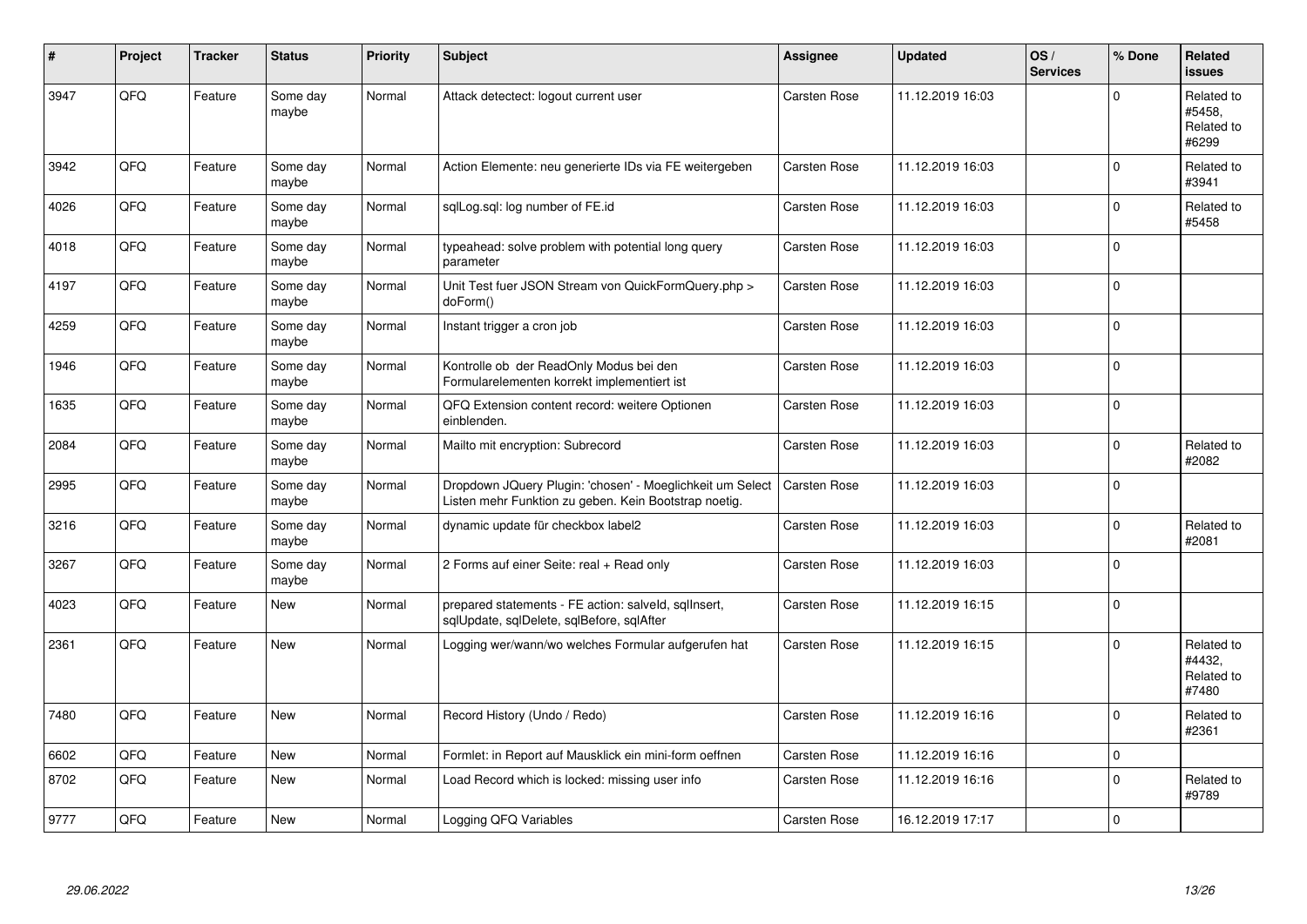| ∦     | Project | <b>Tracker</b> | <b>Status</b>     | <b>Priority</b> | Subject                                                                                                                               | <b>Assignee</b>     | <b>Updated</b>   | OS/<br><b>Services</b> | % Done         | Related<br>issues   |
|-------|---------|----------------|-------------------|-----------------|---------------------------------------------------------------------------------------------------------------------------------------|---------------------|------------------|------------------------|----------------|---------------------|
| 9927  | QFQ     | Feature        | New               | Normal          | QFQ Update: a) Update nur machen wenn BE User<br>eingeloggt ist., b) Bei Fehler genaue Meldung welcher<br>Updateschritt Probleme hat. | <b>Carsten Rose</b> | 22.01.2020 12:59 |                        | $\mathbf 0$    |                     |
| 7660  | QFQ     | Feature        | New               | Normal          | IMAP: import mails to DB, move / delete mails                                                                                         | Carsten Rose        | 01.02.2020 09:52 |                        | $\mathbf 0$    |                     |
| 5782  | QFQ     | Feature        | New               | Normal          | NextCloud API                                                                                                                         | Carsten Rose        | 01.02.2020 10:02 |                        | $\Omega$       |                     |
| 7920  | QFQ     | Feature        | New               | Normal          | FE: Syntax Highlight, Zeinlenumbruch                                                                                                  | Carsten Rose        | 01.02.2020 10:03 |                        | $\mathbf 0$    |                     |
| 5942  | QFQ     | Feature        | Priorize          | Normal          | 'L' and 'type': append to links, generate via '_link' by using<br>'u:' .                                                              | Carsten Rose        | 01.02.2020 10:13 |                        | $\mathbf 0$    |                     |
| 7522  | QFQ     | Feature        | Priorize          | Normal          | Inserting default index.html to folder (Avoid Apache<br>Indexing)                                                                     | Carsten Rose        | 01.02.2020 10:13 |                        | $\mathbf 0$    |                     |
| 7290  | QFQ     | Feature        | Priorize          | Normal          | FormEditor: title as textarea if LEN(title)>60                                                                                        | Carsten Rose        | 01.02.2020 10:13 |                        | $\mathbf 0$    | Blocked by<br>#7682 |
| 7217  | QFQ     | Feature        | Priorize          | Normal          | Download: notice User if `_sip=?` is missing                                                                                          | Carsten Rose        | 01.02.2020 10:13 |                        | $\mathbf 0$    |                     |
| 6998  | QFQ     | Feature        | Priorize          | Normal          | Form: with debug=on show column information as tooltip of<br>column label                                                             | Carsten Rose        | 01.02.2020 10:13 |                        | $\mathbf 0$    |                     |
| 8585  | QFQ     | Feature        | Priorize          | Normal          | Enhance Error message for 'unknown form'                                                                                              | Carsten Rose        | 01.02.2020 10:13 |                        | $\mathbf 0$    |                     |
| 8584  | QFQ     | Feature        | Priorize          | Normal          | FE 'Action' - never assign to Container (except Template<br>Group)                                                                    | Carsten Rose        | 01.02.2020 10:13 |                        | $\mathbf 0$    |                     |
| 8034  | QFQ     | Feature        | Priorize          | Normal          | FormElement 'data': 22.22.2222 should not be accepted                                                                                 | Carsten Rose        | 01.02.2020 10:13 |                        | $\mathbf 0$    |                     |
| 7630  | QFQ     | Feature        | Priorize          | Normal          | detailed error message for simple upload                                                                                              | Carsten Rose        | 01.02.2020 10:13 |                        | $\mathbf 0$    |                     |
| 9900  | QFQ     | Feature        | Priorize          | Normal          | Generic API Call: tt-content record >> JSON                                                                                           | Carsten Rose        | 01.02.2020 10:13 |                        | $\mathbf 0$    |                     |
| 9983  | QFQ     | Feature        | New               | Normal          | Report Notation: new keyword 'range'                                                                                                  | Carsten Rose        | 01.02.2020 15:55 |                        | $\mathbf 0$    |                     |
| 10014 | QFQ     | Feature        | New               | Normal          | Manual.rst: describe behaviour and process order of<br>fillStoreVar, slaveId, sqlBefore,                                              | Carsten Rose        | 01.02.2020 22:31 |                        | $\mathbf 0$    |                     |
| 9928  | QFQ     | Feature        | Priorize          | Normal          | SpecialColumnName: a) Deprecated: ' AS "_+tag " ', b)<br>New: ' AS "_ <tag1><tag2>"</tag2></tag1>                                     | Carsten Rose        | 01.02.2020 23:17 |                        | $\mathbf 0$    | Related to<br>#9929 |
| 8277  | QFQ     | Feature        | Priorize          | Normal          | fe.parameter.default=                                                                                                                 | Carsten Rose        | 01.02.2020 23:17 |                        | $\Omega$       | Related to<br>#8113 |
| 9968  | QFQ     | Feature        | Priorize          | Normal          | Tooltip in Links for Developer                                                                                                        | Carsten Rose        | 01.02.2020 23:17 |                        | $\mathbf 0$    |                     |
| 5132  | QFQ     | Feature        | Some day<br>maybe | Normal          | Error Message sendmail missing attachment: more details                                                                               | Carsten Rose        | 01.02.2020 23:19 |                        | $\overline{0}$ |                     |
| 4872  | QFQ     | Feature        | Some day<br>maybe | Normal          | Fields of Typo3 page available in STORE_TYPO3                                                                                         | Carsten Rose        | 01.02.2020 23:19 |                        | $\overline{0}$ |                     |
| 4869  | QFQ     | Feature        | Some day<br>maybe | Normal          | Dynamic Update (show, hide, readonly?, required?) for<br><b>Template Group Elements</b>                                               | Carsten Rose        | 01.02.2020 23:19 |                        | $\mathbf 0$    | Related to<br>#4865 |
| 4606  | QFQ     | Feature        | Some day<br>maybe | Normal          | link: qualifier to render bootstrap button                                                                                            | Carsten Rose        | 01.02.2020 23:19 |                        | $\overline{0}$ |                     |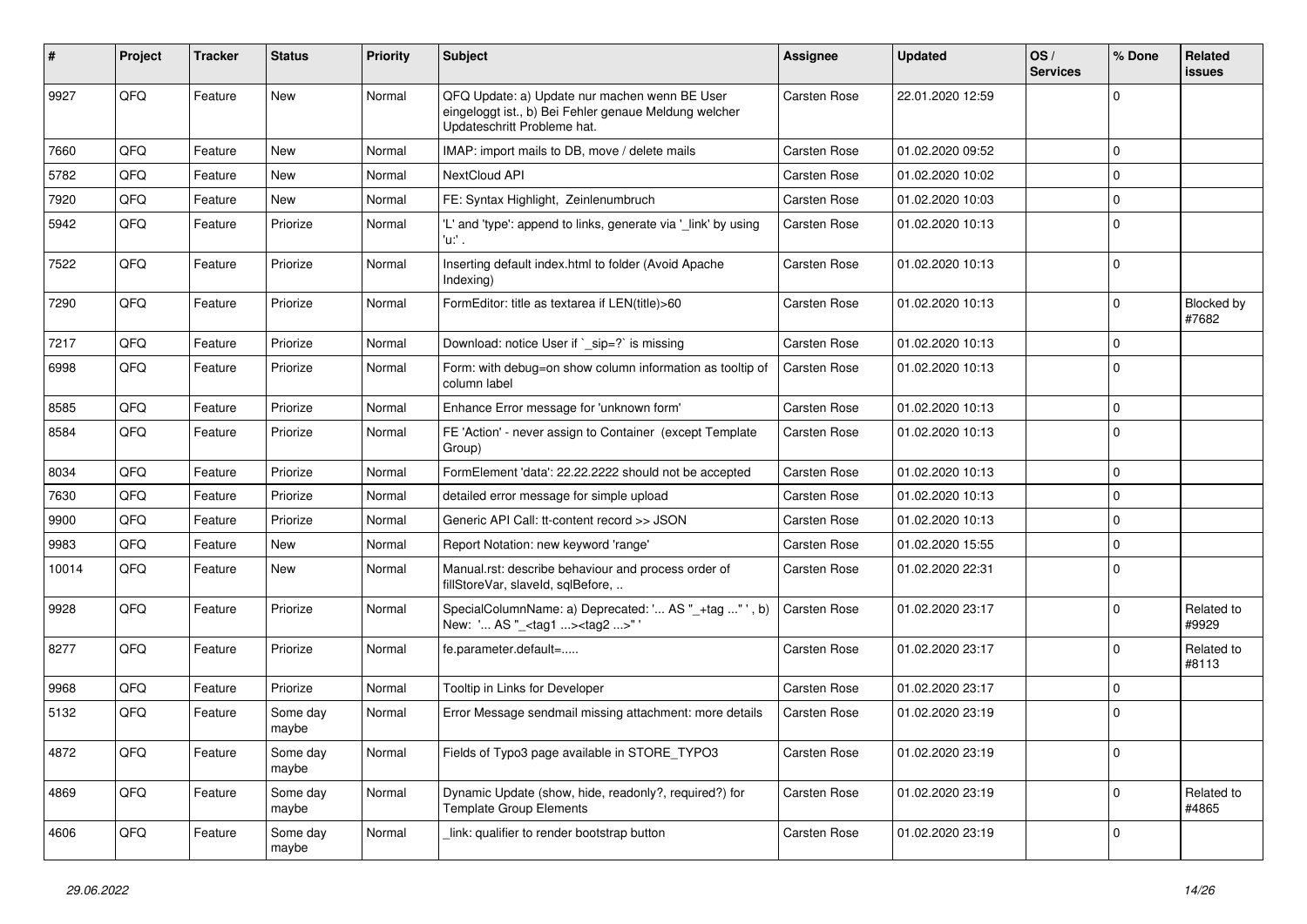| #    | Project | <b>Tracker</b> | <b>Status</b>     | <b>Priority</b> | <b>Subject</b>                                                                                                          | <b>Assignee</b> | <b>Updated</b>   | OS/<br><b>Services</b> | % Done         | Related<br>issues                           |
|------|---------|----------------|-------------------|-----------------|-------------------------------------------------------------------------------------------------------------------------|-----------------|------------------|------------------------|----------------|---------------------------------------------|
| 5852 | QFQ     | Feature        | Some day<br>maybe | Normal          | Logging: mail.log / sql.log - im FE anzeigen und via AJAX<br>aktualisieren                                              | Carsten Rose    | 01.02.2020 23:19 |                        | $\Omega$       | Related to<br>#5885                         |
| 5579 | QFQ     | Feature        | Some day<br>maybe | Normal          | Enhance Doc / Presentation: variable type 'link column type'                                                            | Carsten Rose    | 01.02.2020 23:19 |                        | $\mathbf 0$    |                                             |
| 5983 | QFQ     | Feature        | Some day<br>maybe | Normal          | Form Submit (save & update): normalize date/-time FE                                                                    | Carsten Rose    | 01.02.2020 23:19 |                        | $\Omega$       |                                             |
| 4330 | QFQ     | Feature        | Some day<br>maybe | Normal          | Error Message: report missing {{ / }} in sqlUpdate, sqlInsert,<br>sqlDelete, sqlAfter, sqlBefore in FE action elements. | Carsten Rose    | 01.02.2020 23:20 |                        | $\mathbf 0$    |                                             |
| 5428 | QFQ     | Feature        | Some day<br>maybe | Normal          | secure thumbnail: late render on access.                                                                                | Carsten Rose    | 01.02.2020 23:20 |                        | $\Omega$       |                                             |
| 4757 | QFQ     | Feature        | Some day<br>maybe | Normal          | Test subrecord: download links ok? Links ok?                                                                            | Carsten Rose    | 01.02.2020 23:20 |                        | $\mathbf 0$    |                                             |
| 4652 | QFQ     | Feature        | Some day<br>maybe | Normal          | UZH CD: Weiterleitung auf benutzerdefinierte 403/404 Seite                                                              | Carsten Rose    | 01.02.2020 23:20 |                        | $\mathbf 0$    |                                             |
| 5665 | QFQ     | Feature        | Some day<br>maybe | Normal          | Versuch das '{{!' nicht mehr noetig ist.                                                                                | Carsten Rose    | 01.02.2020 23:20 |                        | $\mathbf 0$    | Related to<br>#7432,<br>Related to<br>#7434 |
| 4365 | QFQ     | Feature        | Some day<br>maybe | Normal          | Multi Language: new way of config                                                                                       | Carsten Rose    | 01.02.2020 23:20 |                        | $\Omega$       |                                             |
| 4343 | QFQ     | Feature        | Some day<br>maybe | Normal          | Link: Classifier to add 'attributes'                                                                                    | Carsten Rose    | 01.02.2020 23:20 |                        | $\mathbf 0$    | Related to<br>#14077                        |
| 4650 | QFQ     | Feature        | Some day<br>maybe | Normal          | Convert html to doc/rtf                                                                                                 | Carsten Rose    | 01.02.2020 23:20 |                        | $\overline{0}$ | Related to<br>#10704                        |
| 5480 | QFQ     | Feature        | Some day<br>maybe | Normal          | QFQ: Dokumentation mit Screenshots versehen                                                                             | Carsten Rose    | 01.02.2020 23:20 |                        | $\Omega$       | Related to<br>#9879                         |
| 3504 | QFQ     | Feature        | New               | Normal          | Logging: welche Action FEs werden wann wie ausgefuehrt                                                                  | Carsten Rose    | 01.02.2020 23:21 |                        | $\mathbf 0$    | Related to<br>#5458,<br>Related to<br>#4092 |
| 5131 | QFQ     | Feature        | New               | Normal          | Activate Spin Gear ('wait/busy' indicator) via LINK attribute                                                           | Carsten Rose    | 01.02.2020 23:21 |                        | $\mathbf 0$    |                                             |
| 4250 | QFQ     | Feature        | New               | Normal          | AutoCron in QFQ via PHP                                                                                                 | Carsten Rose    | 01.02.2020 23:21 |                        | $\Omega$       | Related to<br>#3292,<br>Related to<br>#3291 |
| 6437 | QFQ     | Feature        | New               | Normal          | Neuer Mode Button bei FormElementen                                                                                     | Carsten Rose    | 01.02.2020 23:21 |                        | $\Omega$       | Related to<br>#9668,<br>Blocked by<br>#9678 |
| 6292 | QFQ     | Feature        | New               | Normal          | Download: File speichern mit Hash aber original Filename<br>in der Datenbank vermerken fuer Downloads                   | Carsten Rose    | 01.02.2020 23:21 |                        | $\overline{0}$ |                                             |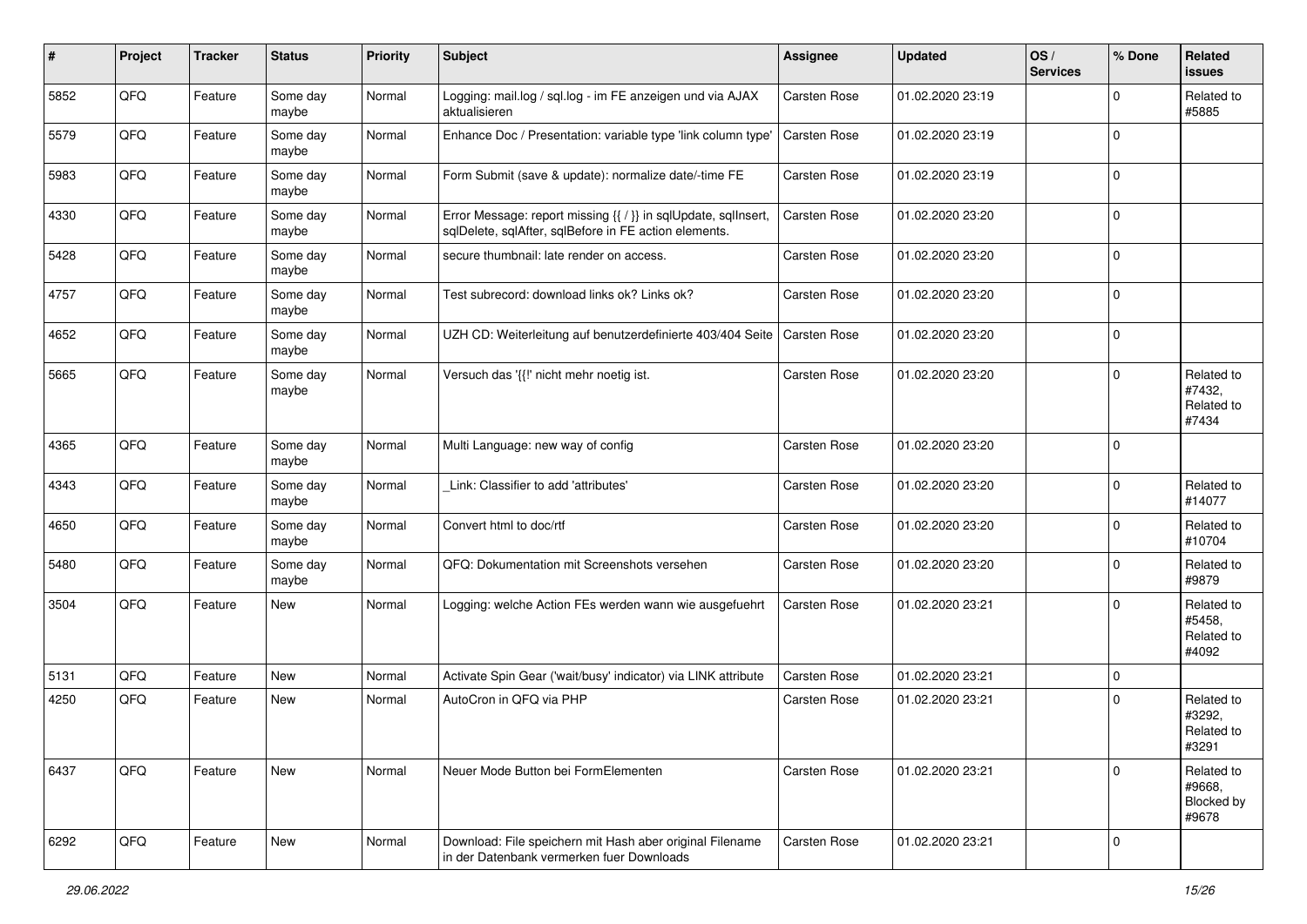| $\vert$ # | <b>Project</b> | <b>Tracker</b> | <b>Status</b> | <b>Priority</b> | <b>Subject</b>                                                                                                               | Assignee            | <b>Updated</b>   | OS/<br><b>Services</b> | % Done       | Related<br>issues         |
|-----------|----------------|----------------|---------------|-----------------|------------------------------------------------------------------------------------------------------------------------------|---------------------|------------------|------------------------|--------------|---------------------------|
| 6289      | QFQ            | Feature        | <b>New</b>    | Normal          | Form: Log                                                                                                                    | Carsten Rose        | 01.02.2020 23:21 |                        | $\Omega$     |                           |
| 6765      | QFQ            | Feature        | New           | Normal          | Moeglichkeit via QFQ eigene Logs zu schreiben                                                                                | Carsten Rose        | 01.02.2020 23:21 |                        | $\Omega$     |                           |
| 6609      | QFQ            | Feature        | New           | Normal          | Formlet: JSON API erweitern                                                                                                  | <b>Carsten Rose</b> | 01.02.2020 23:21 |                        | 50           |                           |
| 6594      | QFQ            | Feature        | <b>New</b>    | Normal          | Excel: on download, check if there is a valid sip                                                                            | Carsten Rose        | 01.02.2020 23:21 |                        | $\mathbf{0}$ |                           |
| 7119      | QFQ            | Feature        | New           | Normal          | Upload: scaleDownWidth, scaleDownHeight                                                                                      | Carsten Rose        | 01.02.2020 23:21 |                        | $\mathbf 0$  |                           |
| 7102      | QFQ            | Feature        | <b>New</b>    | Normal          | Comment sign in report: '#' and '--'                                                                                         | Carsten Rose        | 01.02.2020 23:21 |                        | $\mathbf{0}$ |                           |
| 7099      | QFQ            | Feature        | <b>New</b>    | Normal          | Redesign FormEditor                                                                                                          | Carsten Rose        | 01.02.2020 23:21 |                        | $\Omega$     |                           |
| 6855      | QFQ            | Feature        | New           | Normal          | With {{feUser:U}}!={{feUser:T}}: Save / Delete: only<br>possible with {{feUserSave:U}}='yes' and<br>{{feUserDelete:U}}='yes' | Carsten Rose        | 01.02.2020 23:21 |                        | $\mathbf 0$  |                           |
| 7481      | QFQ            | Feature        | <b>New</b>    | Normal          | Detect 'BaseUrl' automatically                                                                                               | <b>Carsten Rose</b> | 01.02.2020 23:21 |                        | $\Omega$     |                           |
| 7342      | QFQ            | Feature        | New           | Normal          | add content $=$ hide this                                                                                                    | Carsten Rose        | 01.02.2020 23:21 |                        | $\Omega$     |                           |
| 7280      | QFQ            | Feature        | <b>New</b>    | Normal          | recently used table                                                                                                          | Carsten Rose        | 01.02.2020 23:21 |                        | $\mathbf 0$  |                           |
| 7239      | QFQ            | Feature        | <b>New</b>    | Normal          | TinyMCE: html tag whitelist                                                                                                  | Carsten Rose        | 01.02.2020 23:21 |                        | $\mathbf{0}$ | Related to<br>#14320      |
| 7175      | QFQ            | Feature        | <b>New</b>    | Normal          | Upload: md5 hash as filename                                                                                                 | Carsten Rose        | 01.02.2020 23:21 |                        | $\mathbf 0$  |                           |
| 9602      | QFQ            | Feature        | New           | Normal          | Form definition as JSON                                                                                                      | Carsten Rose        | 01.02.2020 23:21 |                        | $\Omega$     | Related to<br>#9600       |
| 7683      | QFQ            | Feature        | New           | Normal          | Special column names in '{{ SELECT  AS link }}' should<br>be detected                                                        | Carsten Rose        | 01.02.2020 23:21 |                        | $\Omega$     |                           |
| 7681      | QFQ            | Feature        | <b>New</b>    | Normal          | Optional switch off 'check for modified record'                                                                              | Carsten Rose        | 01.02.2020 23:21 |                        | $\Omega$     |                           |
| 7521      | QFQ            | Feature        | New           | Normal          | TemplateGroup: fe.type=upload                                                                                                | Carsten Rose        | 01.02.2020 23:21 |                        | $\Omega$     | Related to<br>#9706       |
| 4082      | QFQ            | Feature        | <b>New</b>    | Normal          | Dynamic Update: modeSql - useful default                                                                                     | <b>Carsten Rose</b> | 01.02.2020 23:22 |                        | $\Omega$     |                           |
| 7109      | QFQ            | Feature        | <b>New</b>    | Normal          | Dynamic Updates: row/element hide                                                                                            | Carsten Rose        | 01.02.2020 23:22 |                        | $\Omega$     | Has<br>duplicate<br>#4081 |
| 6250      | QFQ            | Feature        | In Progress   | Normal          | Enhance layout: a) Subrecord, b) Subrecord-Title                                                                             | Carsten Rose        | 01.02.2020 23:22 |                        | $\Omega$     | Related to<br>#5391       |
| 7812      | QFQ            | Feature        | New           | Normal          | FE 'Subrecord' - new option 'subrecordShowFilter',<br>'subrecordPaging'                                                      | Carsten Rose        | 01.02.2020 23:22 |                        | $\Omega$     |                           |
| 7520      | QFQ            | Feature        | New           | Normal          | QR Code:  AS _qr ( AS _link)                                                                                                 | Carsten Rose        | 01.02.2020 23:22 |                        | $\Omega$     |                           |
| 7519      | QFQ            | Feature        | New           | Normal          | Select: Multi                                                                                                                | Carsten Rose        | 01.02.2020 23:22 |                        | $\Omega$     |                           |
| 8806      | QFQ            | Feature        | New           | Normal          | SQL Function nl2br                                                                                                           | Carsten Rose        | 01.02.2020 23:22 |                        | $\Omega$     |                           |
| 8719      | QFQ            | Feature        | New           | Normal          | extraButtonLock: add support for 0/1                                                                                         | <b>Carsten Rose</b> | 01.02.2020 23:22 |                        | $\mathbf 0$  |                           |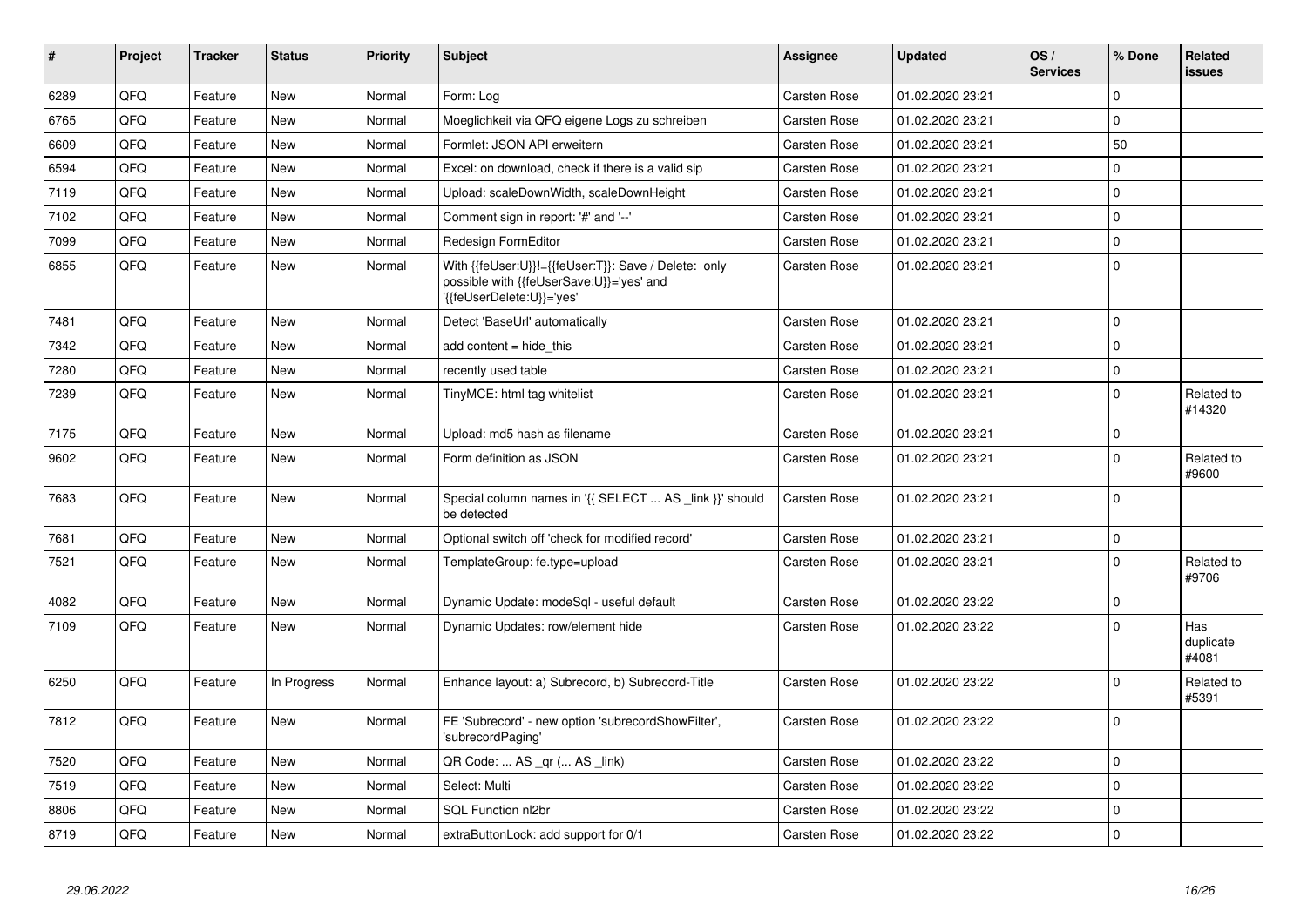| #     | Project | <b>Tracker</b> | <b>Status</b> | <b>Priority</b> | <b>Subject</b>                                                                                         | <b>Assignee</b>     | <b>Updated</b>   | OS/<br><b>Services</b> | % Done              | Related<br><b>issues</b>                                             |
|-------|---------|----------------|---------------|-----------------|--------------------------------------------------------------------------------------------------------|---------------------|------------------|------------------------|---------------------|----------------------------------------------------------------------|
| 8336  | QFQ     | Feature        | <b>New</b>    | Normal          | Form > modified > Close New: a) Optional disable popup, b)<br>custom text, c) mode on save: close stay | Carsten Rose        | 01.02.2020 23:22 |                        | $\mathbf 0$         | Related to<br>#8335                                                  |
| 8089  | QFQ     | Feature        | New           | Normal          | Copy/Paste for FormElements                                                                            | Carsten Rose        | 01.02.2020 23:22 |                        | $\mathbf 0$         |                                                                      |
| 7924  | QFQ     | Feature        | New           | Normal          | Radio/Checkbox with Tooltip                                                                            | Carsten Rose        | 01.02.2020 23:22 |                        | $\mathbf 0$         |                                                                      |
| 9129  | QFQ     | Feature        | New           | Normal          | sqlValidate: Message as notification, not as error                                                     | Carsten Rose        | 01.02.2020 23:22 |                        | $\pmb{0}$           | Related to<br>#9128                                                  |
| 9128  | QFQ     | Feature        | New           | Normal          | Error Message: not replaced variables- a) replace back to<br>'{{', b) underline                        | Carsten Rose        | 01.02.2020 23:22 |                        | $\Omega$            | Related to<br>#9129                                                  |
| 8975  | QFQ     | Feature        | <b>New</b>    | Normal          | Report Notation: 2.0                                                                                   | Carsten Rose        | 01.02.2020 23:22 |                        | $\mathbf 0$         | Related to<br>#8963                                                  |
| 9208  | QFQ     | Feature        | <b>New</b>    | Normal          | Manage 'recent' records                                                                                | Carsten Rose        | 01.02.2020 23:22 |                        | $\mathbf 0$         |                                                                      |
| 9136  | QFQ     | Feature        | New           | Normal          | Create ZIP files with dynamic PDFs                                                                     | <b>Carsten Rose</b> | 01.02.2020 23:22 |                        | $\mathbf 0$         |                                                                      |
| 9537  | QFQ     | Feature        | New           | Normal          | FormEditor: Edit fieldset in FrontEnd                                                                  | Carsten Rose        | 01.02.2020 23:22 |                        | $\mathbf 0$         |                                                                      |
| 9352  | QFQ     | Feature        | New           | Normal          | FE 'Native' fire slaveld, sqlAfter, sqllns                                                             | Carsten Rose        | 01.02.2020 23:22 |                        | $\mathbf 0$         |                                                                      |
| 9811  | QFQ     | Feature        | New           | Normal          | Report: tag every n'th row                                                                             | Carsten Rose        | 01.02.2020 23:22 |                        | $\mathbf 0$         |                                                                      |
| 9781  | QFQ     | Feature        | New           | Normal          | Button: CSS class to make buttons smaller                                                              | Carsten Rose        | 01.02.2020 23:22 |                        | $\mathbf 0$         |                                                                      |
| 9707  | QFQ     | Feature        | New           | Normal          | SIP security: encode pageld and check pageld on decode                                                 | <b>Carsten Rose</b> | 01.02.2020 23:22 |                        | $\mathbf 0$         |                                                                      |
| 9706  | QFQ     | Feature        | New           | Normal          | Multi File Upload (hidden template group)                                                              | Carsten Rose        | 01.02.2020 23:22 |                        | $\Omega$            | Related to<br>#7521,<br>Related to<br>#5562.<br>Related to<br>#13330 |
| 10015 | QFQ     | Feature        | Priorize      | Normal          | Monospace in Textarea                                                                                  | <b>Carsten Rose</b> | 03.02.2020 13:40 |                        | $\Omega$            |                                                                      |
| 10115 | QFQ     | Feature        | New           | Normal          | TypeAhead: static list                                                                                 | Carsten Rose        | 26.02.2020 16:42 |                        | 100                 |                                                                      |
| 4050  | QFQ     | Feature        | <b>New</b>    | Normal          | sql.log: 1) FormElement ID which causes a specific action.<br>2) Result in the same row.               | <b>Carsten Rose</b> | 15.04.2020 11:35 |                        | $\mathbf 0$         | Related to<br>#5458                                                  |
| 10119 | QFQ     | Feature        | <b>New</b>    | Normal          | Dropdown (selectlist) & TypeAhead: format and catagorize<br>list                                       | Carsten Rose        | 07.05.2020 09:36 |                        | $\Omega$            |                                                                      |
| 10443 | QFQ     | Feature        | In Progress   | Normal          | Konzept api / live                                                                                     | Carsten Rose        | 07.05.2020 09:39 |                        | $\mathbf 0$         |                                                                      |
| 10593 | QFQ     | Feature        | New           | Normal          | label2: text behind input element                                                                      | Carsten Rose        | 16.05.2020 10:57 |                        | $\mathsf{O}\xspace$ |                                                                      |
| 5345  | QFQ     | Feature        | New           | Normal          | Report: UPDATE / INSERT / DELETE statements should<br>trigger subqueries, depending on the result.     | Carsten Rose        | 27.05.2020 16:11 |                        | $\mathbf 0$         |                                                                      |
| 10005 | QFQ     | Feature        | Priorize      | Normal          | Report / special column name:  AS calendar                                                             | Carsten Rose        | 03.06.2020 17:28 |                        | $\mathbf 0$         |                                                                      |
| 3432  | QFQ     | Feature        | <b>New</b>    | Normal          | subrecord: dynamicUpdate                                                                               | Carsten Rose        | 11.06.2020 21:10 |                        | $\Omega$            | Related to<br>#5691                                                  |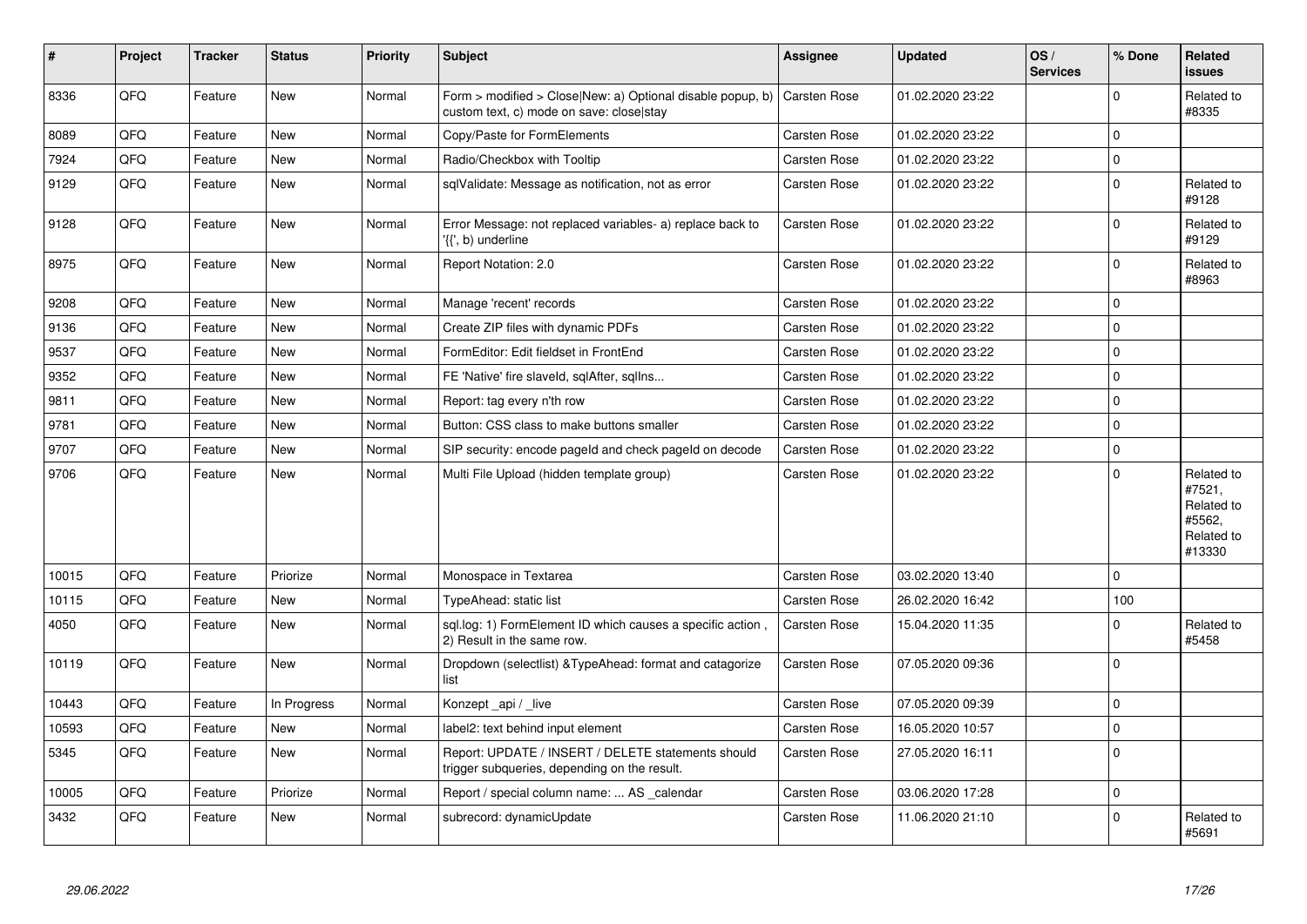| #     | Project | <b>Tracker</b> | <b>Status</b> | <b>Priority</b> | <b>Subject</b>                                                                                       | <b>Assignee</b>     | <b>Updated</b>   | OS/<br><b>Services</b> | % Done              | Related<br><b>issues</b>  |
|-------|---------|----------------|---------------|-----------------|------------------------------------------------------------------------------------------------------|---------------------|------------------|------------------------|---------------------|---------------------------|
| 10819 | QFQ     | Feature        | New           | Normal          | Persistent SIP - second try                                                                          | Carsten Rose        | 29.06.2020 23:02 |                        | $\mathbf 0$         | Related to<br>#6261       |
| 10976 | QFQ     | Feature        | New           | Normal          | Excel Export Verbesserungen                                                                          | Carsten Rose        | 06.08.2020 10:56 |                        | $\mathbf 0$         |                           |
| 10996 | QFQ     | Feature        | New           | Normal          | Download video via sip: no seek                                                                      | Carsten Rose        | 12.08.2020 14:18 |                        | $\Omega$            |                           |
| 11080 | QFQ     | Feature        | New           | Normal          | Send MQTT messages                                                                                   | Carsten Rose        | 29.08.2020 19:49 |                        | $\mathbf 0$         |                           |
| 11076 | QFQ     | Feature        | In Progress   | Normal          | SELECT  AS _websocket                                                                                | Carsten Rose        | 30.08.2020 17:49 |                        | $\mathsf{O}\xspace$ |                           |
| 11504 | QFQ     | Feature        | New           | Normal          | Dynamic Update: Button text update for 'Save',' Close' &<br>'Delete'                                 | <b>Carsten Rose</b> | 12.11.2020 23:44 |                        | $\mathbf 0$         |                           |
| 11523 | QFQ     | Feature        | New           | Normal          | Mit dynamic Update erkennen, ob Upload gemacht wurde                                                 | Carsten Rose        | 13.11.2020 15:07 |                        | $\Omega$            | Related to<br>#9533       |
| 11775 | QFQ     | Feature        | New           | Normal          | Subrecord Tooltip pro Feld                                                                           | Carsten Rose        | 18.12.2020 15:22 |                        | $\Omega$            | Related to<br>#11955      |
| 5695  | QFQ     | Feature        | In Progress   | Normal          | <b>Multiform</b>                                                                                     | Carsten Rose        | 02.01.2021 18:38 |                        | $\mathbf 0$         |                           |
| 12023 | QFQ     | Feature        | New           | Normal          | MySQL Stored Precdure: QDECODESPECIALCHAR()                                                          | Carsten Rose        | 16.02.2021 11:16 |                        | $\mathbf 0$         | Related to<br>#12022      |
| 12024 | QFQ     | Feature        | New           | Normal          | Excel Export: text columns by default decode<br>htmlspeciachar()                                     | Carsten Rose        | 17.02.2021 23:55 |                        | $\mathbf 0$         | Related to<br>#12022      |
| 8187  | QFQ     | Feature        | New           | Normal          | Subrecord: enable/hide new button - make new/edit/delete<br>customizeable.                           | Carsten Rose        | 06.03.2021 18:44 |                        | $\mathbf 0$         | Related to<br>#11326      |
| 3864  | QFQ     | Feature        | New           | Normal          | Encrypt / decrypt field                                                                              | Carsten Rose        | 08.03.2021 18:08 |                        | $\mathbf 0$         |                           |
| 12146 | QFQ     | Feature        | New           | Normal          | Autocron Job: Anzeigen wann der naechste Job<br>ausgefuehrt wird, resp das er nicht ausgefuehrt wird | Carsten Rose        | 15.03.2021 15:23 |                        | $\Omega$            |                           |
| 11516 | QFQ     | Feature        | New           | Normal          | Multi Page Form (Previous/Next Buttons)                                                              | Carsten Rose        | 16.03.2021 17:52 |                        | $\pmb{0}$           |                           |
| 8217  | QFQ     | Feature        | New           | Normal          | if-elseif-else construct                                                                             | Carsten Rose        | 16.03.2021 18:41 |                        | $\mathbf 0$         | Related to<br>#10716      |
| 10714 | QFQ     | Feature        | New           | Normal          | multi Table Form                                                                                     | Carsten Rose        | 16.03.2021 18:44 |                        | $\mathbf 0$         |                           |
| 10080 | QFQ     | Feature        | New           | Normal          | Popup on 'save' / 'close': configure dialog (answer<br>yes/no/cancle/)                               | Carsten Rose        | 28.03.2021 20:52 |                        | $\mathbf 0$         | Is duplicate<br>of #12262 |
| 12330 | QFQ     | Feature        | New           | Normal          | Copy to input field / text area / TinyMCE                                                            | Carsten Rose        | 07.04.2021 09:01 |                        | $\pmb{0}$           |                           |
| 12162 | QFQ     | Feature        | New           | Normal          | FE.type=sendmail: personalized mailing (several mails) via<br>template                               | Carsten Rose        | 03.05.2021 20:45 |                        | $\mathbf 0$         |                           |
| 12109 | QFQ     | Feature        | <b>New</b>    | Normal          | Donwload Link: Plain, SIP, Persistent Link, Peristent SIP -<br>new notation                          | Carsten Rose        | 03.05.2021 20:45 |                        | $\Omega$            | Related to<br>#12085      |
| 12480 | QFQ     | Feature        | <b>New</b>    | Normal          | If QFQ upgrade is running, block further request                                                     | Carsten Rose        | 03.05.2021 20:45 |                        | $\mathbf 0$         |                           |
| 12477 | QFQ     | Feature        | New           | Normal          | Support for refactoring: Form, FormElement, diverse<br>Tabellen/Spalten, tt-content Records          | <b>Carsten Rose</b> | 03.05.2021 20:45 |                        | $\mathbf 0$         |                           |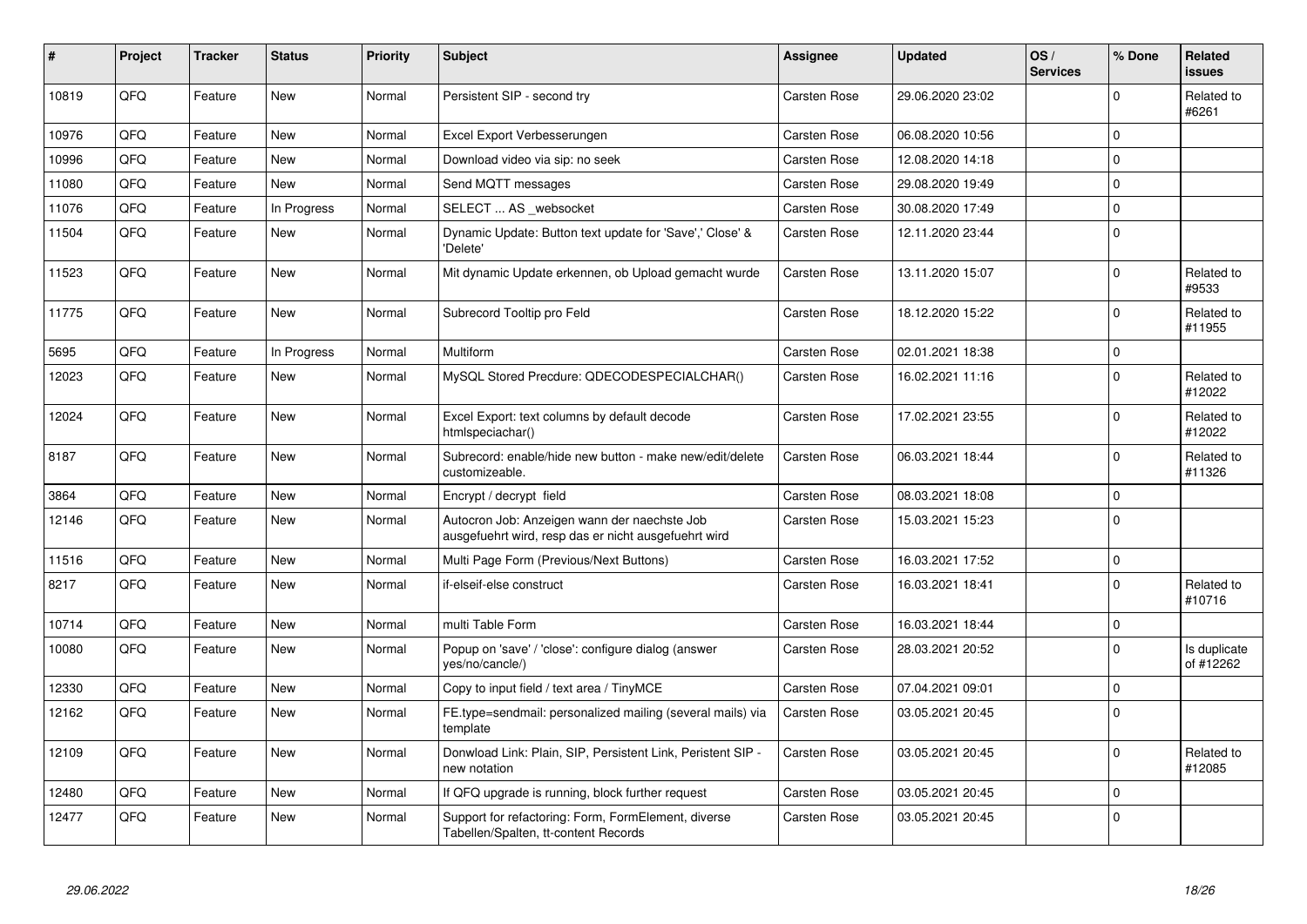| #     | Project | <b>Tracker</b> | <b>Status</b>     | <b>Priority</b> | <b>Subject</b>                                                                                             | Assignee                                               | <b>Updated</b>   | OS/<br><b>Services</b> | % Done      | Related<br>issues                             |                      |
|-------|---------|----------------|-------------------|-----------------|------------------------------------------------------------------------------------------------------------|--------------------------------------------------------|------------------|------------------------|-------------|-----------------------------------------------|----------------------|
| 12474 | QFQ     | Feature        | <b>New</b>        | Normal          | Check BaseConfigURL if it is given and the the last char is                                                | Carsten Rose                                           | 03.05.2021 20:45 |                        | $\Omega$    |                                               |                      |
| 12413 | QFQ     | Feature        | New               | Normal          | STORE_TYPO3: enhance for {{be_users.email:T}},<br>{{fe users.email:T}}                                     | Carsten Rose                                           | 03.05.2021 20:45 |                        | $\mathbf 0$ | Related to<br>#12412,<br>Related to<br>#10012 |                      |
| 12400 | QFQ     | Feature        | <b>New</b>        | Normal          | Tutorial ist in QFQ Doku, Wird in der Suche gefunden, es<br>gibt aber kein Menupunkt - Inhalt ueberpruefen | Carsten Rose                                           | 03.05.2021 20:45 |                        | $\mathbf 0$ |                                               |                      |
| 12269 | QFQ     | Feature        | New               | Normal          | 2FA - Login                                                                                                | Carsten Rose                                           | 03.05.2021 20:45 |                        | $\mathbf 0$ |                                               |                      |
| 11747 | QFQ     | Feature        | New               | Normal          | Maintenance Page with Redirect                                                                             | Carsten Rose                                           | 03.05.2021 20:47 |                        | $\mathbf 0$ | Related to<br>#11741                          |                      |
| 11955 | QFQ     | Feature        | New               | Normal          | subrecord: new title option to set <th> attributes - e.g. to<br/>customize tablesorter options.</th>       | attributes - e.g. to<br>customize tablesorter options. | Carsten Rose     | 03.05.2021 20:47       |             | $\Omega$                                      | Related to<br>#11775 |
| 12163 | QFQ     | Feature        | New               | Normal          | Checkbox: table wrap                                                                                       | Carsten Rose                                           | 03.05.2021 20:51 |                        | $\mathbf 0$ |                                               |                      |
| 12119 | QFQ     | Feature        | New               | Normal          | AS paged: error message missing if there ist no 'r'<br>argument.                                           | Carsten Rose                                           | 03.05.2021 20:51 |                        | $\Omega$    |                                               |                      |
| 3848  | QFQ     | Feature        | Some day<br>maybe | High            | Antivirus check fuer Upload files in qfq?                                                                  | Carsten Rose                                           | 03.05.2021 21:14 |                        | $\Omega$    | Related to<br>#4131                           |                      |
| 3727  | QFQ     | Feature        | New               | High            | Security: Session Hijacking erschweren                                                                     | Carsten Rose                                           | 03.05.2021 21:14 |                        | $\mathbf 0$ |                                               |                      |
| 5715  | QFQ     | Feature        | New               | High            | PDF Caching                                                                                                | Carsten Rose                                           | 03.05.2021 21:14 |                        | $\Omega$    | Related to<br>#5851,<br>Related to<br>#6357   |                      |
| 4258  | QFQ     | Feature        | Some day<br>maybe | High            | <b>System Defaults: Forms</b>                                                                              | Carsten Rose                                           | 03.05.2021 21:14 |                        | $\Omega$    |                                               |                      |
| 3990  | QFQ     | Feature        | Some day<br>maybe | High            | custom class definition: add space automatically                                                           | Carsten Rose                                           | 03.05.2021 21:14 |                        | $\mathbf 0$ |                                               |                      |
| 3967  | QFQ     | Feature        | Some day<br>maybe | High            | Report: Checkbox, Radio, Dropdown, Input welches ohne<br>Submit funktioniert - 'Inline-Form'               | Carsten Rose                                           | 03.05.2021 21:14 |                        | $\mathbf 0$ |                                               |                      |
| 8962  | QFQ     | Feature        | New               | High            | allow for form fields with identical names                                                                 | Carsten Rose                                           | 03.05.2021 21:14 |                        | $\Omega$    |                                               |                      |
| 7850  | QFQ     | Feature        | New               | High            | Upload records: non 'pathFileName' column                                                                  | Carsten Rose                                           | 03.05.2021 21:14 |                        | $\mathbf 0$ |                                               |                      |
| 9517  | QFQ     | Feature        | In Progress       | High            | Input multiple tags with typeahead                                                                         | Carsten Rose                                           | 03.05.2021 21:14 |                        | 40          | Related to<br>#10150                          |                      |
| 12465 | QFQ     | Feature        | New               | Normal          | QFQ Function: use in FE to fill StoreRecord                                                                | Carsten Rose                                           | 05.05.2021 21:58 |                        | $\mathbf 0$ |                                               |                      |
| 12504 | QFQ     | Feature        | Priorize          | Normal          | sql.log: report fe.id                                                                                      | Carsten Rose                                           | 05.05.2021 22:09 |                        | 0           |                                               |                      |
| 12503 | QFQ     | Feature        | Priorize          | Normal          | Detect dangerous UPDATE statement with missing WHERE   Carsten Rose                                        |                                                        | 05.05.2021 22:09 |                        | 0           |                                               |                      |
| 11320 | QFQ     | Feature        | Priorize          | Normal          | Typo3 Version 10 support                                                                                   | Carsten Rose                                           | 05.05.2021 22:09 |                        | $\mathbf 0$ |                                               |                      |
| 9394  | QFQ     | Feature        | Priorize          | Normal          | REST: allow for non numerical ids in get requests                                                          | Carsten Rose                                           | 05.05.2021 22:10 |                        | $\pmb{0}$   |                                               |                      |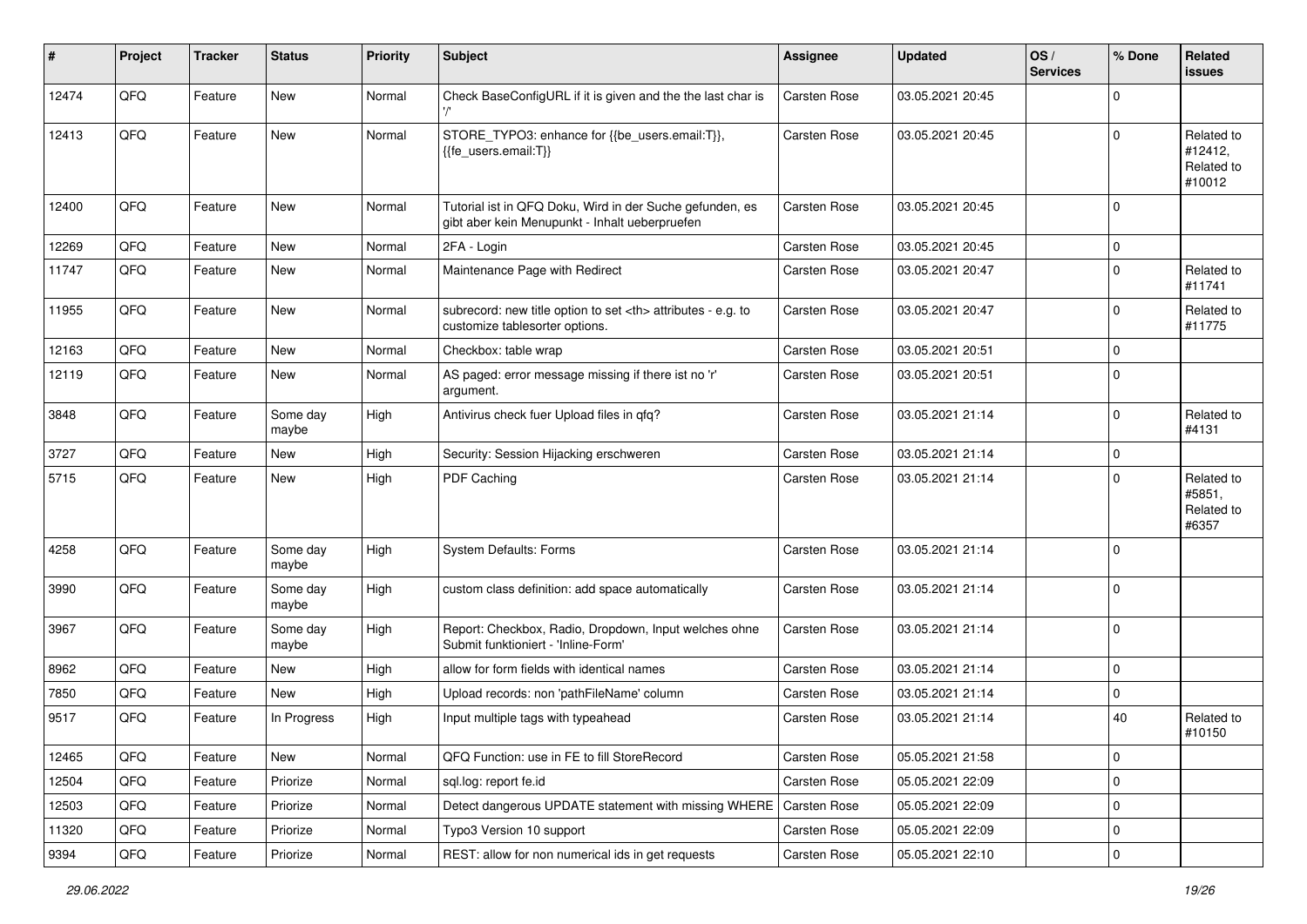| #     | Project | <b>Tracker</b> | <b>Status</b> | <b>Priority</b> | <b>Subject</b>                                                                                                 | <b>Assignee</b>     | <b>Updated</b>   | OS/<br><b>Services</b> | % Done      | Related<br><b>issues</b>                                               |
|-------|---------|----------------|---------------|-----------------|----------------------------------------------------------------------------------------------------------------|---------------------|------------------|------------------------|-------------|------------------------------------------------------------------------|
| 8963  | QFQ     | Feature        | Priorize      | Normal          | Setting values in a store: flexible way                                                                        | Carsten Rose        | 05.05.2021 22:10 |                        | $\mathbf 0$ | Related to<br>#8975                                                    |
| 3867  | QFQ     | Feature        | Priorize      | Normal          | Readonly Formular: Template Groups add/delete<br>ausbeldnen                                                    | Carsten Rose        | 05.05.2021 22:12 |                        | $\mathbf 0$ |                                                                        |
| 8044  | QFQ     | Feature        | Priorize      | Normal          | Transaction: a) Form, b) Report                                                                                | Carsten Rose        | 05.05.2021 22:14 |                        | $\mathbf 0$ | Related to<br>#8043                                                    |
| 9668  | QFQ     | Feature        | Priorize      | Normal          | Form.mode: rename 'hidden' to 'hide'                                                                           | Carsten Rose        | 05.05.2021 22:14 |                        | $\mathbf 0$ | Related to<br>#6437                                                    |
| 12439 | QFQ     | Feature        | In Progress   | Normal          | TinyMCE Paste from Word & Character Count/Limit                                                                | Carsten Rose        | 05.05.2021 22:15 |                        | $\mathbf 0$ |                                                                        |
| 12412 | QFQ     | Feature        | New           | Normal          | Action/Escape qualifier 'e' (empty), '0': if given, an empty<br>string (or '0') will be treated as 'not found' | Carsten Rose        | 08.05.2021 09:40 |                        | $\mathbf 0$ | Related to<br>#12413,<br>Related to<br>#10012                          |
| 10011 | QFQ     | Feature        | Priorize      | Normal          | Offer new STORE_TYPO3 Variable 'beUser', 'beEmail'                                                             | Carsten Rose        | 08.05.2021 09:51 |                        | $\mathbf 0$ | Related to<br>#10012,<br>Related to<br>#12511                          |
| 10012 | QFQ     | Feature        | Priorize      | Normal          | redirectAllMailTo: {{beEmail:T}}                                                                               | <b>Carsten Rose</b> | 08.05.2021 09:54 |                        | $\mathbf 0$ | Related to<br>#12412,<br>Related to<br>#12413,<br>Related to<br>#10011 |
| 9221  | QFQ     | Feature        | New           | Normal          | typeAhead: Zeichenlimite ausschalten                                                                           | Carsten Rose        | 08.05.2021 17:06 |                        | $\pmb{0}$   |                                                                        |
| 11893 | QFQ     | Feature        | New           | High            | Broken SIP: a) only report one time, b) only report in main<br>column                                          | Carsten Rose        | 12.05.2021 12:13 |                        | $\Omega$    | Related to<br>#12532,<br>Related to<br>#14187                          |
| 12632 | QFQ     | Feature        | New           | Normal          | TinyMCE: Prepare CSS classes for images                                                                        | Carsten Rose        | 04.06.2021 14:35 |                        | 100         | Blocked by<br>#12186                                                   |
| 9346  | QFQ     | Feature        | Priorize      | Normal          | beforeSave: check if an upload is given                                                                        | Carsten Rose        | 11.06.2021 21:18 |                        | $\mathbf 0$ |                                                                        |
| 9348  | QFQ     | Feature        | New           | Normal          | defaultThumbnailSize: pre render thumbnails                                                                    | <b>Carsten Rose</b> | 12.06.2021 09:05 |                        | $\mathbf 0$ |                                                                        |
| 6723  | QFQ     | Feature        | New           | Normal          | Report QFQ Installation and Version                                                                            | Carsten Rose        | 12.06.2021 09:07 |                        | 0           |                                                                        |
| 6261  | QFQ     | Feature        | New           | Normal          | Persistent SIP                                                                                                 | <b>Carsten Rose</b> | 12.06.2021 09:07 |                        | $\mathbf 0$ | Related to<br>#10819                                                   |
| 11460 | QFQ     | Feature        | New           | Normal          | Easier creation of changelog: gitchangelog                                                                     | Carsten Rose        | 12.06.2021 10:20 |                        | $\mathbf 0$ | Related to<br>#13467                                                   |
| 12679 | QFQ     | Feature        | New           | Normal          | tablesorter: custom column width                                                                               | Carsten Rose        | 16.06.2021 11:10 |                        | $\mathbf 0$ |                                                                        |
| 8204  | QFQ     | Feature        | Priorize      | High            | Position 'required mark'                                                                                       | Carsten Rose        | 16.06.2021 13:44 |                        | $\pmb{0}$   |                                                                        |
| 10793 | QFQ     | Feature        | In Progress   | Normal          | Update NPM Packages                                                                                            | Carsten Rose        | 07.09.2021 13:25 |                        | $30\,$      |                                                                        |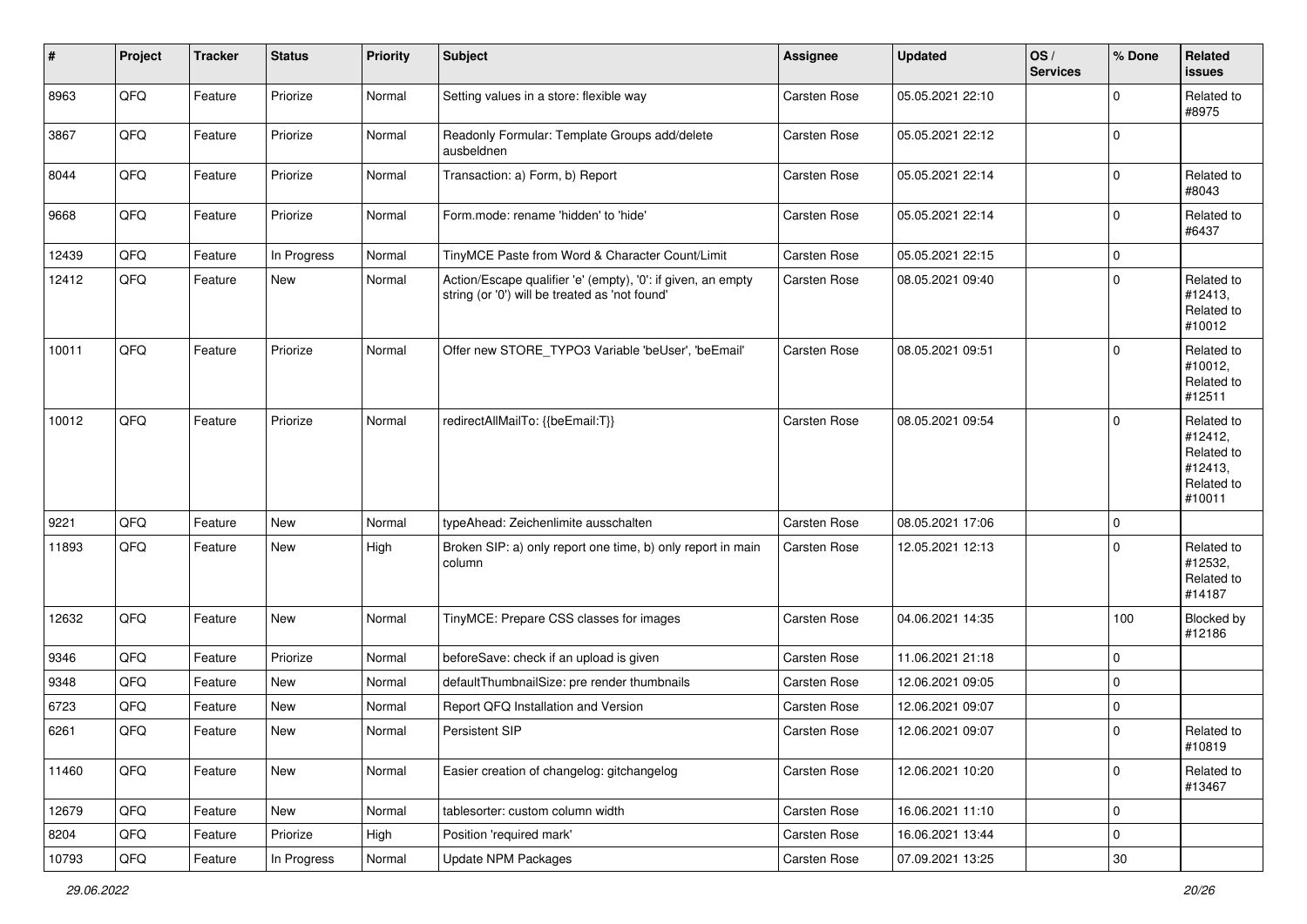| $\sharp$ | Project | <b>Tracker</b> | <b>Status</b>     | <b>Priority</b> | <b>Subject</b>                                    | <b>Assignee</b> | <b>Updated</b>   | OS/<br><b>Services</b> | % Done         | Related<br>issues                               |
|----------|---------|----------------|-------------------|-----------------|---------------------------------------------------|-----------------|------------------|------------------------|----------------|-------------------------------------------------|
| 11980    | QFQ     | Feature        | In Progress       | Normal          | protected verzeichnis MUSS geschützt werden       | Carsten Rose    | 07.09.2021 13:30 |                        | $\mathbf 0$    |                                                 |
| 11036    | QFQ     | Feature        | Some day<br>maybe | Normal          | inline report editor permissions                  | Carsten Rose    | 16.09.2021 15:09 |                        | $\Omega$       | Related to<br>#11323                            |
| 10745    | QFQ     | Feature        | Some day<br>maybe | Normal          | <b>Tablesorter Excel Export</b>                   | Carsten Rose    | 16.09.2021 15:09 |                        | $\overline{0}$ |                                                 |
| 10116    | QFQ     | Feature        | Some day<br>maybe | Normal          | TypeAhead: Tag - show inside 'input' element      | Carsten Rose    | 16.09.2021 15:09 |                        | $\overline{0}$ |                                                 |
| 7453     | QFQ     | Feature        | Some day<br>maybe | Normal          | import / export forms QFQ                         | Carsten Rose    | 16.09.2021 15:10 |                        | $\overline{0}$ |                                                 |
| 7452     | QFQ     | Feature        | Some day<br>maybe | Normal          | automate deployment new QFQ version               | Carsten Rose    | 16.09.2021 15:10 |                        | $\overline{0}$ |                                                 |
| 10095    | QFQ     | Feature        | Some day<br>maybe | Normal          | Generic Gitlab Integration into QFQ               | Carsten Rose    | 16.09.2021 15:10 |                        | $\overline{0}$ |                                                 |
| 8586     | QFQ     | Feature        | Some day<br>maybe | Normal          | QFQ: Enhance Error message for 'record not found' | Carsten Rose    | 16.09.2021 15:10 |                        | $\overline{0}$ |                                                 |
| 8520     | QFQ     | Feature        | Some day<br>maybe | Normal          | Bring QFQ to Composer                             | Carsten Rose    | 16.09.2021 15:10 |                        | $\mathbf 0$    |                                                 |
| 8101     | QFQ     | Feature        | Some day<br>maybe | Normal          | Password hash: support further hashing methods    | Carsten Rose    | 16.09.2021 15:10 |                        | $\overline{0}$ |                                                 |
| 12315    | QFQ     | Feature        | Some day<br>maybe | Normal          | Form History (Diffs) / Backups                    | Carsten Rose    | 16.09.2021 15:10 |                        | $\mathbf 0$    |                                                 |
| 11323    | QFQ     | Feature        | Some day<br>maybe | Normal          | Report Frontend Editor Modal + Codemirror         | Carsten Rose    | 16.09.2021 15:10 |                        | $\mathbf 0$    | Related to<br>#11036                            |
| 11322    | QFQ     | Feature        | Some day<br>maybe | Normal          | Form Element JSON - (multiline parameter field)   | Carsten Rose    | 16.09.2021 15:10 |                        | $\overline{0}$ |                                                 |
| 11217    | QFQ     | Feature        | Some day<br>maybe | Normal          | <b>Extend Script Functionality</b>                | Carsten Rose    | 16.09.2021 15:10 |                        | $\overline{0}$ |                                                 |
| 10716    | QFQ     | Feature        | Some day<br>maybe | Normal          | Business Logic mit Externen Skripten              | Carsten Rose    | 16.09.2021 15:10 |                        | $\mathbf 0$    | Related to<br>#10713,<br>Related to<br>#8217    |
| 12337    | QFQ     | Feature        | Some day<br>maybe | Normal          | Database.php: better caching                      | Carsten Rose    | 16.09.2021 15:10 |                        | $\overline{0}$ |                                                 |
| 13330    | QFQ     | Feature        | In Progress       | Normal          | Multi Form: Upload                                | Carsten Rose    | 07.11.2021 12:40 |                        | 50             | Related to<br>#9706                             |
| 13354    | QFG     | Feature        | New               | Normal          | Using Websocket in QFQ                            | Carsten Rose    | 10.11.2021 15:47 |                        | $\overline{0}$ |                                                 |
| 8082     | QFQ     | Feature        | Priorize          | High            | Contact form without saving record                | Carsten Rose    | 07.12.2021 15:20 |                        | $\mathbf 0$    | Related to<br>#8587,<br><b>Blocks</b><br>#11850 |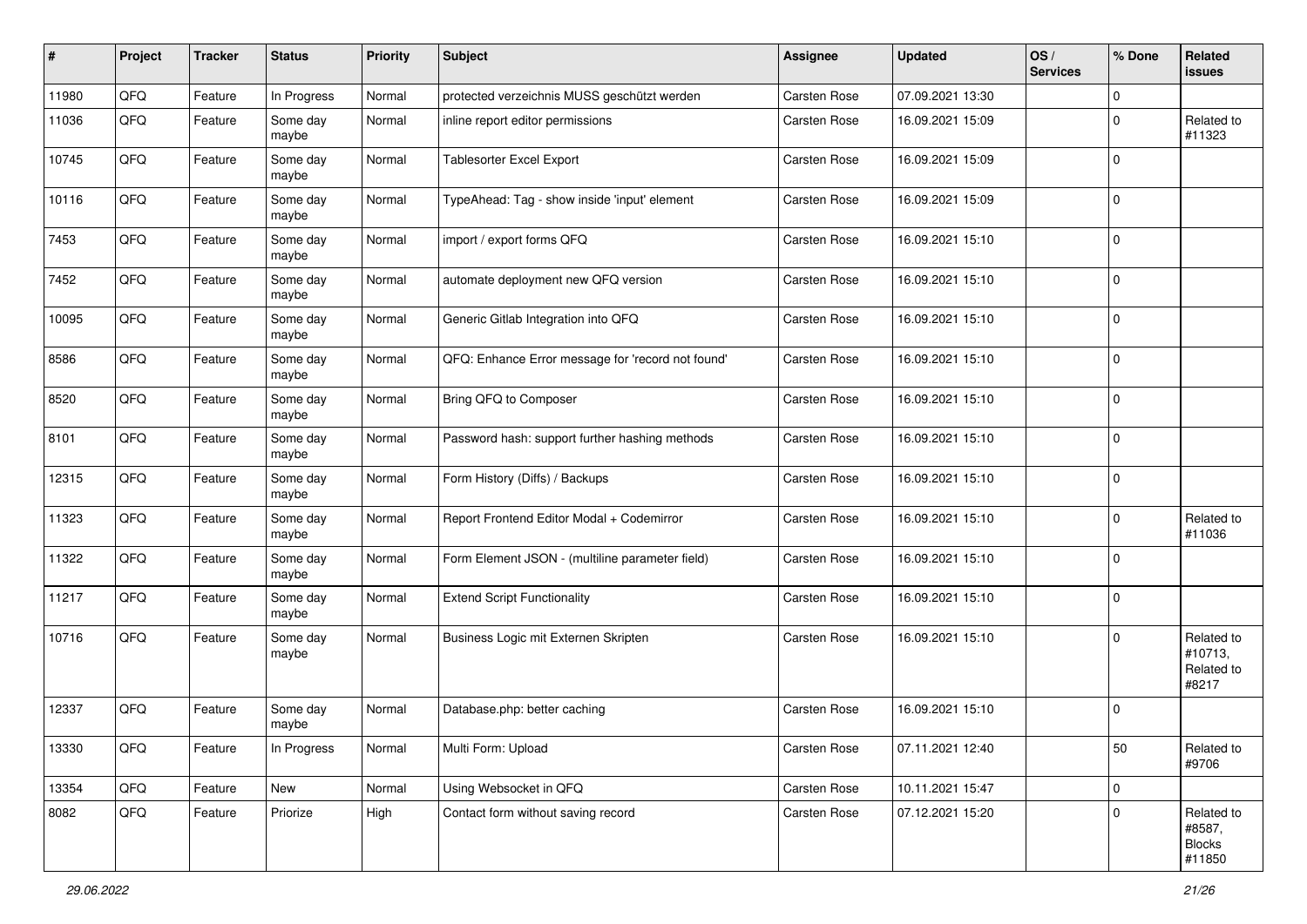| $\sharp$ | Project | <b>Tracker</b> | <b>Status</b>              | <b>Priority</b> | <b>Subject</b>                                                                                                                                     | Assignee            | <b>Updated</b>   | OS/<br><b>Services</b> | % Done      | Related<br><b>issues</b>                                               |
|----------|---------|----------------|----------------------------|-----------------|----------------------------------------------------------------------------------------------------------------------------------------------------|---------------------|------------------|------------------------|-------------|------------------------------------------------------------------------|
| 11702    | QFQ     | Feature        | <b>New</b>                 | Normal          | HTML Special Char makes no sense for 'allbut' if '&' is<br>forbidden                                                                               | Carsten Rose        | 07.12.2021 16:35 |                        | $\Omega$    | Related to<br>#5112,<br>Related to<br>#14320                           |
| 12186    | QFQ     | Feature        | New                        | High            | TinyMCE Config für Objekte                                                                                                                         | Carsten Rose        | 07.12.2021 17:19 |                        | $\mathbf 0$ | <b>Blocks</b><br>#12632                                                |
| 12532    | QFQ     | Feature        | <b>New</b>                 | High            | SIP-Parameter bei Seitenaufruf in Browser-Console<br>anzeigen                                                                                      | Carsten Rose        | 07.12.2021 17:19 |                        | $\Omega$    | Related to<br>#11893,<br>Related to<br>#14187                          |
| 12544    | QFQ     | Feature        | New                        | High            | a) ' AS _link' new also as ' AS _format', b) sortierung via Carsten Rose<br>'display: none;', c) ' format' benoeitgt nicht zwingend<br>u/U/p/m/z/d |                     | 14.12.2021 16:03 |                        | $\mathbf 0$ |                                                                        |
| 13566    | QFQ     | Feature        | Ready to sync<br>(develop) | Normal          | Delete config-example.qfq.php file                                                                                                                 | Carsten Rose        | 23.12.2021 09:25 |                        | $\Omega$    |                                                                        |
| 4413     | QFQ     | Feature        | New                        | Normal          | fieldset: show/hidden, modeSql, dynamicUpdate                                                                                                      | Carsten Rose        | 09.02.2022 15:19 |                        | $\pmb{0}$   |                                                                        |
| 5894     | QFQ     | Feature        | Feedback                   | Normal          | Typeahead in Report: show/hide rows dynamically                                                                                                    | Carsten Rose        | 18.02.2022 08:50 |                        | $\mathbf 0$ | Related to<br>#5893,<br>Related to<br>#5885                            |
| 5548     | QFQ     | Feature        | Some day<br>maybe          | Normal          | 801 Textfiles/Scriptfiles als Thumbnail                                                                                                            | Carsten Rose        | 07.03.2022 16:26 |                        | $\Omega$    |                                                                        |
| 13843    | QFQ     | Feature        | New                        | Normal          | Create JWT via QFQ                                                                                                                                 | Carsten Rose        | 19.03.2022 17:42 |                        | $\mathbf 0$ |                                                                        |
| 13841    | QFQ     | Feature        | New                        | Normal          | Create PDF via iText - evaluate                                                                                                                    | Carsten Rose        | 19.03.2022 17:42 |                        | $\pmb{0}$   |                                                                        |
| 13700    | QFQ     | Feature        | <b>New</b>                 | Normal          | Redesign gfg.io Seite                                                                                                                              | Carsten Rose        | 19.03.2022 17:43 |                        | $\pmb{0}$   |                                                                        |
| 13467    | QFQ     | Feature        | New                        | Normal          | ChangeLog Generator                                                                                                                                | Carsten Rose        | 19.03.2022 17:46 |                        | $\mathbf 0$ | Related to<br>#11460                                                   |
| 12664    | QFQ     | Feature        | <b>New</b>                 | Normal          | TinyMCE: report/remove malicous HTML/JS Code                                                                                                       | Carsten Rose        | 19.03.2022 17:47 |                        | $\Omega$    | Related to<br>#14320                                                   |
| 12603    | QFQ     | Feature        | New                        | Normal          | Dropdown (Select), Radio, checkbox:<br>itemListAlways={{!SELECT key, value}}                                                                       | Carsten Rose        | 19.03.2022 17:47 |                        | $\mathbf 0$ |                                                                        |
| 12440    | QFQ     | Feature        | In Progress                | Normal          | Typo3 V10 upgrade (durchfuehren und testen)                                                                                                        | <b>Carsten Rose</b> | 21.03.2022 09:53 |                        | 50          | Related to<br>#12357,<br>Related to<br>#12067,<br>Related to<br>#10661 |
| 10979    | QFQ     | Feature        | <b>New</b>                 | Normal          | Ajax Calls an API - dataReport                                                                                                                     | Carsten Rose        | 11.05.2022 12:15 |                        | $\Omega$    |                                                                        |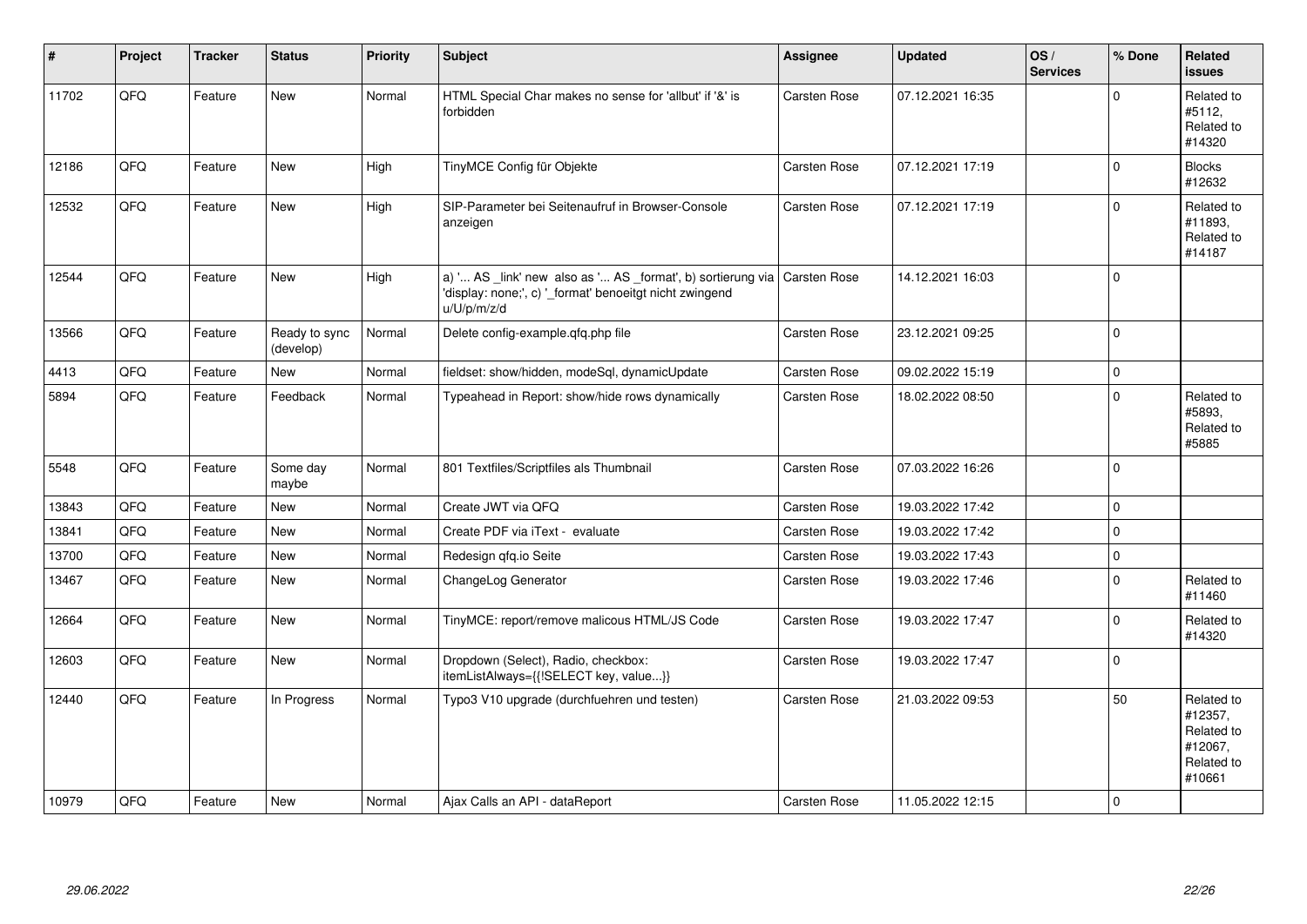| #     | Project | <b>Tracker</b> | <b>Status</b>     | <b>Priority</b> | <b>Subject</b>                                                                | <b>Assignee</b>     | <b>Updated</b>   | OS/<br><b>Services</b> | % Done      | Related<br>issues                                                      |
|-------|---------|----------------|-------------------|-----------------|-------------------------------------------------------------------------------|---------------------|------------------|------------------------|-------------|------------------------------------------------------------------------|
| 14187 | QFQ     | Feature        | New               | High            | qfq.log: show current URL                                                     | Carsten Rose        | 28.05.2022 11:02 |                        | $\mathbf 0$ | Related to<br>#13933,<br>Related to<br>#12532,<br>Related to<br>#11893 |
| 14090 | QFQ     | Feature        | New               | Normal          | Nützliche _script funktionen                                                  | <b>Carsten Rose</b> | 28.05.2022 11:03 |                        | $\mathbf 0$ |                                                                        |
| 12584 | QFQ     | Feature        | Feedback          | Normal          | T3 v10 migration script: replace alias-patterns (v11)                         | <b>Carsten Rose</b> | 28.05.2022 11:12 |                        | 100         |                                                                        |
| 12611 | QFQ     | Feature        | Some day<br>maybe | Normal          | Refactoring: Bootstrap with Lazy Loading                                      | Carsten Rose        | 08.06.2022 10:37 |                        | $\Omega$    | Related to<br>#12490,<br>Related to<br>#10013,<br>Related to<br>#7732  |
| 10013 | QFQ     | Feature        | Some day<br>maybe | Normal          | FE.typ=editor: CodeMirror                                                     | <b>Carsten Rose</b> | 08.06.2022 10:37 |                        | $\Omega$    | Related to<br>#12611,<br>Related to<br>#12490,<br>Related to<br>#7732  |
| 12452 | QFQ     | Feature        | Priorize          | Normal          | BaseURL: alsways with '/' at the end                                          | <b>Carsten Rose</b> | 19.06.2022 13:45 |                        | $\Omega$    | Related to<br>#10782                                                   |
| 14371 | QFQ     | Feature        | Priorize          | Normal          | LDAP via REPORT                                                               | Carsten Rose        | 19.06.2022 16:37 |                        | $\Omega$    |                                                                        |
| 14290 | QFQ     | Feature        | Priorize          | Normal          | FormEditor: Show Table Definition                                             | Carsten Rose        | 19.06.2022 16:37 |                        | $\mathbf 0$ |                                                                        |
| 4420  | QFQ     | Feature        | Some day<br>maybe | Normal          | Client: Local Storage - store the changes of a form, local in<br>the browser. | Benjamin Baer       | 11.12.2019 16:02 |                        | $\Omega$    |                                                                        |
| 3415  | QFQ     | Feature        | Some day<br>maybe | Normal          | FE Login Box Templatefile                                                     | Benjamin Baer       | 11.12.2019 16:02 |                        | $\mathbf 0$ |                                                                        |
| 3692  | QFQ     | Feature        | Some day<br>maybe | Normal          | QFQ Webseite                                                                  | Benjamin Baer       | 11.12.2019 16:02 |                        | $\mathbf 0$ | Related to<br>#5033                                                    |
| 5389  | QFQ     | Feature        | Some day<br>maybe | Normal          | QFQ Design: Multline label / note                                             | Benjamin Baer       | 01.02.2020 23:19 |                        | $\mathbf 0$ |                                                                        |
| 8522  | QFQ     | Feature        | Some day<br>maybe | Normal          | build QFQ - npm warnings                                                      | Benjamin Baer       | 01.02.2020 23:19 |                        | 50          |                                                                        |
| 5024  | QFG     | Feature        | Some day<br>maybe | Normal          | Fabric: Generate PDF with edits                                               | Benjamin Baer       | 01.02.2020 23:20 |                        | $\pmb{0}$   | Related to<br>#10704                                                   |
| 6972  | QFQ     | Feature        | Some day<br>maybe | Normal          | Fabric Clipboard / cross browser tab                                          | Benjamin Baer       | 01.02.2020 23:21 |                        | $\mathbf 0$ |                                                                        |
| 6970  | QFQ     | Feature        | Some day<br>maybe | Normal          | tablesorter: default fuer 'sortReset' aendern von 'Ctrl' zu 'Alt'             | Benjamin Baer       | 01.02.2020 23:21 |                        | $\mathbf 0$ |                                                                        |
| 7730  | QFQ     | Feature        | Priorize          | Normal          | SELECT Box: title in between                                                  | Benjamin Baer       | 01.02.2020 23:22 |                        | $\pmb{0}$   |                                                                        |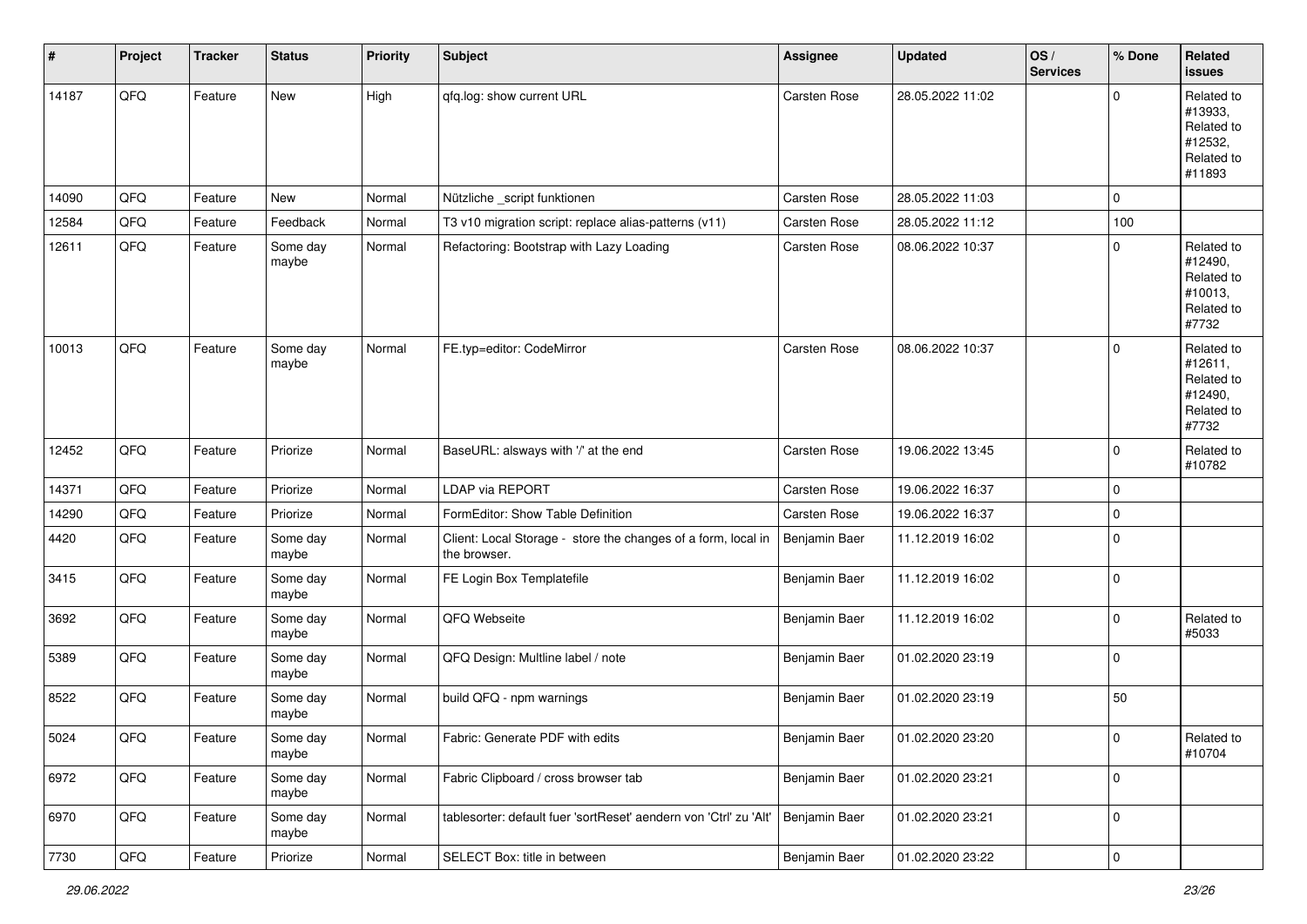| #     | Project | <b>Tracker</b> | <b>Status</b>     | <b>Priority</b> | <b>Subject</b>                                                        | <b>Assignee</b> | <b>Updated</b>   | OS/<br><b>Services</b> | % Done      | Related<br>issues                                                      |
|-------|---------|----------------|-------------------|-----------------|-----------------------------------------------------------------------|-----------------|------------------|------------------------|-------------|------------------------------------------------------------------------|
| 9130  | QFQ     | Feature        | Some day<br>maybe | Normal          | tablesorter: Automatic Row numbering / Zeilenummer                    | Benjamin Baer   | 01.02.2020 23:22 |                        | $\mathbf 0$ |                                                                        |
| 10003 | QFQ     | Feature        | Priorize          | Normal          | fieldset: stronger visualize group                                    | Benjamin Baer   | 12.02.2020 08:13 |                        | 0           |                                                                        |
| 9548  | QFQ     | Feature        | Feedback          | High            | FormElement: Pattern mismatch - optional report only on<br>focus lost | Benjamin Baer   | 03.05.2021 21:14 |                        | $\Omega$    |                                                                        |
| 9135  | QFQ     | Feature        | Priorize          | Normal          | Progress Bar generic / replace old hourglass download<br>popup        | Benjamin Baer   | 03.01.2022 07:43 |                        | $\mathbf 0$ |                                                                        |
| 7965  | QFQ     | Feature        | Priorize          | Normal          | Input type 'text' with visual format - currency                       | Benjamin Baer   | 03.01.2022 07:45 |                        | $\Omega$    |                                                                        |
| 6870  | QFQ     | Feature        | Priorize          | Normal          | Click on '_link' triggers an API call                                 | Benjamin Baer   | 03.01.2022 08:25 |                        | 0           |                                                                        |
| 12476 | QFQ     | Feature        | New               | Normal          | clearMe: a) should trigger 'dirty', b) sticky on textarea resize      | Benjamin Baer   | 04.01.2022 08:40 |                        | $\mathbf 0$ | Related to<br>#9528                                                    |
| 12556 | QFQ     | Feature        | New               | Normal          | Pills Title: colored = static or dynamic on allrequiredgiven          | Benjamin Baer   | 19.03.2022 17:49 |                        | $\mathbf 0$ |                                                                        |
| 5366  | QFQ     | Feature        | Priorize          | Normal          | Saving with keyboard shortcuts                                        | Benjamin Baer   | 21.03.2022 09:47 |                        | $\Omega$    |                                                                        |
| 6224  | QFQ     | Feature        | Priorize          | Normal          | Dynamic update: fade in/out fields                                    | Benjamin Baer   | 21.03.2022 09:50 |                        | $\mathbf 0$ |                                                                        |
| 5562  | QFQ     | Feature        | Priorize          | Normal          | Drag'n'Drop fuer Uploads                                              | Benjamin Baer   | 21.03.2022 09:52 |                        | $\mathbf 0$ | Related to<br>#9706                                                    |
| 6801  | QFQ     | Feature        | Priorize          | Normal          | Fabric: Maximize / FullIscreen                                        | Benjamin Baer   | 21.03.2022 09:56 |                        | $\mathbf 0$ |                                                                        |
| 7602  | QFQ     | Feature        | ToDo              | High            | Multi Select: with checkboxes                                         | Benjamin Baer   | 22.03.2022 09:07 |                        | 0           |                                                                        |
| 12490 | QFQ     | Feature        | New               | Normal          | Loading Plugins in QFQ - see what tinymce does. (lazy<br>loading)     | Benjamin Baer   | 08.06.2022 10:37 |                        | $\Omega$    | Related to<br>#12611,<br>Related to<br>#10013,<br>Related to<br>#7732  |
| 7732  | QFQ     | Feature        | Some day<br>maybe | Normal          | Javascript: Lazy Loading der add on libs                              | Benjamin Baer   | 08.06.2022 10:38 |                        | $\mathbf 0$ | Related to<br>#12611,<br>Related to<br>#12490,<br>Related to<br>#10013 |
| 14185 | QFQ     | Feature        | New               | Normal          | External/Autocron.php - better suitable directory                     | Support: System | 28.05.2022 11:03 |                        | $\mathbf 0$ |                                                                        |
| 6992  | QFQ     | Feature        | Some day<br>maybe | Normal          | DB exception: Syntax Highlight                                        |                 | 11.12.2019 16:01 |                        | $\Omega$    | Related to<br>#5450                                                    |
| 7108  | QFQ     | Feature        | Some day<br>maybe | Normal          | QFQ Wrap Elements                                                     |                 | 11.12.2019 16:01 |                        | $\mathbf 0$ |                                                                        |
| 7106  | QFQ     | Feature        | Some day<br>maybe | Normal          | Beispiel Nummerierung von Rows in Report                              |                 | 11.12.2019 16:01 |                        | $\mathbf 0$ |                                                                        |
| 7105  | QFQ     | Feature        | Some day<br>maybe | Normal          | Beispiel wie man in einer zweiten Tabelle speichert.                  |                 | 11.12.2019 16:01 |                        | 0           |                                                                        |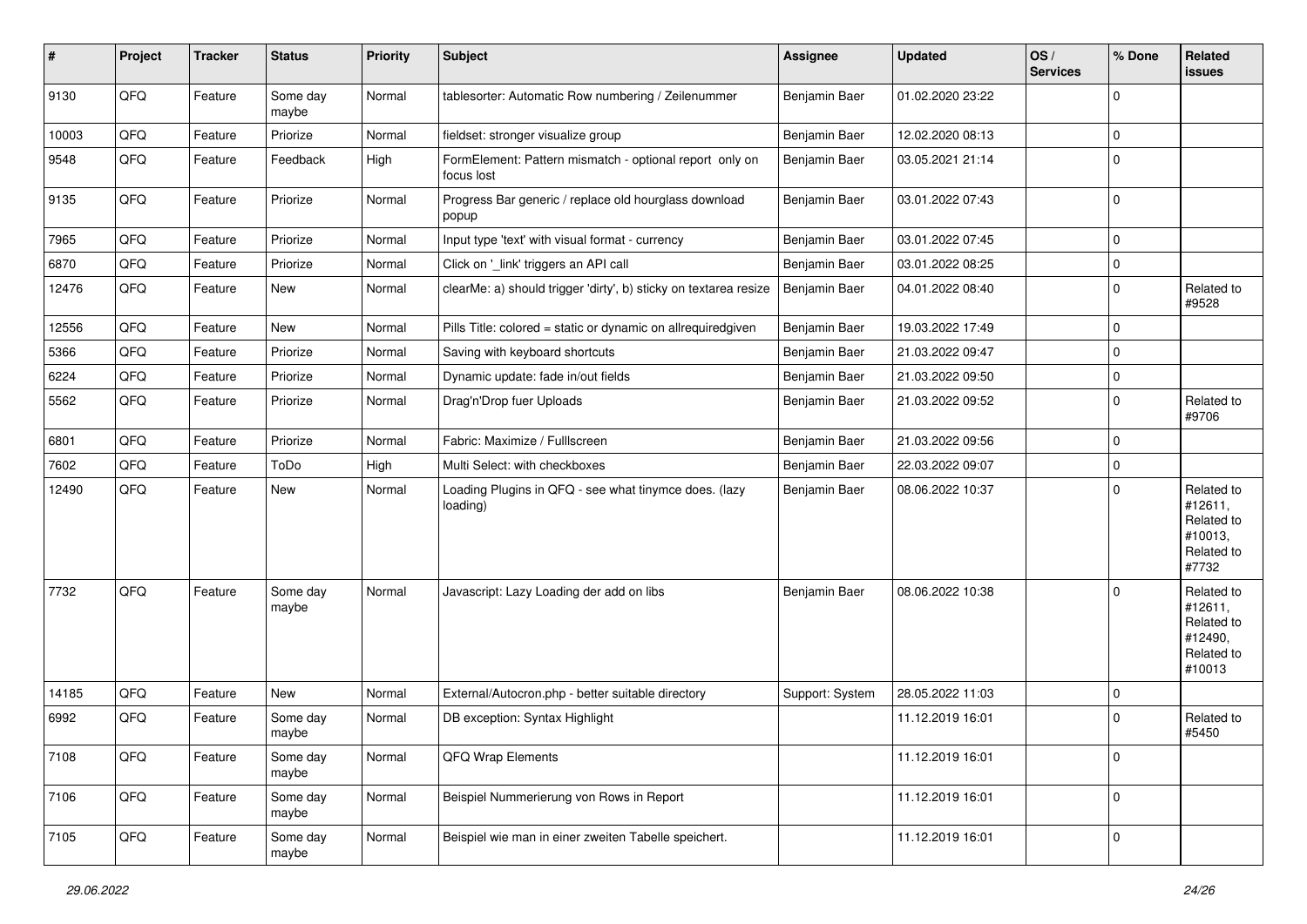| $\pmb{\sharp}$ | Project | <b>Tracker</b> | <b>Status</b>     | <b>Priority</b> | <b>Subject</b>                                                                                                                                           | <b>Assignee</b> | <b>Updated</b>   | OS/<br><b>Services</b> | % Done      | Related<br><b>issues</b> |
|----------------|---------|----------------|-------------------|-----------------|----------------------------------------------------------------------------------------------------------------------------------------------------------|-----------------|------------------|------------------------|-------------|--------------------------|
| 7104           | QFQ     | Feature        | Some day<br>maybe | Normal          | Manual: hint about escaping if '\r' appears in mail body                                                                                                 |                 | 11.12.2019 16:01 |                        | $\Omega$    |                          |
| 5783           | QFQ     | Feature        | Some day<br>maybe | Normal          | <b>BPMN View/Edit</b>                                                                                                                                    |                 | 11.12.2019 16:02 |                        | $\mathbf 0$ |                          |
| 6083           | QFQ     | Feature        | Some day<br>maybe | Normal          | Dynamic Update: Value Check via SQL                                                                                                                      |                 | 11.12.2019 16:02 |                        | $\Omega$    |                          |
| 6299           | QFQ     | Feature        | Some day<br>maybe | Normal          | Attack detection: log table with invalid SIP access                                                                                                      |                 | 11.12.2019 16:02 |                        | $\mathbf 0$ | Related to<br>#3947      |
| 6288           | QFQ     | Feature        | Some day<br>maybe | Normal          | Best Practice: Erklaeren wie man ein Formular ganz in<br>'weiss' erstellen kann                                                                          |                 | 11.12.2019 16:02 |                        | $\mathbf 0$ |                          |
| 6515           | QFQ     | Feature        | Some day<br>maybe | Normal          | Formular: Felder dynamisch ein/ausblenden                                                                                                                |                 | 11.12.2019 16:02 |                        | $\mathbf 0$ |                          |
| 4442           | QFQ     | Feature        | Some day<br>maybe | Normal          | Special Column Name: _link - new symbol G (Glyph) to<br>choose any available symbol                                                                      |                 | 11.12.2019 16:02 |                        | $\Omega$    |                          |
| 4440           | QFQ     | Feature        | Some day<br>maybe | Normal          | Manual.rst: explain how to. expand PHP Session to 4h                                                                                                     |                 | 11.12.2019 16:02 |                        | $\mathbf 0$ |                          |
| 4444           | QFQ     | Feature        | Some day<br>maybe | Normal          | FE.type=upload: detect mime type                                                                                                                         |                 | 11.12.2019 16:02 |                        | $\mathbf 0$ | Related to<br>#4303      |
| 4974           | QFQ     | Feature        | Some day<br>maybe | Normal          | Long polling - inform all listening clients of changes                                                                                                   |                 | 11.12.2019 16:02 |                        | $\mathbf 0$ |                          |
| 5160           | QFQ     | Feature        | Some day<br>maybe | Normal          | QFQ collaborative / together.js, ShareJS, y-js, collaborative,                                                                                           |                 | 11.12.2019 16:02 |                        | $\mathbf 0$ |                          |
| 5129           | QFQ     | Feature        | Some day<br>maybe | Normal          | Reports: SQL fuer x Achse und y Achse                                                                                                                    |                 | 11.12.2019 16:02 |                        | $\mathbf 0$ |                          |
| 3495           | QFQ     | Feature        | Some day<br>maybe | Normal          | Predifined Parameter werden nicht in '+' (add new record)<br>SIP gerendert.                                                                              |                 | 11.12.2019 16:02 |                        | $\mathbf 0$ |                          |
| 3567           | QFQ     | Feature        | Some day<br>maybe | Low             | 'Save', 'Close', 'New' als FormElement                                                                                                                   |                 | 11.12.2019 16:02 |                        | $\mathbf 0$ |                          |
| 3617           | QFQ     | Feature        | Some day<br>maybe | Normal          | Load javascripts at bottom                                                                                                                               |                 | 11.12.2019 16:02 |                        | $\mathbf 0$ |                          |
| 3646           | QFQ     | Feature        | Some day<br>maybe | Normal          | Moeglichkeit HTML Tags in Reports auszugeben (zu<br>enkodieren: htmlspecialchars)                                                                        |                 | 11.12.2019 16:02 |                        | $\mathbf 0$ | Related to<br>#14320     |
| 3879           | QFQ     | Feature        | Some day<br>maybe | Normal          | Form 'FormElement': Beim Feld 'name' rechts in der Notiz<br>einen Link einblenden - a) aktuelle Definition anzeigen, b)<br>Spalte in der Tabelle anlegen |                 | 11.12.2019 16:03 |                        | $\mathbf 0$ |                          |
| 3878           | QFQ     | Feature        | Some day<br>maybe | Normal          | Form 'FormElement': Spalte 'name' typeAhead mit<br>Spaltennamen der Primarytable.                                                                        |                 | 11.12.2019 16:03 |                        | $\Omega$    |                          |
| 4027           | QFQ     | Feature        | Some day<br>maybe | Normal          | Missing: orange 'check' / 'bullet'                                                                                                                       |                 | 11.12.2019 16:03 |                        | $\mathbf 0$ |                          |